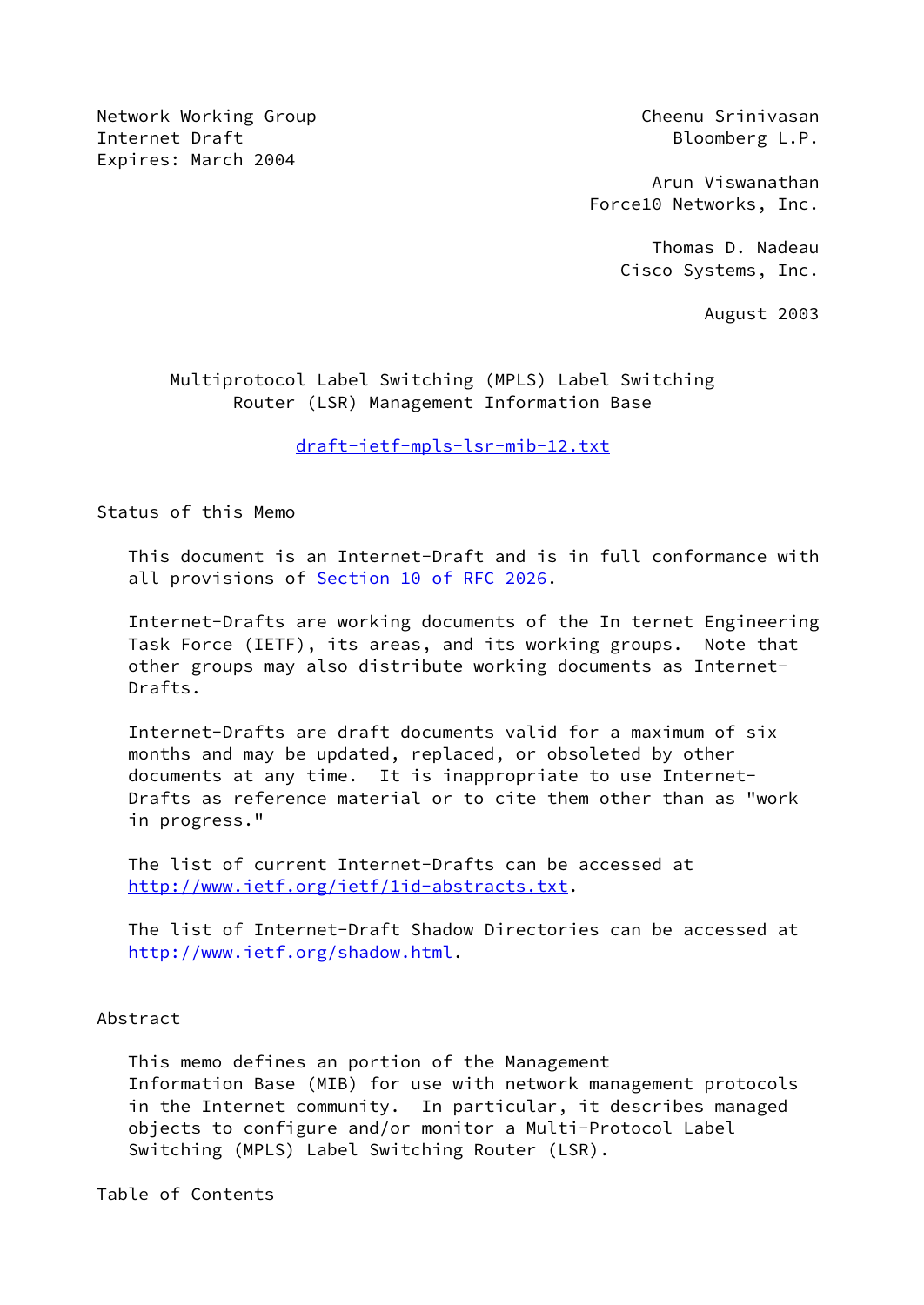| MPLS Working Group | Expires March 2004 | [Page 1] |
|--------------------|--------------------|----------|
|                    |                    |          |

<span id="page-1-1"></span>Internet Draft MPLS-LSR-STD-MIB August 06, 2003

| $\underline{3}$ . | The SNMP Management Framework 3                                                  |  |
|-------------------|----------------------------------------------------------------------------------|--|
| $\overline{4}$ .  |                                                                                  |  |
| 4.1               | Summary of LSR MIB Module 3                                                      |  |
| $\overline{5}$ .  | Brief Description of MIB Module Objects 4                                        |  |
| 5.1.              |                                                                                  |  |
| 5.2.              |                                                                                  |  |
| 5.3.              |                                                                                  |  |
| 5.4.              |                                                                                  |  |
| 5.5.              |                                                                                  |  |
| 5.6.              |                                                                                  |  |
| 5.7.              |                                                                                  |  |
| 5.8.              |                                                                                  |  |
| 5.9               |                                                                                  |  |
| 6.                |                                                                                  |  |
| 7.                |                                                                                  |  |
| 8.                | Application of the Interface Group to MPLS 8                                     |  |
| 8.1.              | Support of the MPLS Layer by ifTable $\ldots \ldots \ldots \ldots \ldots \ldots$ |  |
| 9.                |                                                                                  |  |
| 10.               | MPLS Label Switching Router MIB Module Definitions  10                           |  |
| 11.               | Security Considerations 52                                                       |  |
| 12.               |                                                                                  |  |
| 13.               |                                                                                  |  |
| 13.1.             | IANA Considerations for MPLS-LSR-STD-MIB 54                                      |  |
| 14.               |                                                                                  |  |
|                   |                                                                                  |  |
|                   |                                                                                  |  |
|                   |                                                                                  |  |
|                   |                                                                                  |  |
|                   | 17. Intellectual Property Notice 57                                              |  |

# <span id="page-1-0"></span>[1](#page-1-0). Introduction

 This memo defines an portion of the Management Information Base (MIB) for use with network management protocols in the Internet community. In particular, it describes managed objects for modeling a Multi-Protocol Label Switching (MPLS)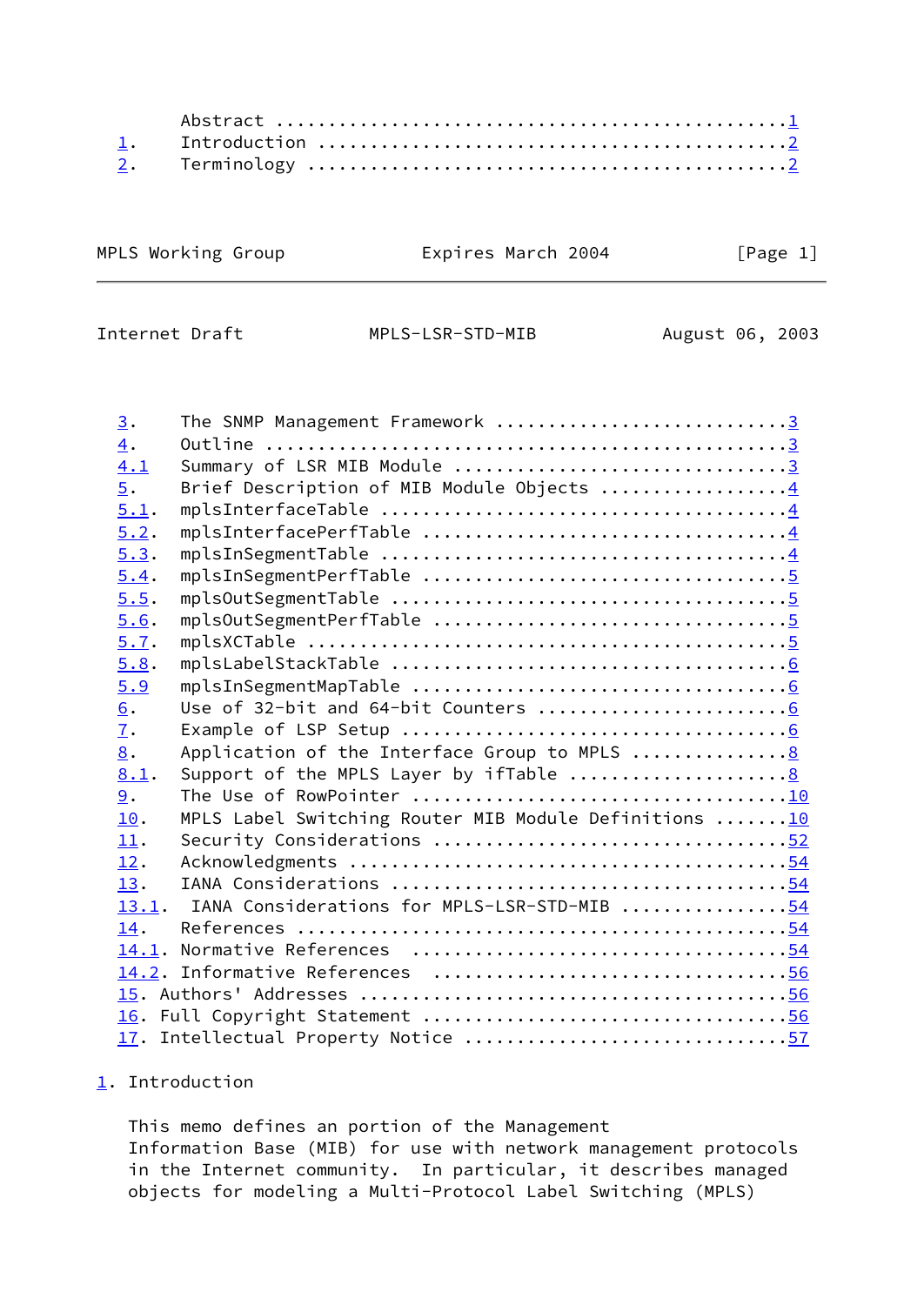[\[RFC3031](https://datatracker.ietf.org/doc/pdf/rfc3031)] Label Switching Router (LSR).

 Comments should be made directly to the MPLS mailing list at mpls@uu.net.

 The key words "MUST", "MUST NOT", "REQUIRED", "SHALL", "SHALL NOT", "SHOULD", "SHOULD NOT", "RECOMMENDED", "MAY", and "OPTIONAL" in this document are to be interpreted as described in [RFC 2119](https://datatracker.ietf.org/doc/pdf/rfc2119), reference [\[RFC2119](https://datatracker.ietf.org/doc/pdf/rfc2119)].

<span id="page-2-0"></span>[2](#page-2-0). Terminology

 This document uses terminology from the document describing the MPLS architecture [[RFC3031](https://datatracker.ietf.org/doc/pdf/rfc3031)]. A label switched path (LSP) is

| MPLS Working Group | Expires March 2004 | [Page 2] |  |
|--------------------|--------------------|----------|--|
|                    |                    |          |  |

<span id="page-2-2"></span>Internet Draft MPLS-LSR-STD-MIB August 06, 2003

 modeled as a connection consisting of one or more incoming segments (in-segments) and/or one or more outgoing segments (out segments) at a LSR. The association or interconnection of the in-segments and out-segments is accomplished by using a cross-connect. We use the terminology "connection" and "LSP" interchangeably where the meaning is clear from the context.

| in-segment    | This is analagous to an MPLS label.            |
|---------------|------------------------------------------------|
| out-segment   | This is analagous to an MPLS label.            |
| cross-connect | This describes the conceptual connection       |
|               | between a set of in-segments and out-segments. |
|               | Note that either set may be $0$ ; that is, a   |
|               | cross-connect may connect only out-segments    |
|               | together with no in-segments in the case       |
|               | where an LSP is originating on an LSR.         |

<span id="page-2-1"></span>[3](#page-2-1). The SNMP Management Framework

 For a detailed overview of the documents that describe the current Internet-Standard Management Framework, please refer to [section](https://datatracker.ietf.org/doc/pdf/rfc3410#section-7) 7 of RFC 3410 [\[RFC3410](https://datatracker.ietf.org/doc/pdf/rfc3410)].

 Managed objects are accessed via a virtual information store, termed the Management Information Base or MIB. MIB objects are generally accessed through the Simple Network Management Protocol (SNMP).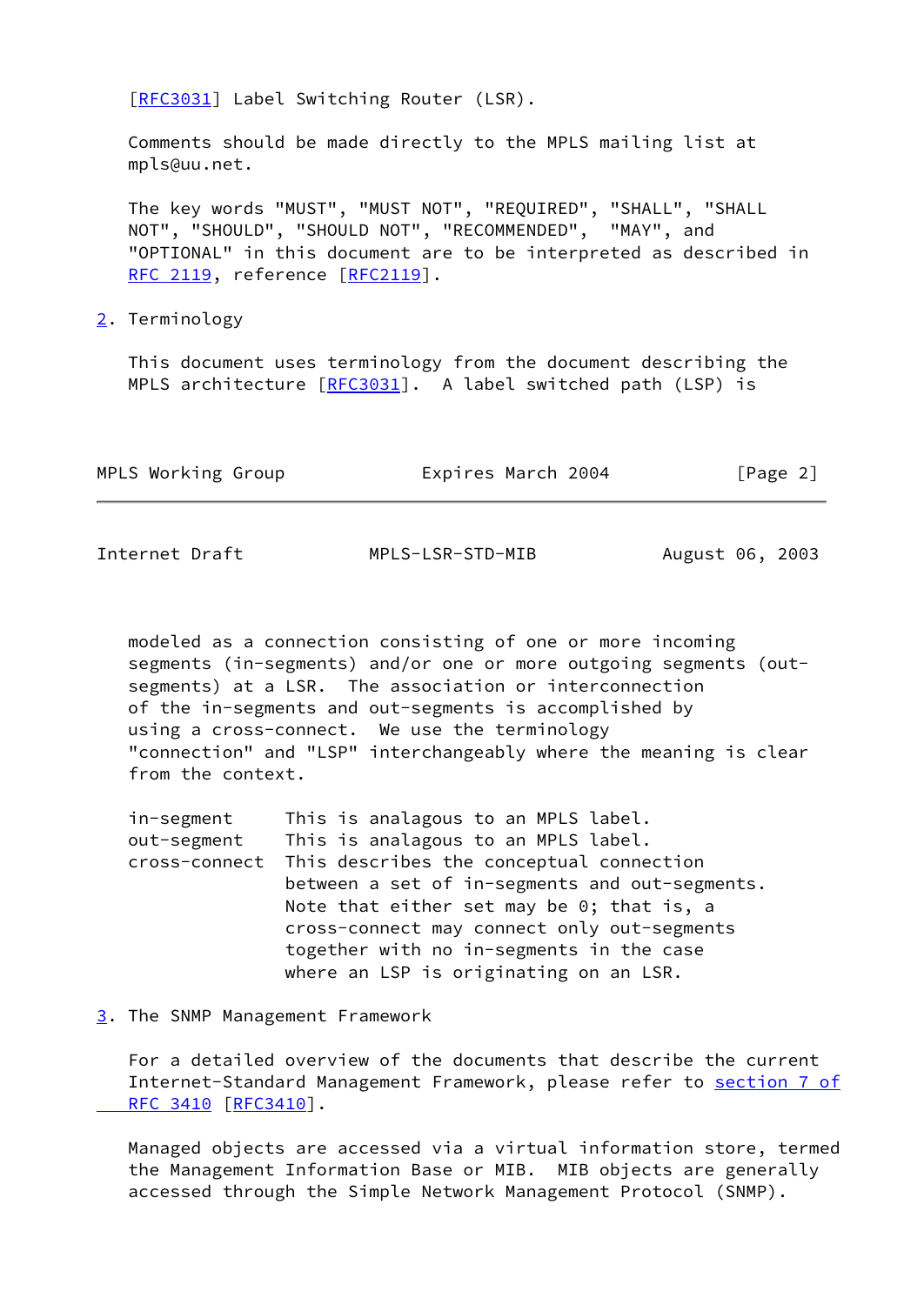Objects in the MIB are defined using the mechanisms defined in the Structure of Management Information (SMI). This memo specifies a MIB module that is compliant to the SMIv2, which is described in STD 58, [RFC 2578](https://datatracker.ietf.org/doc/pdf/rfc2578) [\[RFC2578](https://datatracker.ietf.org/doc/pdf/rfc2578)], STD 58, [RFC 2579 \[RFC2579](https://datatracker.ietf.org/doc/pdf/rfc2579)] and STD 58, [RFC 2580](https://datatracker.ietf.org/doc/pdf/rfc2580) [\[RFC2580](https://datatracker.ietf.org/doc/pdf/rfc2580)].

<span id="page-3-0"></span>[4](#page-3-0). Outline

Configuring LSPs through an LSR involves the following steps:

- Enabling MPLS on MPLS capable interfaces.
- Configuring in-segments and out-segments.
- Setting up the cross-connect table to associate segments and/or to indicate connection origination and termination.
- Optionally specifying label stack actions.
- Optionally specifying segment traffic parameters.

<span id="page-3-1"></span>[4.1](#page-3-1). Summary of LSR MIB Module

The MIB objects for performing these actions consist of the

<span id="page-3-2"></span>

| MPLS Working Group | Expires March 2004 | [Page 3]        |
|--------------------|--------------------|-----------------|
| Internet Draft     | MPLS-LSR-STD-MIB   | August 06, 2003 |

following tables:

- The interface table (mplsInterfaceTable), which is used for revealing the MPLS protocol on MPLS-capable interfaces.
- The in-segment (mplsInSegmentTable) and out-segment (mplsOutSegmentTable) tables, which are used for configuring LSP segments at an LSR.
- The cross-connect table (mplsXCTable), which is used to associate in and out segments together, in order to form a cross-connect.
- The label stack table (mplsLabelStackTable), which is used for specifying label stack operations.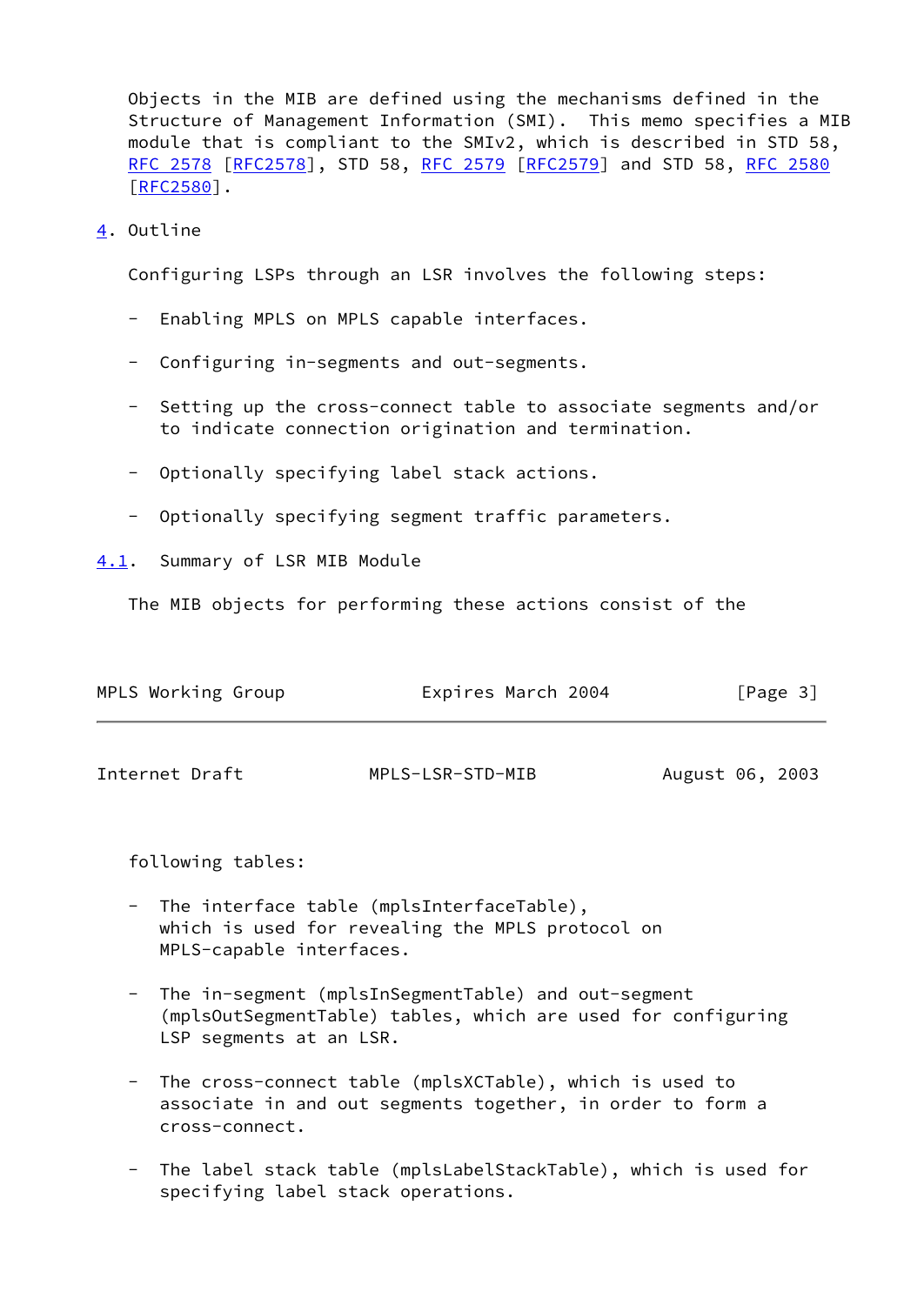Further, the MPLS in-segment and out-segment performance tables, mplsInSegmentPerfTable and mplsOutSegmentPerfTable, contain the objects necessary to measure the performance of LSPs, and mplsInterfacePerfTable has objects to measure MPLS performance on a per-interface basis.

These tables are described in the subsequent sections.

#### <span id="page-4-0"></span>[5](#page-4-0). Brief Description of MIB Module Objects

Sections  $5.1 - 5.2$  describe objects pertaining to MPLS-capable interfaces of an LSR. The objects described in Sections [5.3](#page-4-3)[-5.8](#page-6-0), were derived from the Incoming Label Map (ILM) and Next Hop Label Forwarding Entry (NHLFE) as specified in the MPLS architecture document [\[RFC3031](https://datatracker.ietf.org/doc/pdf/rfc3031)]. It is appropriate to note that the in-segment, out-segment, and cross-connect tables were modeled after similar tables found in [\[RFC2515](https://datatracker.ietf.org/doc/pdf/rfc2515)].

<span id="page-4-1"></span>[5.1](#page-4-1). mplsInterfaceTable

 This table represents the interfaces that are MPLS capable. An LSR creates an entry in this table for every MPLS capable interface on that LSR.

<span id="page-4-2"></span>[5.2](#page-4-2). mplsInterfacePerfTable

 This table contains objects to measure the MPLS performance of MPLS capable interfaces and is an AUGMENT to mplsInterfaceTable.

## <span id="page-4-3"></span>[5.3](#page-4-3). mplsInSegmentTable

This table contains a description of the incoming MPLS segments

| MPLS Working Group | Expires March 2004 | [Page 4] |
|--------------------|--------------------|----------|
|                    |                    |          |

<span id="page-4-4"></span>Internet Draft MPLS-LSR-STD-MIB August 06, 2003

 to an LSR and their associated parameters. This index for this table is mplsInSegmentIndex. The index structure of this table is specifically designed to handle many different MPLS implementations that manage their labels both in a distributed and centralized manner.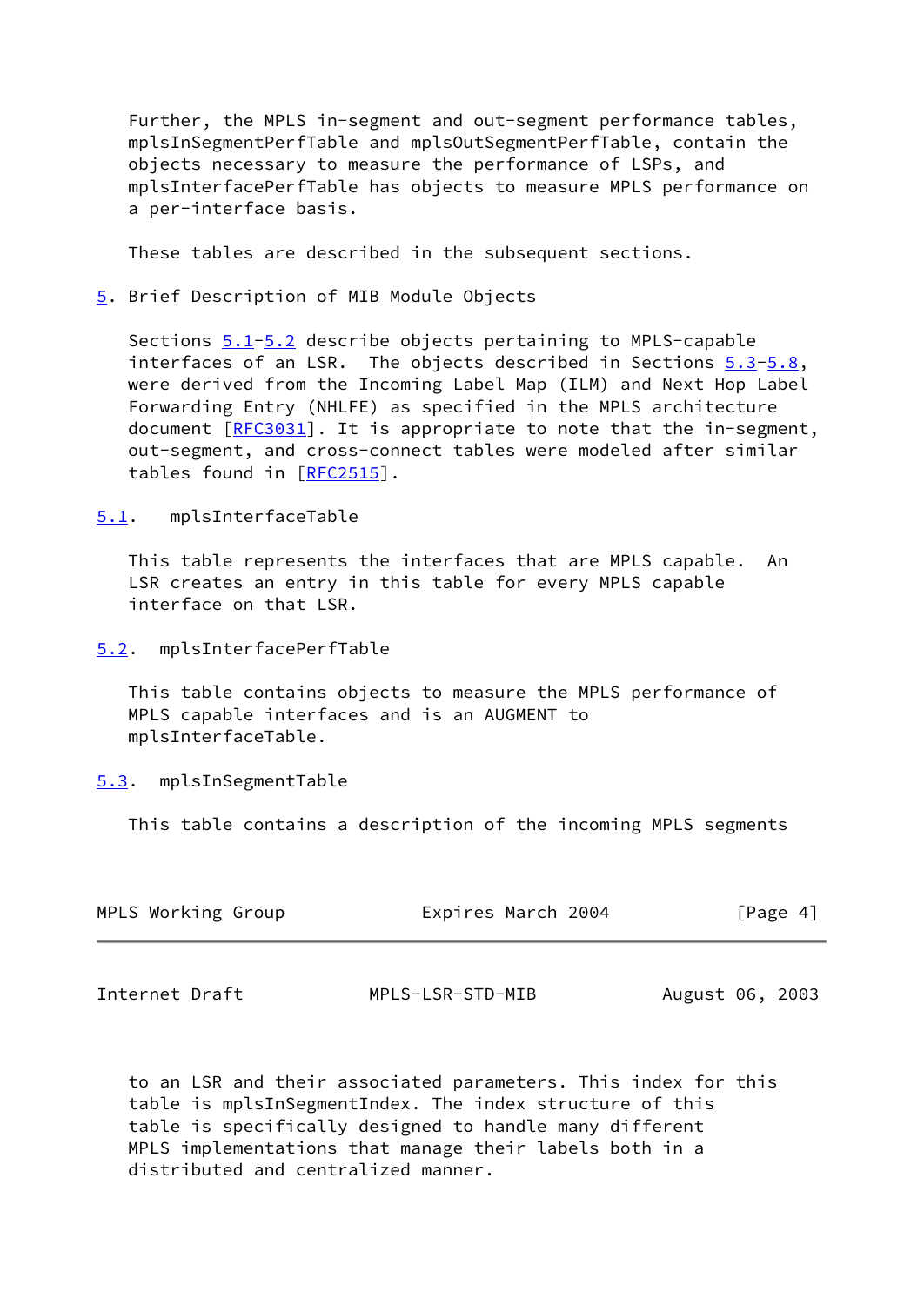The table is designed to handle existing MPLS labels as well as future label strategies that may require labels longer than the ones defined in [RFC3031](https://datatracker.ietf.org/doc/pdf/rfc3031). In these cases, the object mplsInSegmentLabelPtr may be used indicate the first accessible object in a separate table that can be used to represent the label because it is too long to be represented in a single 32-bit value (mplsInSegmentLabel).

#### <span id="page-5-0"></span>[5.4](#page-5-0). mplsInSegmentPerfTable

 The MPLS in-Segment Performance Table has objects to measure the performance of an incoming segment configured on an LSR. It is an AUGMENT to mplsInSegmentTable. High capacity counters are provided for objects that are likely to wrap around quickly on high-speed interfaces.

#### <span id="page-5-1"></span>[5.5](#page-5-1). mplsOutSegmentTable

 The out-Segment Table contains a description of the outgoing MPLS segments at an LSR and their associated parameters.

## <span id="page-5-2"></span>[5.6](#page-5-2). mplsOutSegmentPerfTable

 The MPLS out-Segment Table contains objects to measure the performance of an outgoing segment configured on an LSR. It is an AUGMENT to mplsOutSegmentTable. High capacity counters are provided for objects that are likely to wrap around quickly on high-speed interfaces.

#### <span id="page-5-3"></span>[5.7](#page-5-3). mplsXCTable

 The mplsXCTable specifies information for associating segments together in order to instruct the LSR to switch between the specified segments. It supports point-to-point, point-to-multi point and multi-point-to-point connections.

 The operational status object indicates the packet forwarding state of a cross-connect entry. For example, when the operational status objects is 'down' it indicates that the specified cross connect entry will not forward packets. Likewise, when it is set to 'up' it indicates that packets will be forwarded.

 The administrative status object indicates the forwarding state desired by the operator.

| MPLS Working Group | Expires March 2004 | [Page 5] |
|--------------------|--------------------|----------|
|--------------------|--------------------|----------|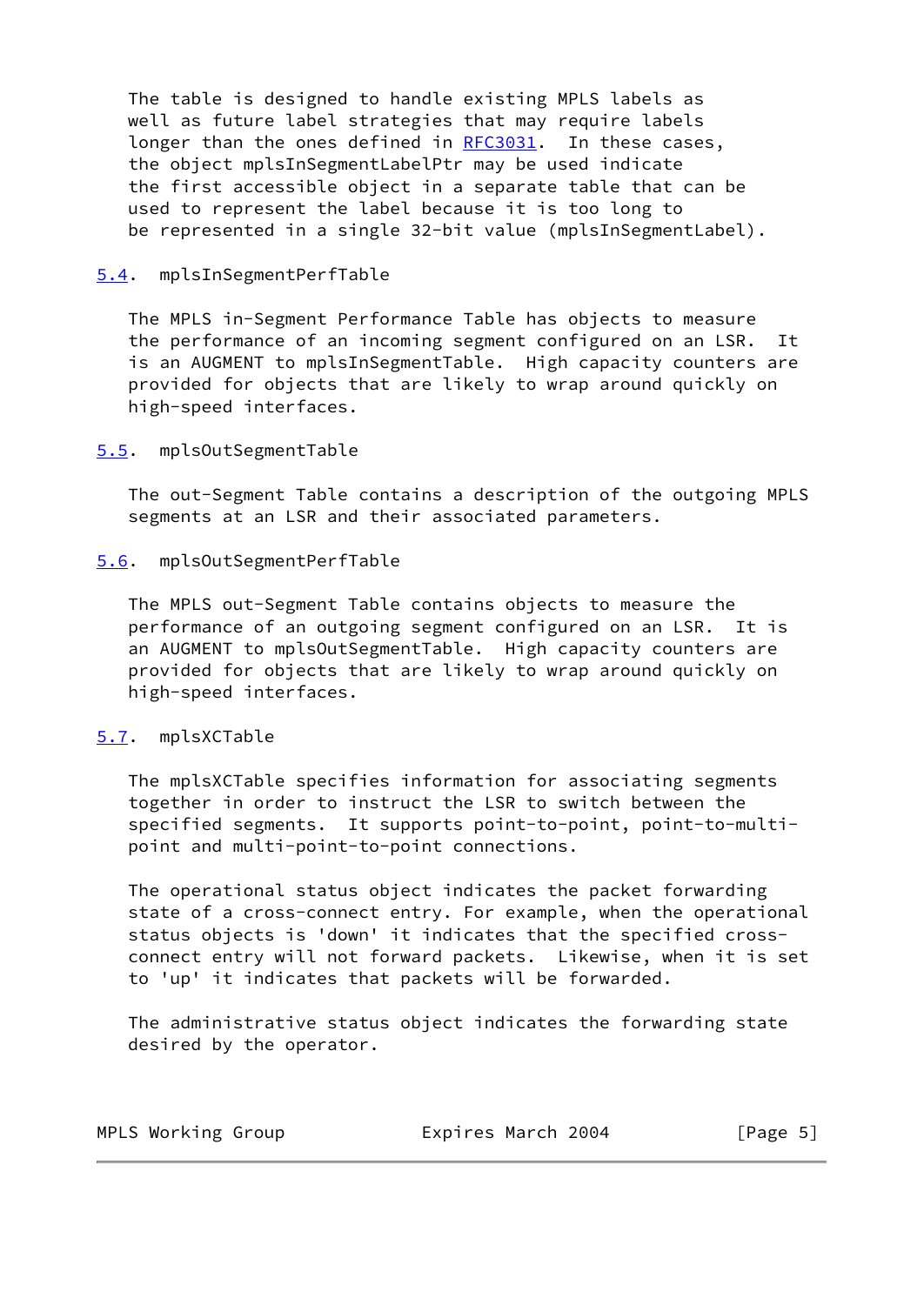<span id="page-6-1"></span>

#### <span id="page-6-0"></span>[5.8](#page-6-0). mplsLabelStackTable

 The mplsLabelStackTable specifies the label stack to be pushed onto a packet, beneath the top label. Entries to this table are referred to from mplsXCTable.

## <span id="page-6-2"></span>[5.9](#page-6-2) mplsInSegmentMapTable

 The mplsInSegmentMapTable specifies the mapping from the mplsInSegmentIndex to the corresponding mplsInSegmentInterface and mplsInSegmentLabel objects. The purpose of this table is to provide the manager with an alternative means by which to locate in-segments. For instance, this table can be useful when tracing LSPs from LSR to LSR by first following the in-segment to out-segment, retrieving the outgoing label and out-going interface, and then proceeding to interrogate this table at the next-hop LSR to continue the trace.

<span id="page-6-3"></span>[6](#page-6-3). Use of 32-bit and 64-bit Counters

 64-bit counters are provided in this MIB module for high speed interfaces where the use of 32-bit counters might be impractical. The requirements on the use of 32-bit and 64-bit counters (copied verbatim from [[RFC2863](https://datatracker.ietf.org/doc/pdf/rfc2863)]) are as follows.

 For interfaces that operate at 20,000,000 (20 million) bits per second or less, 32-bit byte and packet counters MUST be supported. For interfaces that operate faster than 20,000,000 bits/second, and slower than 650,000,000 bits/second, 32-bit packet counters MUST be supported and 64-bit octet counters MUST be supported. For interfaces that operate at 650,000,000 bits/second or faster, 64-bit packet counters AND 64-bit octet counters MUST be supported.

<span id="page-6-4"></span>[7](#page-6-4). Example of LSP Setup

 In this section we provide a brief example of setting up an LSP using this MIB module's objects. While this example is not meant to illustrate every nuance of the MIB module, it is intended as an aid to understanding some of the key concepts. It is meant to be read after going through the MIB module itself.

 Suppose that one would like to manually create a best-effort, unidirectional LSP. Assume that the LSP enters the LSR via MPLS interface A with ifIndex 12 and exits the LSR via MPLS interface B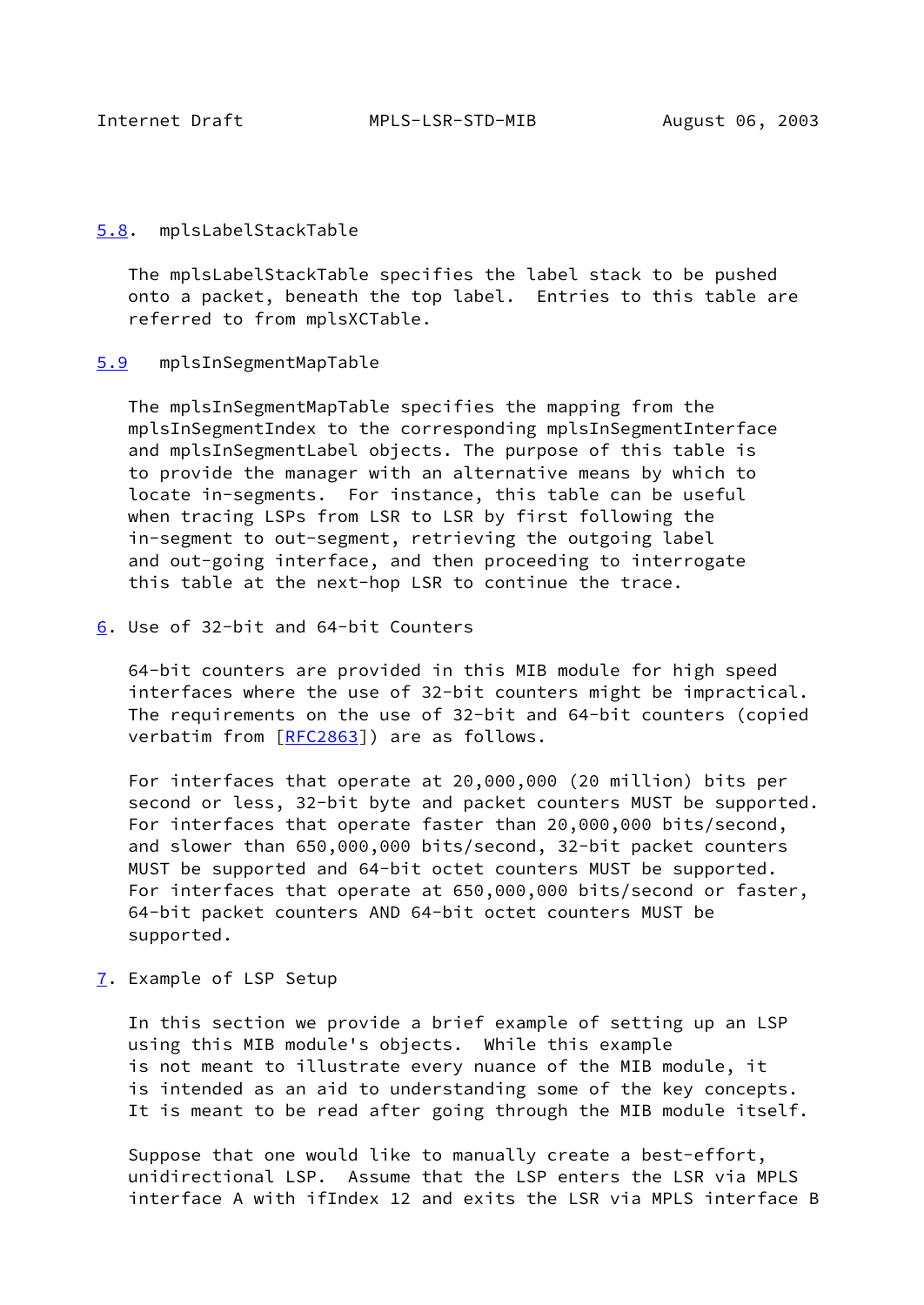with ifIndex 13. Let us assume that we do not wish to impose any additional label stack beneath the top label on the outgoing labeled packets. The following example illustrates which rows and corresponding objects might be created to accomplish this. Those

| MPLS Working Group | Expires March 2004 | [Page 6] |
|--------------------|--------------------|----------|
|                    |                    |          |

Internet Draft MPLS-LSR-STD-MIB August 06, 2003

 objects relevant to illustrating the relationships amongst different tables are shown here. Other objects may be needed before conceptual row activation can happen.

 The RowStatus values shown in this section are those to be used in the set request, typically createAndGo(4) which is used to create the conceptual row and have its status immediately set to active. Note that the proper use of createAndGo(4) requires that all columns that do not have a DEFVAL to be specified in order for the SET to succeed. In the example below we have not specify all such columns for the sake of keeping the example short. Please keep in mind that all such fields must be send during a real SET operation. A subsequent retrieval operation on the conceptual row will return a different value, such as active(1). Please see [\[RFC2579](https://datatracker.ietf.org/doc/pdf/rfc2579)] for a detailed discussion on the use of RowStatus.

 We first create a cross-connect entry that associates the desired segments together.

| In mplsXCTable:       |                                |
|-----------------------|--------------------------------|
|                       |                                |
| mplsXCIndex           | $= 0x02,$                      |
| mplsXCInSegmentIndex  | $= 0 \times 00000015$ ,        |
| mplsXCOutSegmentIndex | $=$ 0x01,                      |
|                       |                                |
| mplsXCLspId           | $= 0x0102$ -- unique ID        |
| mplsXCLabelStackIndex | $= 0x00$ , $- -$ only a single |
|                       | -- outgoing label              |
| mplsXCRowStatus       | $=$ createAndGo(4)             |
|                       |                                |

 Next, we create the appropriate in-segment and out-segment entries based on the cross-connect. Note that some agents may wish to automatically create the in and out-segments based on the cross-connect creation.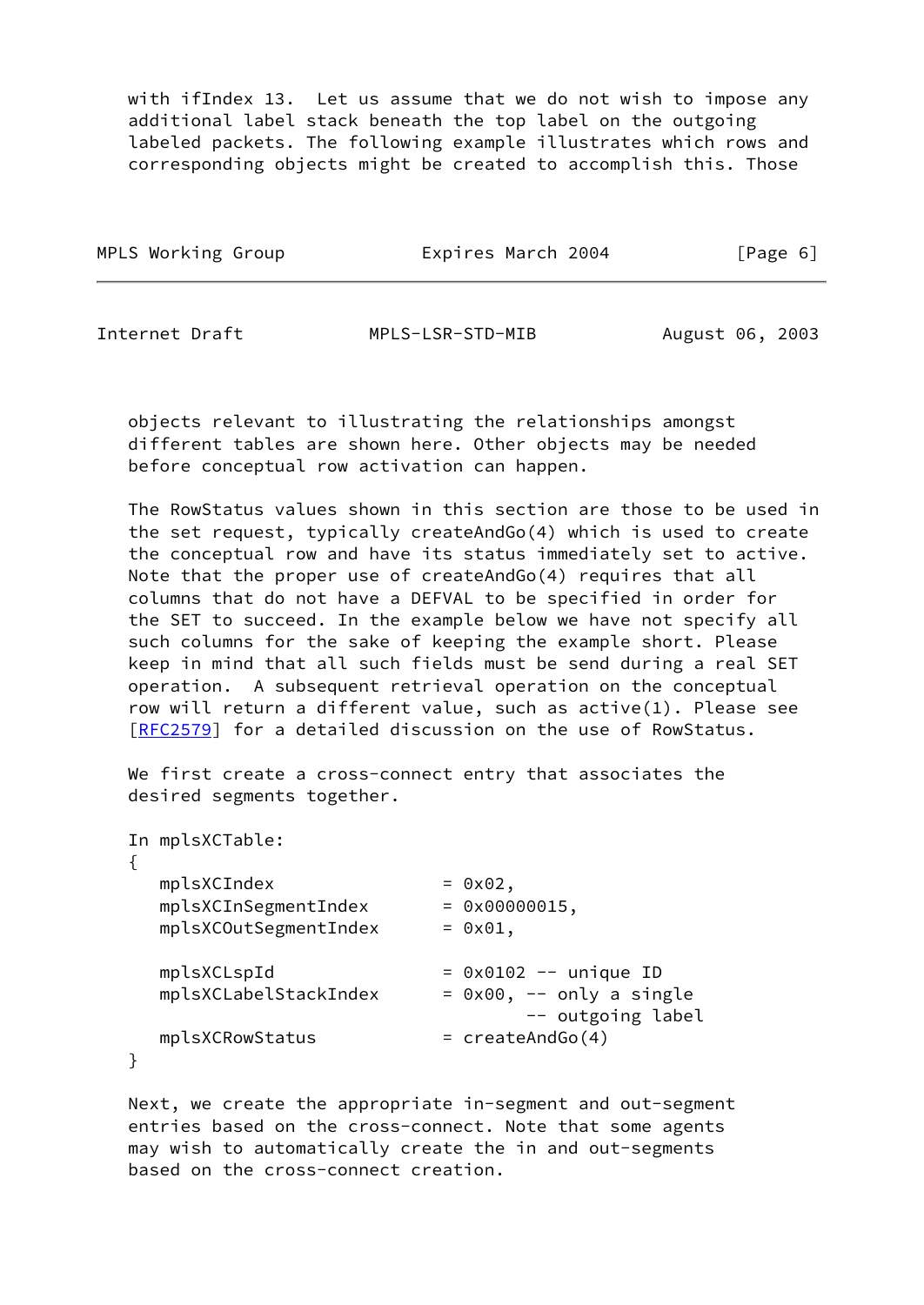```
 In mplsInSegmentTable:
   {
     mplsInSegmentIndex = 0x00000015
 mplsInSegmentLabel = 21, -- incoming label
mplsInSegmentNPop = 1,
    mplsInSegmentInterface = 12, - incoming interface
      -- RowPointer MUST point to the first accesible column.
     mplsInSegmentLabelPtr = 0.0,
    mplsInSegmentTrafficParamPtr = 0.0,
     mplsInSegmentRowStatus = createAndGo(4)
MPLS Working Group Expires March 2004 [Page 7]
Internet Draft MPLS-LSR-STD-MIB August 06, 2003
   }
   In mplsOutSegmentTable:
   {
mplsOutSegmentIndex = 0x01,mplsOutSegmentInterface     = 13, -- outgoing interface
mplsOutSegmentPushTopLabel = true(1),
 mplsOutSegmentTopLabel = 22, -- outgoing label
      -- RowPointer MUST point to the first accesible column.
     mplsOutSegmentTrafficParamPtr = 0.0,
    mplsOutSegmentLabelPtr = 0.0,mplsOutSegmentRowStatus = createAndGo(4)
   }
```
 Note that the mplsInSegmentXCIndex and mplsOutSegmentXCIndex objects will automatically be populated with the string 0x02 when these segments are referred to from the corresponding cross- connect entry.

<span id="page-8-0"></span>[8](#page-8-0). Application of the Interface Group to MPLS

 [RFC2863](https://datatracker.ietf.org/doc/pdf/rfc2863) defines generic managed objects for managing interfaces. This memo contains the media-specific extensions to the Interfaces Group for managing MPLS interfaces.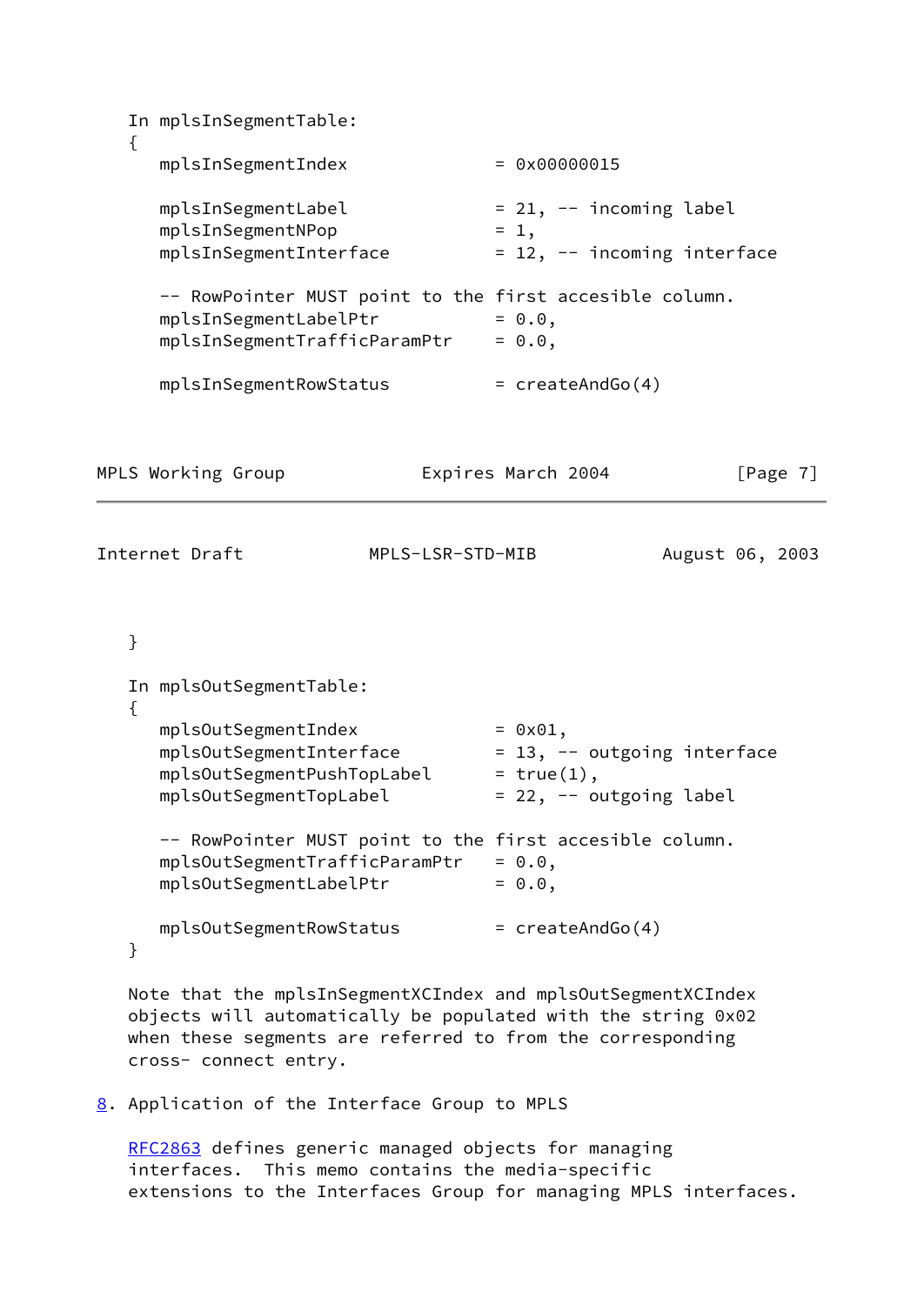This memo assumes the interpretation of the Interfaces Group to be in accordance with [[RFC2863\]](https://datatracker.ietf.org/doc/pdf/rfc2863) which states that the interfaces table (ifTable) contains information on the managed resource's interfaces and that each sub-layer below the internetwork layer of a network interface is considered an interface. Thus, the MPLS interface is represented as an entry in the ifTable. The inter relation of entries in the ifTable is defined by Interfaces Stack Group defined in [\[RFC2863](https://datatracker.ietf.org/doc/pdf/rfc2863)].

 When using MPLS interfaces, the interface stack table might appear as follows:

| -----------                          |  |
|--------------------------------------|--|
| MPLS interface; $ifType = mpls(166)$ |  |
| ______________________               |  |
| Underlying Layer                     |  |
|                                      |  |

 In the above diagram, "Underlying Layer" refers to the ifIndex of any interface type for which MPLS interworking has been defined. Examples include ATM, Frame Relay, Ethernet, etc.

<span id="page-9-0"></span>[8.1](#page-9-0). Support of the MPLS Layer by ifTable

| MPLS Working Group | Expires March 2004 |                 | [Page 8] |
|--------------------|--------------------|-----------------|----------|
| Internet Draft     | MPLS-LSR-STD-MIB   | August 06, 2003 |          |

 Some specific interpretations of ifTable for the MPLS layer follow.

Object Use for the MPLS layer

ifIndex Each MPLS interface is represented by an ifEntry.

ifDescr Description of the MPLS interface.

ifType The value that is allocated for MPLS is 166.

 ifSpeed The total bandwidth in bits per second for use by the MPLS layer.

ifPhysAddress Unused.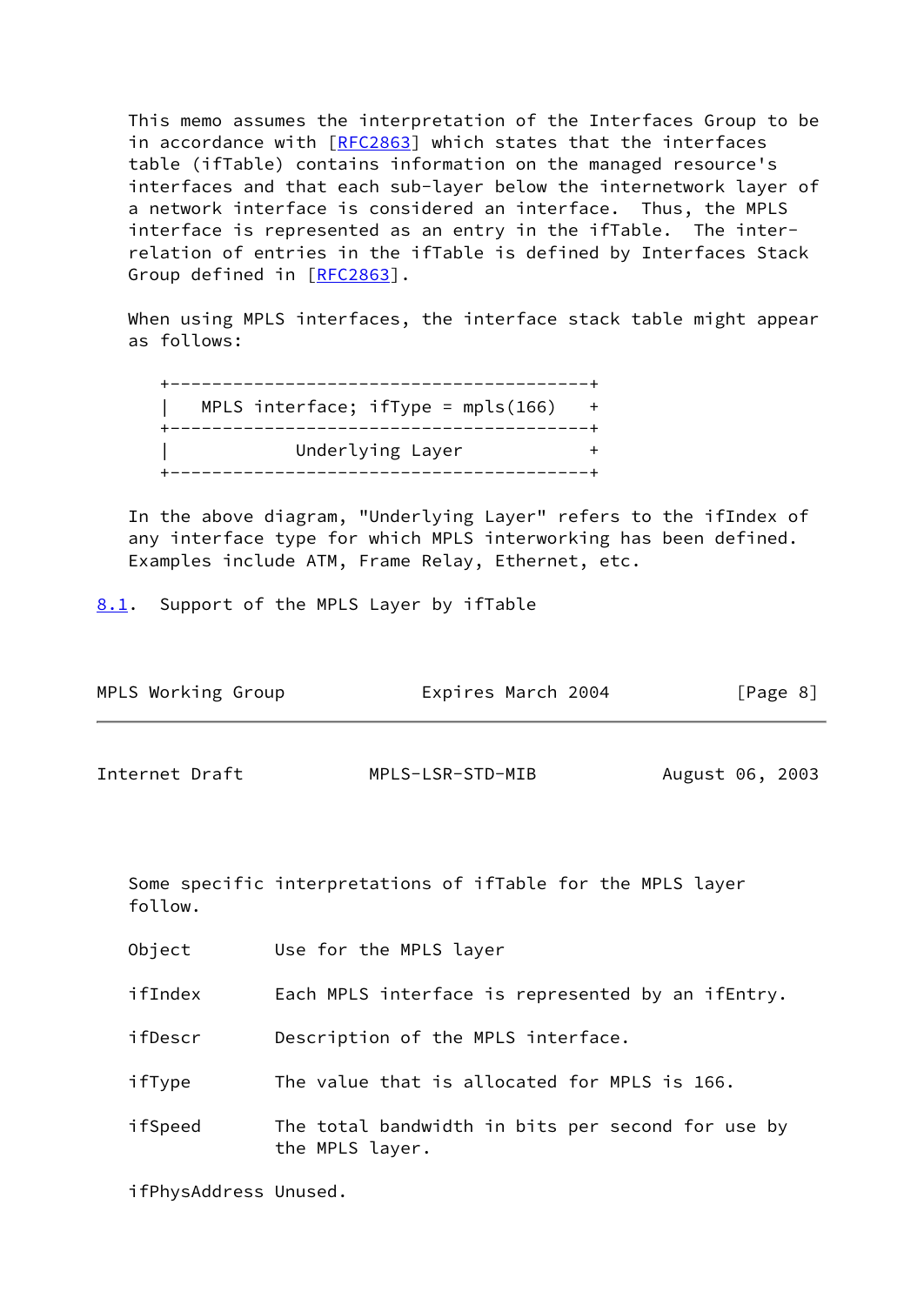- ifAdminStatus This variable indicates the administrator's intent as to whether MPLS should be enabled, disabled, or running in some diagnostic testing mode on this interface. Also see [[RFC2863\]](https://datatracker.ietf.org/doc/pdf/rfc2863).
- ifOperStatus This value reflects the actual operational status of MPLS on this interface.
- ifLastChange See [[RFC2863](https://datatracker.ietf.org/doc/pdf/rfc2863)].
- ifInOctets The number of received octets over the interface, i.e., the number of received, octets received as labeled packets.
- ifOutOctets The number of transmitted octets over the interface, i.e., the number of octets transmitted as labeled packets.
- ifInErrors The number of labeled packets dropped due to uncorrectable errors.
- ifInUnknownProtos

 The number of received packets discarded during packet header validation, including packets with unrecognized label values.

- ifOutErrors See [[RFC2863](https://datatracker.ietf.org/doc/pdf/rfc2863)].
- ifName Textual name (unique on this system) of the interface or an octet string of zero length.
- ifLinkUpDownTrapEnable Default is disabled (2).

| MPLS Working Group | Expires March 2004 | [Page 9] |
|--------------------|--------------------|----------|
|                    |                    |          |

<span id="page-10-0"></span>Internet Draft MPLS-LSR-STD-MIB August 06, 2003

 ifConnectorPresent Set to false (2).

ifHighSpeed See [[RFC2863](https://datatracker.ietf.org/doc/pdf/rfc2863)].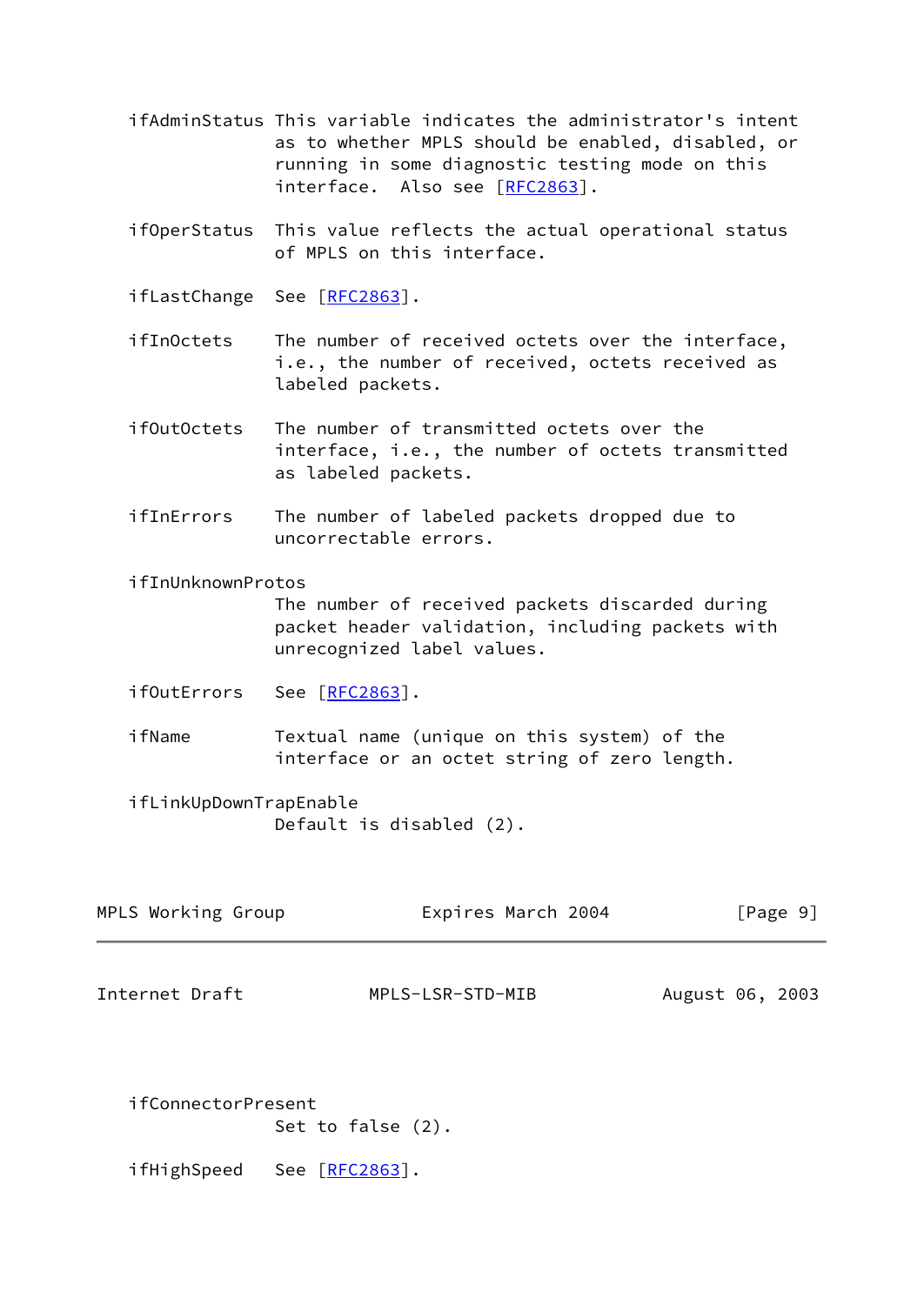- ifHCInOctets The 64-bit version of ifInOctets; supported if required by the compliance statements in [\[RFC2863](https://datatracker.ietf.org/doc/pdf/rfc2863)]. ifHCOutOctets The 64-bit version of ifOutOctets; supported if required by the compliance statements in [\[RFC2863](https://datatracker.ietf.org/doc/pdf/rfc2863)]. ifAlias The non-volatile 'alias' name for the interface as
- specified by a network manager.

 ifCounterDiscontinuityTime See [[RFC2863](https://datatracker.ietf.org/doc/pdf/rfc2863)].

## <span id="page-11-0"></span>[9](#page-11-0). The Use of RowPointer

 RowPointer is a textual convention used to identify a conceptual row in a MIB Table by pointing to the first accessible object in that row. In this MIB module, the trafficParamPtr object from either the mplsInSegmentTable or mplsOutSegmentTable SHOULD indicate the first accessible column in an entry in the MplsTunnelResourceEntry in the MPLS-TE-STD-MIB [\[TEMIB](#page-65-0)] to indicate the traffic parameter settings for this segment, if it represents an LSP used for a TE tunnel.

 The trafficParamPtr object may optionally point at an externally defined traffic parameter specification table. A value of zeroDotZero indicates best-effort treatment. By having the same value of this object, two or more segments can indicate resource sharing of such things as LSP queue space, etc.

<span id="page-11-1"></span>[10.](#page-11-1) MPLS Label Switching Router MIB Module Definitions

MPLS-LSR-STD-MIB DEFINITIONS ::= BEGIN IMPORTS MODULE-IDENTITY, OBJECT-TYPE, NOTIFICATION-TYPE, Integer32, Counter32, Unsigned32, Counter64, Gauge32, zeroDotZero FROM SNMPv2-SMI MODULE-COMPLIANCE, OBJECT-GROUP, NOTIFICATION-GROUP FROM SNMPv2-CONF TruthValue, RowStatus, StorageType, RowPointer, TimeStamp, TEXTUAL-CONVENTION FROM SNMPv2-TC

MPLS Working Group **Expires March 2004** [Page 10]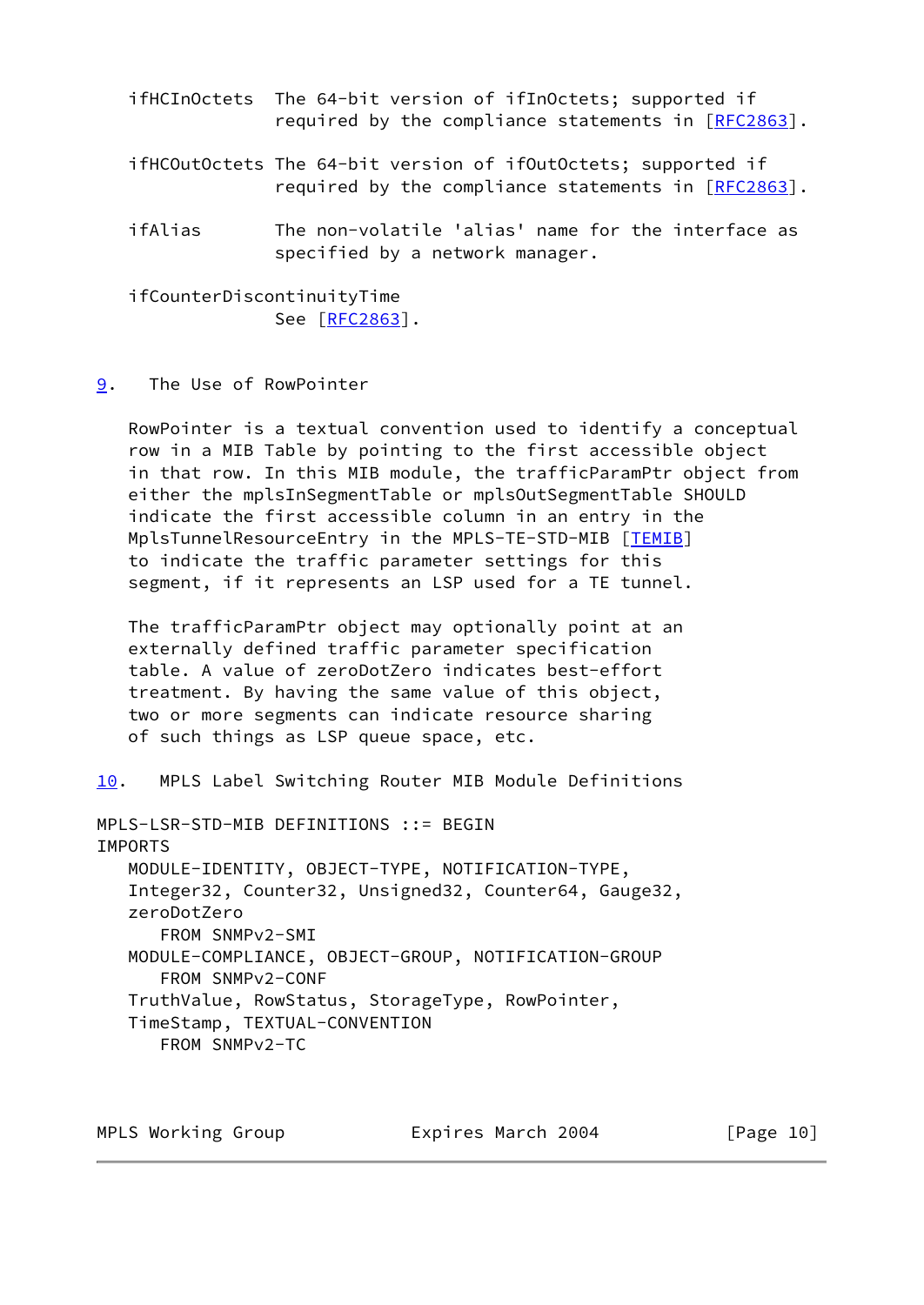```
 InterfaceIndexOrZero, ifGeneralInformationGroup,
    ifCounterDiscontinuityGroup
       FROM IF-MIB
    mplsStdMIB, MplsLSPID, MplsLabel, MplsBitRate,
    MplsOwner
       FROM MPLS-TC-STD-MIB
    AddressFamilyNumbers
       FROM IANA-ADDRESS-FAMILY-NUMBERS-MIB
    InetAddress, InetAddressType
       FROM INET-ADDRESS-MIB
    ;
mplsLsrStdMIB MODULE-IDENTITY
    LAST-UPDATED "200308061200Z" -- 06 August 2003 12:00:00 GMT
    ORGANIZATION "Multiprotocol Label Switching (MPLS) Working Group"
    CONTACT-INFO
                Cheenu Srinivasan
                 Blomberg L.P.
         Email: cheenu@bloomberg.net
                 Arun Viswanathan
                 Force10 Networks, Inc.
         Email: arunv@force10networks.com
                 Thomas D. Nadeau
                 Cisco Systems, Inc.
         Email: tnadeau@cisco.com
         Comments about this document should be emailed
         directly to the MPLS working group mailing list at
         mpls@uu.net."
    DESCRIPTION
        "This MIB module contains managed object definitions for
         the Multiprotocol Label Switching (MPLS) Router as
         defined in: Rosen, E., Viswanathan, A., and R.
         Callon, Multiprotocol Label Switching Architecture,
         RFC 3031, January 2001.
         Copyright (C) The Internet Society (2003). This
         version of this MIB module is part of RFCXXX; see
         the RFC itself for full legal notices."
    -- Revision history.
    REVISION
        "200308061200Z" -- 06 August 2003 12:00:00 GMT
```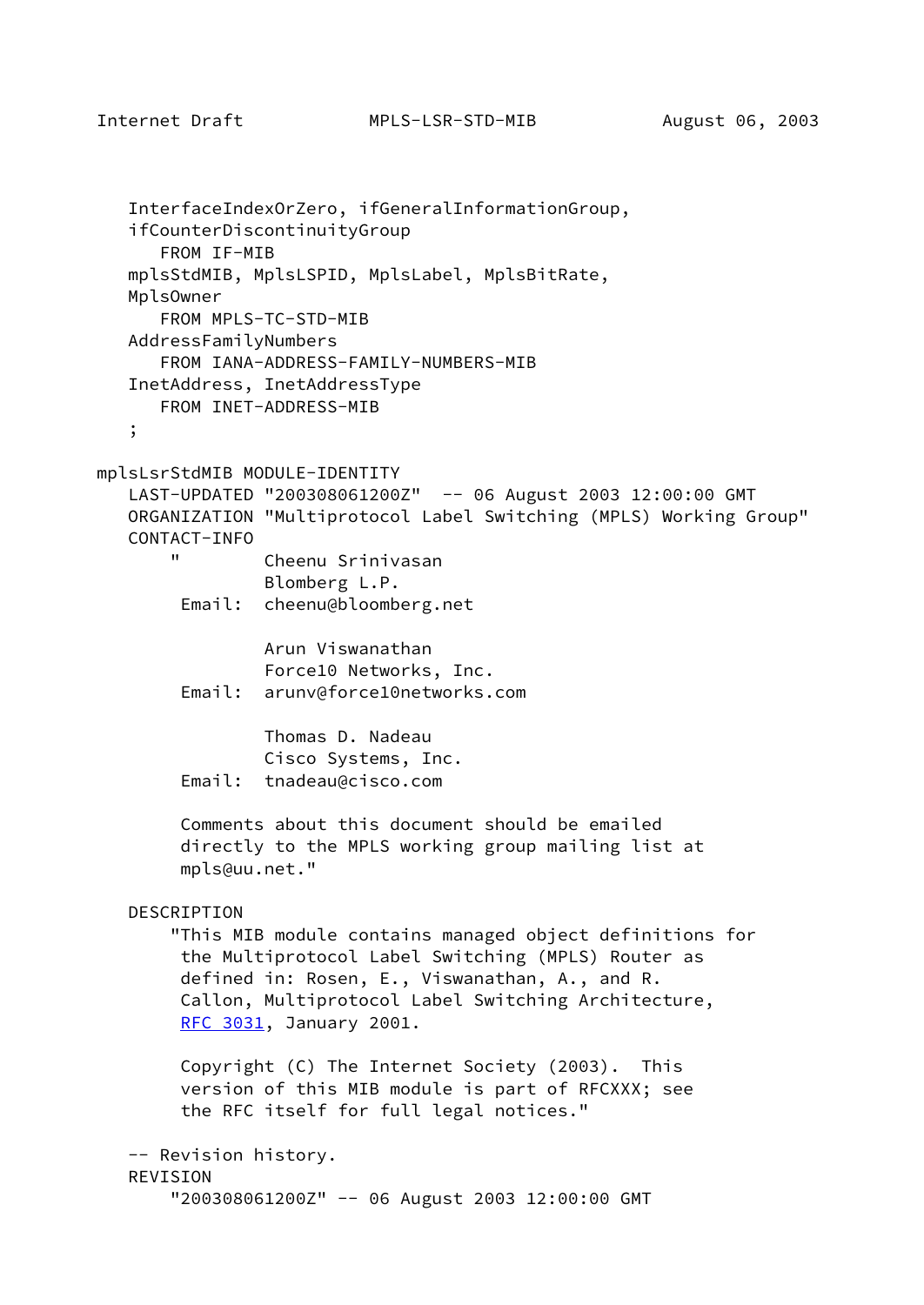DESCRIPTION "Initial revision, published as part of RFC XXXX."  $::=$  { mplsStdMIB 2 }

| MPLS Working Group | Expires March 2004 | [Page 11]       |  |  |
|--------------------|--------------------|-----------------|--|--|
| Internet Draft     | MPLS-LSR-STD-MIB   | August 06, 2003 |  |  |

-- Textual Conventions

MplsIndexType ::= TEXTUAL-CONVENTION STATUS current DESCRIPTION

 "This is an octet string that can be used as a table index in cases where a large addressable space is required such as on an LSR where many applications may be provisioning labels.

 Note that the string containing the single octet with the value 0x00 is a reserved value used to represent special cases. When this textual convention is used as the SYNTAX of an object, the DESCRITPION clause MUST specify if this special value is valid and if so what the special meaning is.

 In systems that provide write access to the MPLS-LSR-STD MIB, mplsIndexType SHOULD be used as a simple multi-digit integer encoded as an octet string. No further overloading of the meaning of an index SHOULD be made.

 In systems that do not offer write access to the MPLS-LSR-STD MIB, the mplsIndexType may contain implicit formatting that is specific to the implementation to convey additional information such as interface index, physical card or device, or application id. The interpretation of this additional formatting is implementation dependent and not covered in this document. Such formatting MUST NOT impact the basic functionality of read-only access to the MPLS-LSR-STD MIB by management applications that are not aware of the formatting rules." SYNTAX OCTET STRING (SIZE(1..24))

MplsIndexNextType ::= TEXTUAL-CONVENTION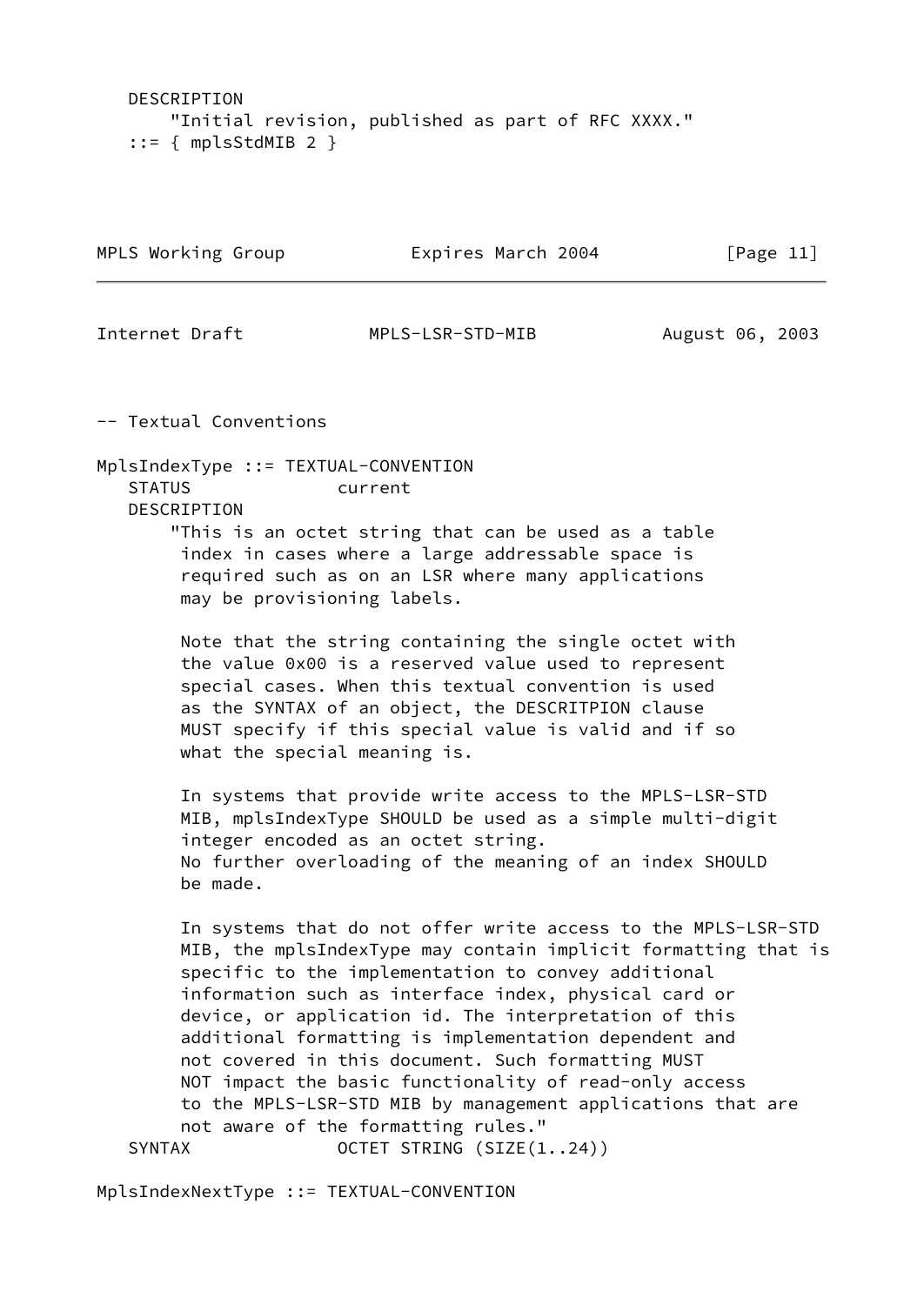| <b>STATUS</b> | current |                                                                                                                                                                                                                                                                                                                                                                                       |  |
|---------------|---------|---------------------------------------------------------------------------------------------------------------------------------------------------------------------------------------------------------------------------------------------------------------------------------------------------------------------------------------------------------------------------------------|--|
| DESCRIPTION   |         |                                                                                                                                                                                                                                                                                                                                                                                       |  |
|               |         | "When a MIB module is used for configuration, an object with<br>this SYNTAX always contains a legal value (a non-zero-length<br>string) for an index that is not currently used in the relevant<br>table. The Command Generator (Network Management Application)<br>reads this variable and uses the (non-zero-length string)<br>value read when creating a new row with an SNMP SET. |  |
|               |         | When the SET is performed, the Command Responder (agent) must<br>determine whether the value is indeed still unused; Two Network<br>Management Applications may attempt to create a row<br>(configuration entry) simultaneously and use the same value. If                                                                                                                            |  |

it is currently unused, the SET succeeds and the Command

| MPLS Working Group | Expires March 2004 |  | [Page 12] |  |
|--------------------|--------------------|--|-----------|--|
|                    |                    |  |           |  |

Internet Draft MPLS-LSR-STD-MIB August 06, 2003

 Responder (agent) changes the value of this object, according to an implementation-specific algorithm. If the value is in use, however, the SET fails. The Network Management Application must then re-read this variable to obtain a new usable value.

 Note that the string containing the single octet with the value 0x00 is a reserved value used to represent the special case where no additional indexes can be provisioned, or in systems that do not offer write access, objects defined using this textual convention MUST return the string containing the single octet with the value 0x00."

SYNTAX OCTET STRING (SIZE(1..24))

-- Top level components of this MIB module.

-- Notifications mplsLsrNotifications OBJECT IDENTIFIER ::= { mplsLsrStdMIB 0 } -- Tables, Scalars mplsLsrObjects OBJECT IDENTIFIER ::= { mplsLsrStdMIB 1 } -- Conformance mplsLsrConformance OBJECT IDENTIFIER ::= { mplsLsrStdMIB 2 }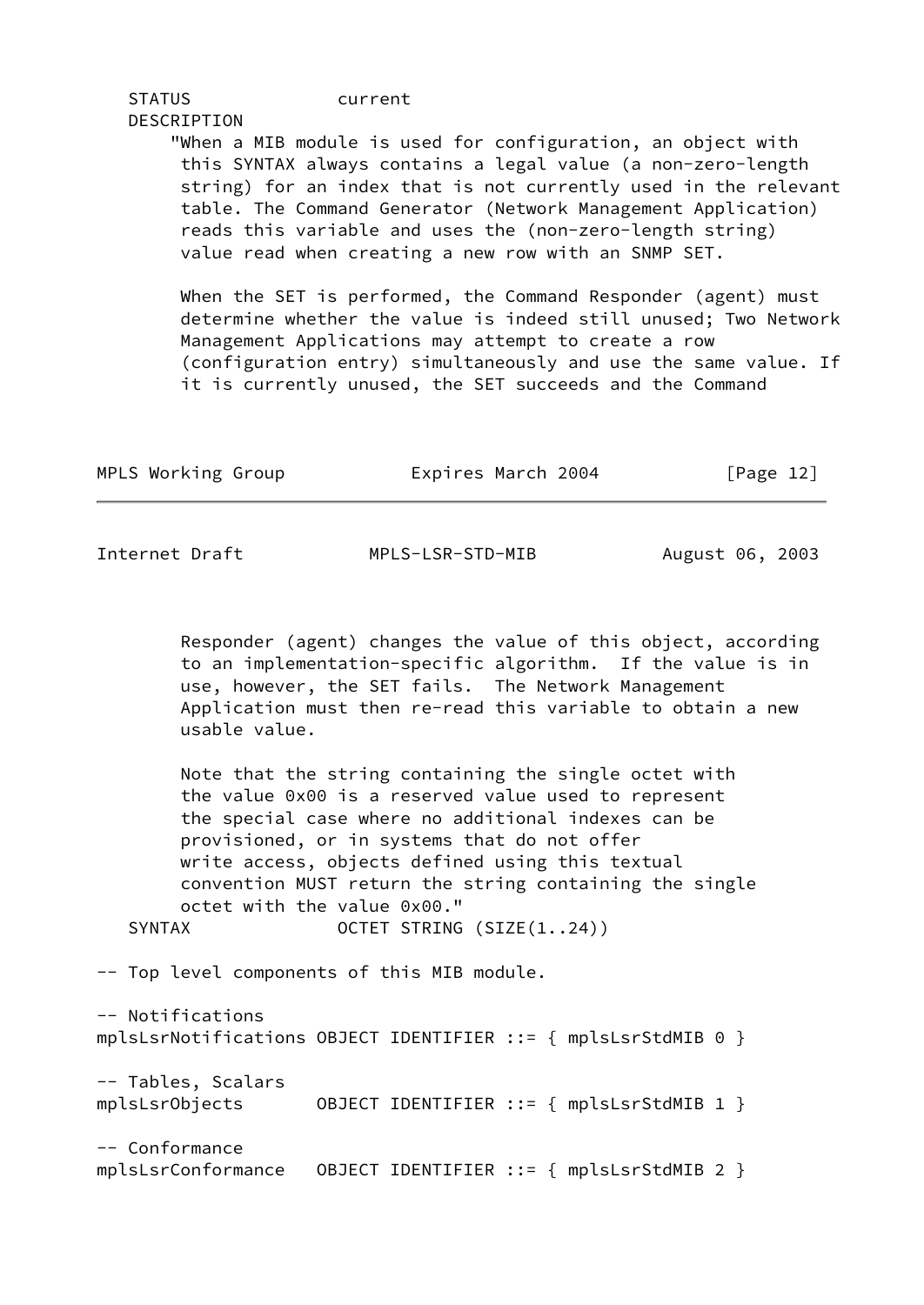-- MPLS Interface Table. mplsInterfaceTable OBJECT-TYPE SYNTAX SEQUENCE OF MplsInterfaceEntry MAX-ACCESS not-accessible STATUS current DESCRIPTION "This table specifies per-interface MPLS capability and associated information." ::= { mplsLsrObjects 1 } mplsInterfaceEntry OBJECT-TYPE SYNTAX MplsInterfaceEntry MAX-ACCESS not-accessible STATUS current DESCRIPTION "A conceptual row in this table is created automatically by an LSR for every interface capable of supporting MPLS and which is configured to do so. A conceptual row in this table will exist iff a corresponding entry in ifTable exists with ifType = mpls(166). If this associated entry in ifTable is operationally disabled (thus removing MPLS capabilities on that interface), the corresponding entry in this table MUST be deleted shortly thereafter.

|  | MPLS Working Group |  | Expires March 2004 |  |  | [Page 13] |  |
|--|--------------------|--|--------------------|--|--|-----------|--|
|--|--------------------|--|--------------------|--|--|-----------|--|

Internet Draft MPLS-LSR-STD-MIB August 06, 2003

 An conceptual row with index 0 is created if the LSR supports per-platform labels. This conceptual row represents the per-platform label space and contains parameters that apply to all interfaces that participate in the per-platform label space. Other conceptual rows in this table represent MPLS interfaces that may participate in either the per-platform or per interface label spaces, or both. Implementations that either only support per-platform labels, or have only them configured, may choose to return just the mplsInterfaceEntry of 0 and not return the other rows. This will greatly reduce the numebr of objects returned. Further information about label space participation of an interface is provided in the DESCRIPTION clause of mplsInterfaceLabelParticipationType."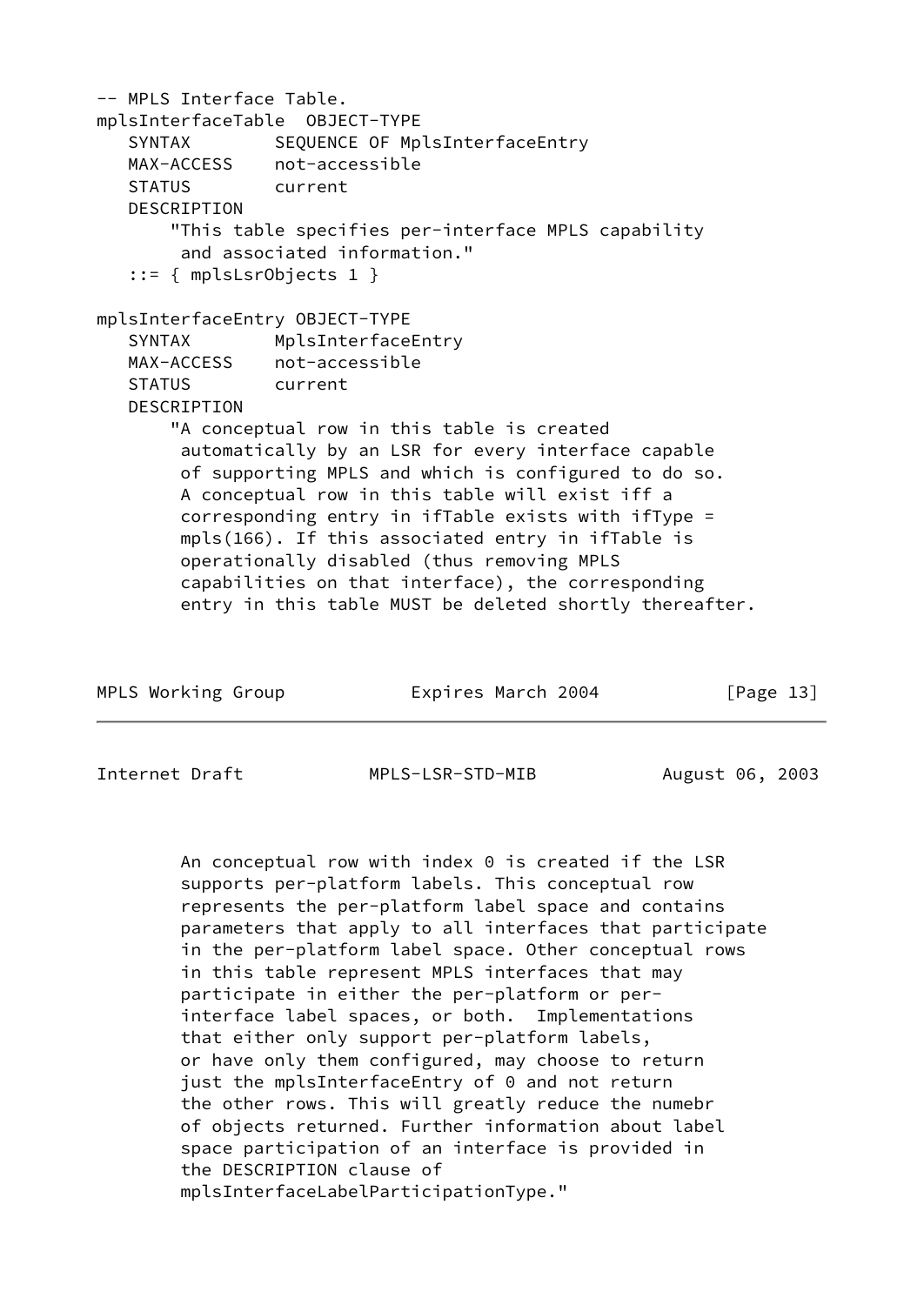```
 INDEX { mplsInterfaceIndex }
   ::= { mplsInterfaceTable 1 }
MplsInterfaceEntry ::= SEQUENCE {
  mplsInterfaceIndex InterfaceIndexOrZero,
 mplsInterfaceLabelMinIn MplsLabel,
 mplsInterfaceLabelMaxIn MplsLabel,
 mplsInterfaceLabelMinOut MplsLabel,
 mplsInterfaceLabelMaxOut MplsLabel,
 mplsInterfaceTotalBandwidth MplsBitRate,
  mplsInterfaceAvailableBandwidth MplsBitRate,
  mplsInterfaceLabelParticipationType BITS
}
mplsInterfaceIndex OBJECT-TYPE
   SYNTAX InterfaceIndexOrZero
   MAX-ACCESS not-accessible
   STATUS current
   DESCRIPTION
       "This is a unique index for an entry in the
        MplsInterfaceTable. A non-zero index for an
        entry indicates the ifIndex for the corresponding
        interface entry of the MPLS-layer in the ifTable.
        The entry with index 0 represents the per-platform
        label space and contains parameters that apply to all
        interfaces that participate in the per-platform label
        space. Other entries defined in this table represent
        additional MPLS interfaces that may participate in either
        the per-platform or per-interface label spaces, or both."
   REFERENCE
      "RFC 2863 - The Interfaces Group MIB, McCloghrie, K.,
        and F. Kastenholtz, June 2000"
    ::= { mplsInterfaceEntry 1 }
MPLS Working Group Expires March 2004 [Page 14]
Internet Draft MPLS-LSR-STD-MIB August 06, 2003
mplsInterfaceLabelMinIn OBJECT-TYPE
   SYNTAX MplsLabel
   MAX-ACCESS read-only
   STATUS current
   DESCRIPTION
       "This is the minimum value of an MPLS label that this
```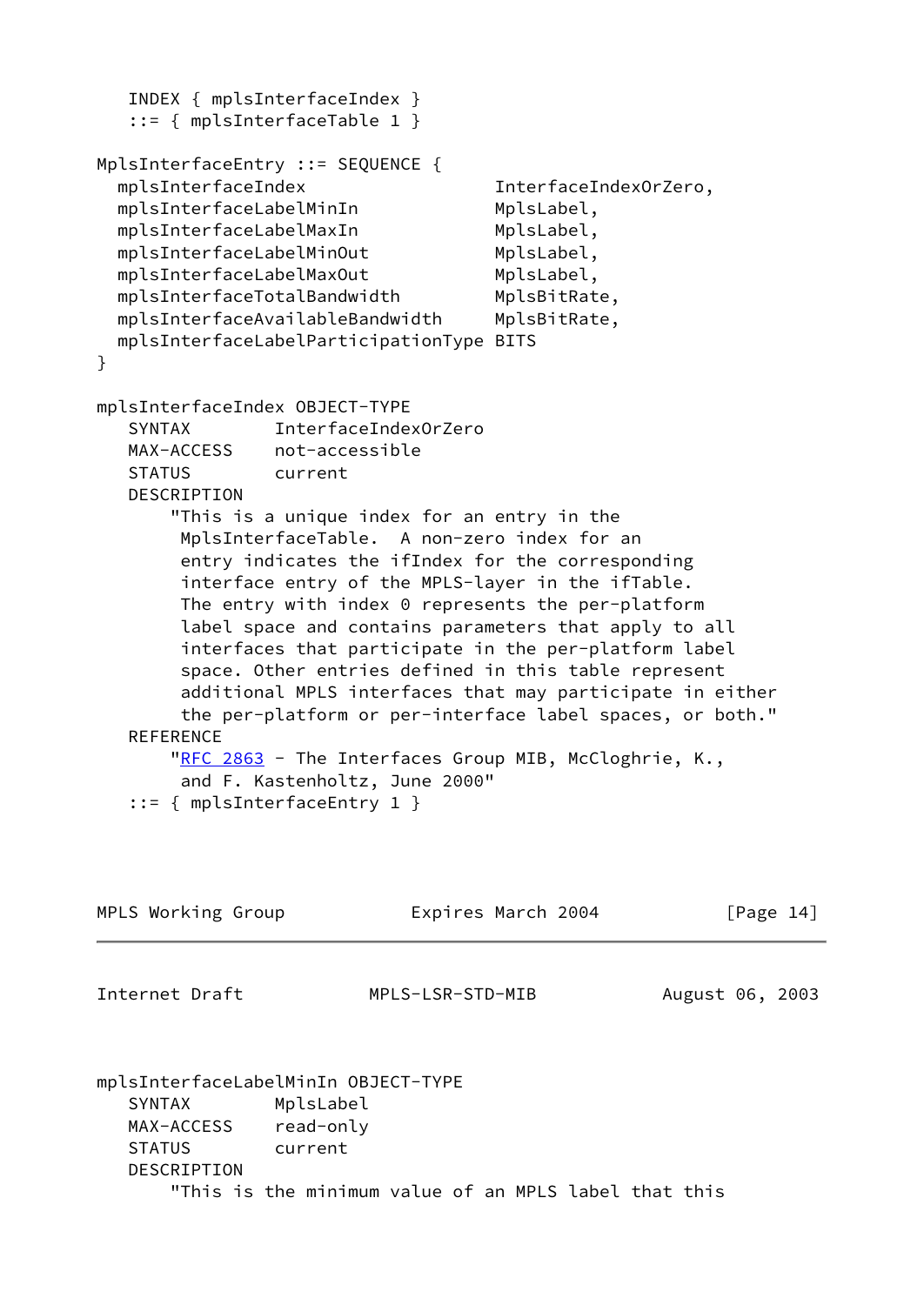```
 LSR is willing to receive on this interface."
    ::= { mplsInterfaceEntry 2 }
mplsInterfaceLabelMaxIn OBJECT-TYPE
   SYNTAX MplsLabel
   MAX-ACCESS read-only
   STATUS current
   DESCRIPTION
        "This is the maximum value of an MPLS label that this
        LSR is willing to receive on this interface."
    ::= { mplsInterfaceEntry 3 }
mplsInterfaceLabelMinOut OBJECT-TYPE
   SYNTAX MplsLabel
   MAX-ACCESS read-only
   STATUS current
   DESCRIPTION
        "This is the minimum value of an MPLS label that this
        LSR is willing to send on this interface."
    ::= { mplsInterfaceEntry 4 }
mplsInterfaceLabelMaxOut OBJECT-TYPE
    SYNTAX MplsLabel
   MAX-ACCESS read-only
   STATUS current
   DESCRIPTION
        "This is the maximum value of an MPLS label that this
        LSR is willing to send on this interface."
    ::= { mplsInterfaceEntry 5 }
mplsInterfaceTotalBandwidth OBJECT-TYPE
   SYNTAX MplsBitRate
   UNITS "kilobits per second"
   MAX-ACCESS read-only
   STATUS current
   DESCRIPTION
        "This value indicates the total amount of usable
        bandwidth on this interface and is specified in
        kilobits per second (Kbps). This variable is not
        applicable when applied to the interface with index
        0. When this value cannot be measured, this value
        should contain the nominal bandwidth."
::= { mplsInterfaceEntry 6 }
```
MPLS Working Group **Expires March 2004** [Page 15]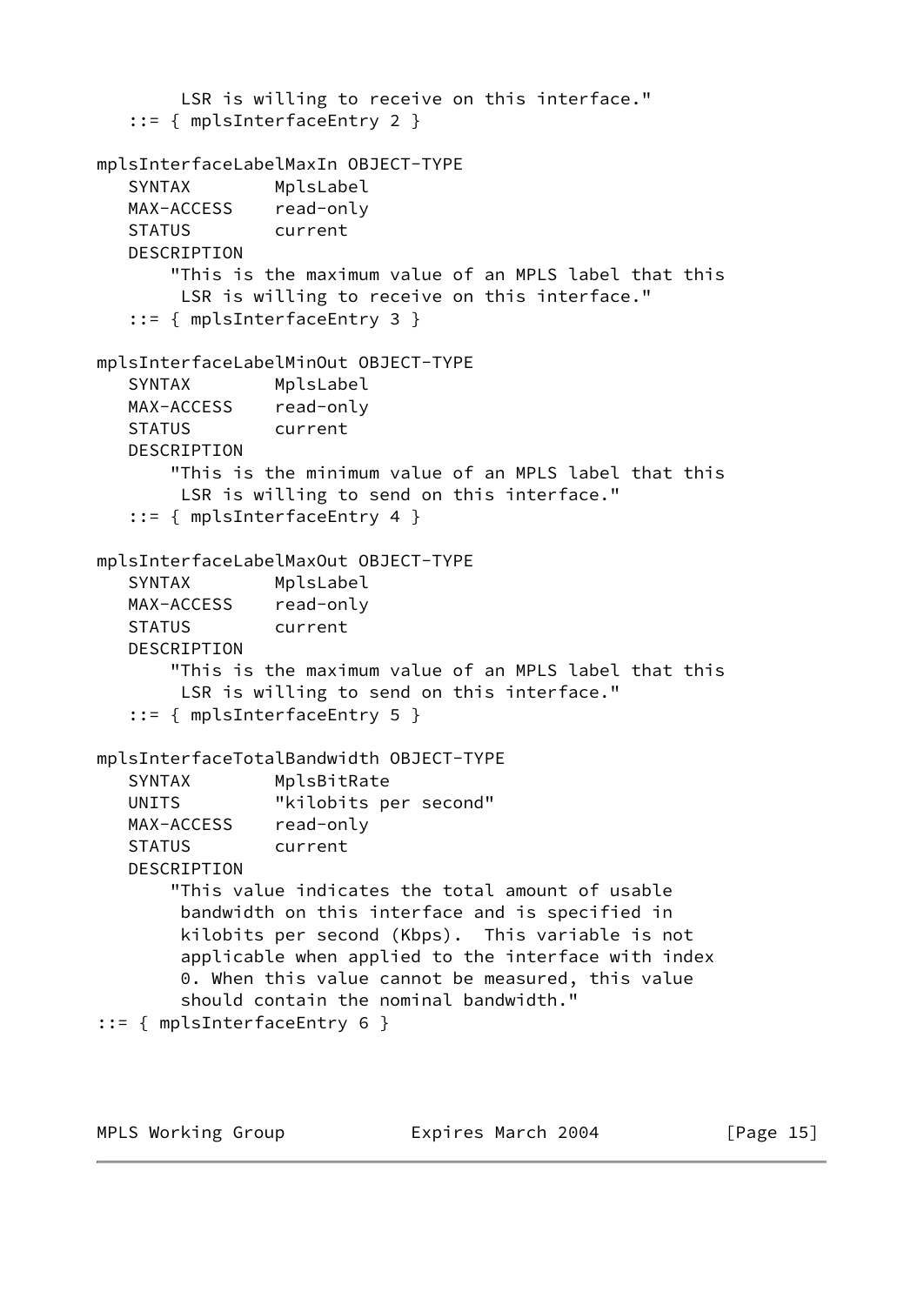mplsInterfaceAvailableBandwidth OBJECT-TYPE SYNTAX MplsBitRate MAX-ACCESS read-only STATUS current **DESCRIPTION**  "This value indicates the total amount of available bandwidth available on this interface and is specified in kilobits per second (Kbps). This value is calculated as the difference between the amount of bandwidth currently in use and that specified in mplsInterfaceTotalBandwidth. This variable is not applicable when applied to the interface with index 0. When this value cannot be measured, this value should contain the nominal bandwidth." ::= { mplsInterfaceEntry 7 } mplsInterfaceLabelParticipationType OBJECT-TYPE SYNTAX BITS { perPlatform (0), perInterface (1) } MAX-ACCESS read-only STATUS current DESCRIPTION "If the value of the mplsInterfaceIndex for this entry is zero, then this entry corresponds to the per-platform label space for all interfaces configured to use that label space. In this case the perPlatform(0) bit MUST be set; the perInterface(1) bit is meaningless and MUST be ignored. The remainder of this description applies to entries with a non-zero value of mplsInterfaceIndex. If the perInterface(1) bit is set then the value of mplsInterfaceLabelMinIn, mplsInterfaceLabelMaxIn, mplsInterfaceLabelMinOut, and mplsInterfaceLabelMaxOut for this entry reflect the label ranges for this interface. If only the perPlatform(0) bit is set, then the value of mplsInterfaceLabelMinIn, mplsInterfaceLabelMaxIn, mplsInterfaceLabelMinOut, and mplsInterfaceLabelMaxOut for this entry MUST be identical to the instance of these objects with index 0. These objects may only vary from the entry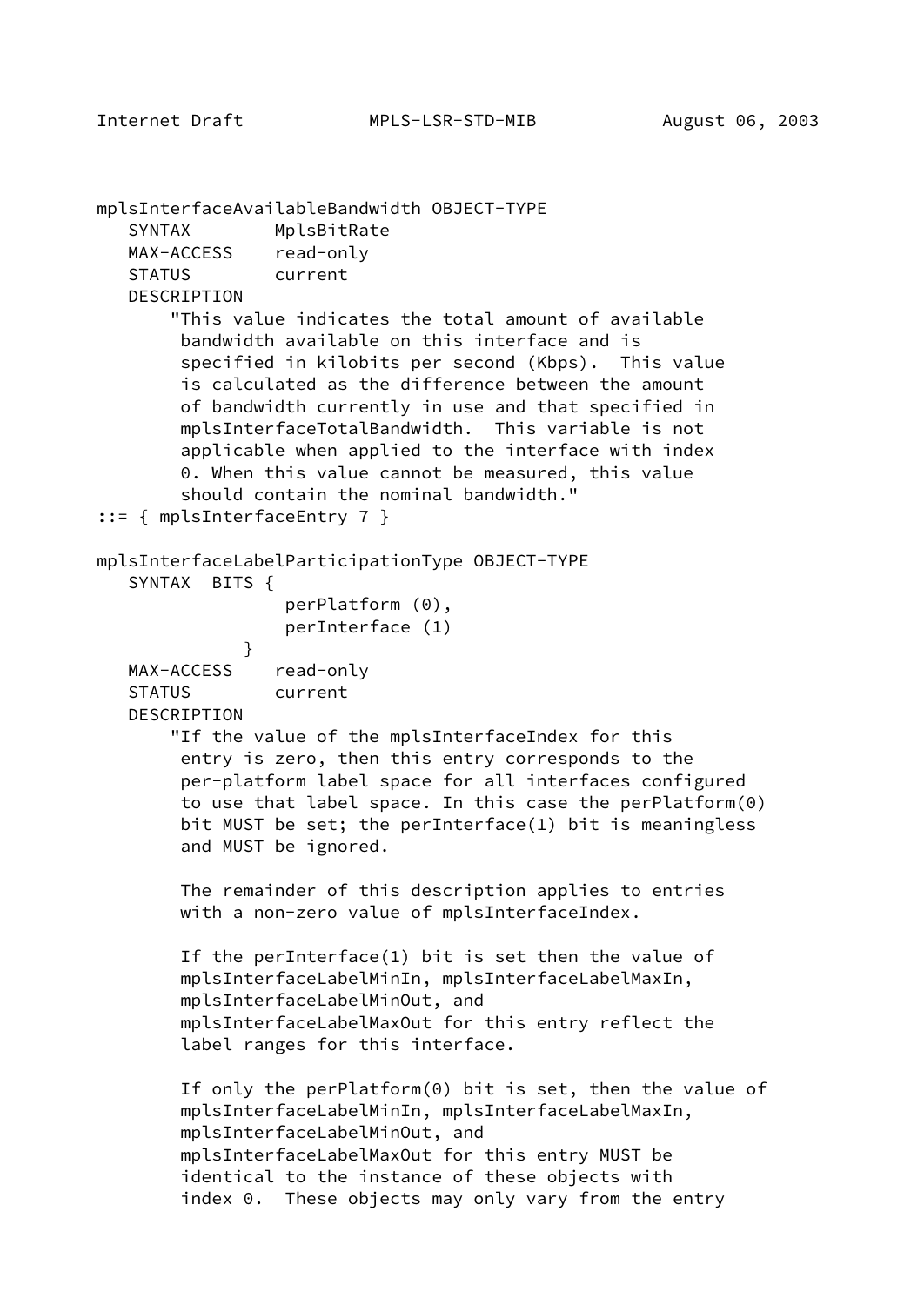with index  $\theta$  if both the perPlatform( $\theta$ ) and perInterface(1) bits are set. In all cases, at a minimum one of the perPlatform(0) or MPLS Working Group **Expires March 2004** [Page 16] Internet Draft MPLS-LSR-STD-MIB August 06, 2003 perInterface(1) bits MUST be set to indicate that at least one label space is in use by this interface. In all cases, agents MUST ensure that label ranges are specified consistently and MUST return an inconsistentValue error when they do not." REFERENCE "Rosen, E., Viswanathan, A., and R. Callon, Multiprotocol Label Switching Architecture, [RFC](https://datatracker.ietf.org/doc/pdf/rfc3031) [3031](https://datatracker.ietf.org/doc/pdf/rfc3031), January 2001." ::= { mplsInterfaceEntry 8 } -- End of mplsInterfaceTable -- MPLS Interface Performance Table. mplsInterfacePerfTable OBJECT-TYPE SYNTAX SEQUENCE OF MplsInterfacePerfEntry MAX-ACCESS not-accessible STATUS current DESCRIPTION "This table provides MPLS performance information on a per-interface basis." ::= { mplsLsrObjects 2 } mplsInterfacePerfEntry OBJECT-TYPE SYNTAX MplsInterfacePerfEntry MAX-ACCESS not-accessible STATUS current DESCRIPTION "An entry in this table is created by the LSR for every interface capable of supporting MPLS. Its is an extension to the mplsInterfaceEntry table. Note that the discontinuity behavior of entries in this table MUST be based on the corresponding ifEntry's ifDiscontinuityTime."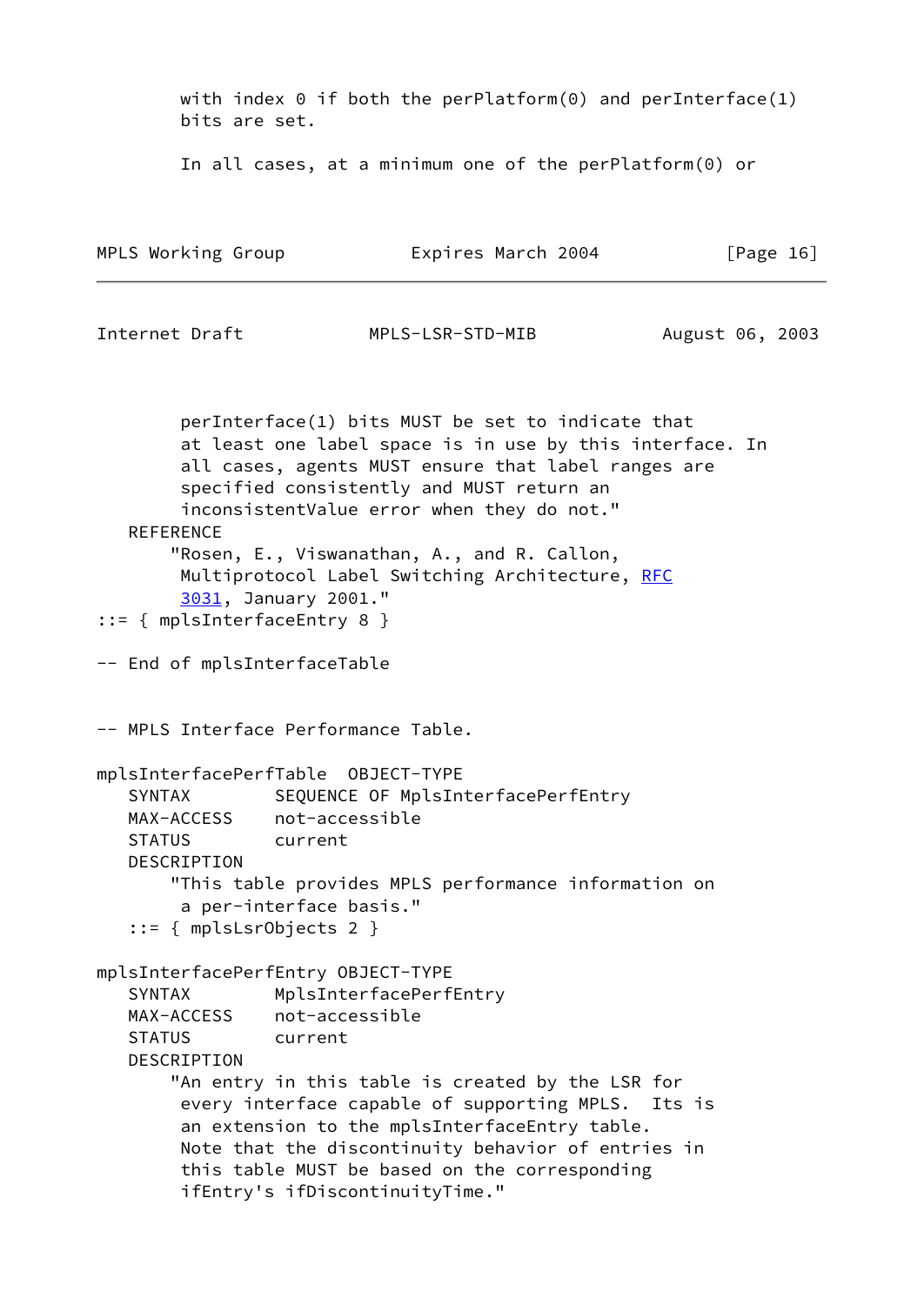AUGMENTS { mplsInterfaceEntry } ::= { mplsInterfacePerfTable 1 } MplsInterfacePerfEntry ::= SEQUENCE { -- incoming direction mplsInterfacePerfInLabelsInUse Gauge32, mplsInterfacePerfInLabelLookupFailures Counter32, -- outgoing direction mplsInterfacePerfOutLabelsInUse Gauge32, mplsInterfacePerfOutFragmentedPkts Counter32 } mplsInterfacePerfInLabelsInUse OBJECT-TYPE

| MPLS Working Group | Expires March 2004 | [Page 17] |  |
|--------------------|--------------------|-----------|--|
|                    |                    |           |  |

Internet Draft MPLS-LSR-STD-MIB August 06, 2003

| SYNTAX        | Gauge32   |
|---------------|-----------|
| MAX-ACCESS    | read-only |
| <b>STATUS</b> | current   |
| DESCRIPTION   |           |

 "This object counts the number of labels that are in use at this point in time on this interface in the incoming direction. If the interface participates in only the per-platform label space, then the value of the instance of this object MUST be identical to the value of the instance with index 0. If the interface participates in the per-interface label space, then the instance of this object MUST represent the number of of per-interface labels that are in use on this interface." ::= { mplsInterfacePerfEntry 1 }

mplsInterfacePerfInLabelLookupFailures OBJECT-TYPE

| <b>SYNTAX</b> | Counter32 |
|---------------|-----------|
| MAX-ACCESS    | read-only |
| <b>STATUS</b> | current   |
| DESCRIPTION   |           |

 "This object counts the number of labeled packets that have been received on this interface and which were discarded because there was no matching cross connect entry. This object MUST count on a per interface basis regardless of which label space the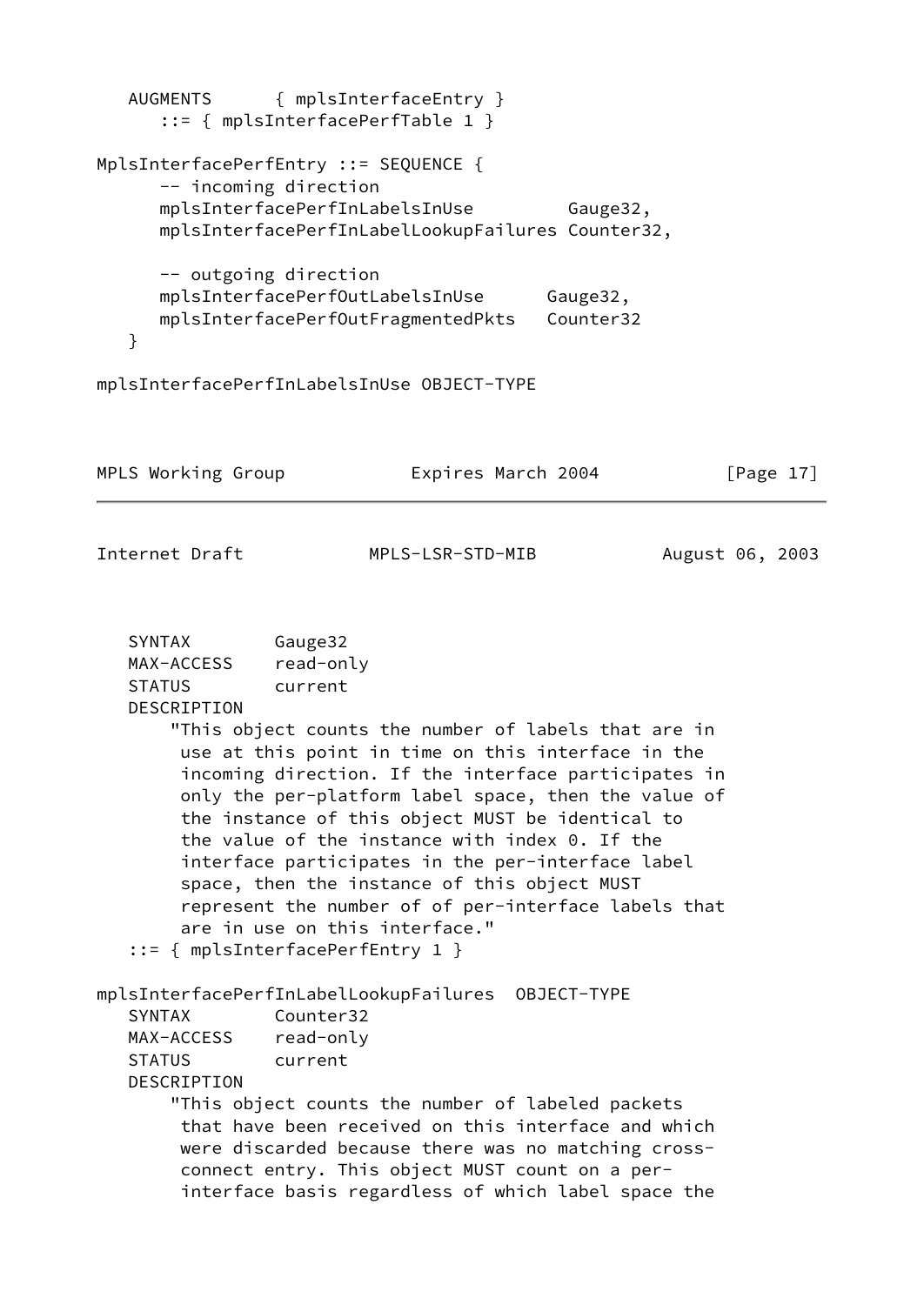```
 interface participates in."
    ::= { mplsInterfacePerfEntry 2 }
mplsInterfacePerfOutLabelsInUse OBJECT-TYPE
   SYNTAX Gauge32
   MAX-ACCESS read-only
   STATUS current
   DESCRIPTION
       "This object counts the number of top-most labels in
        the outgoing label stacks that are in use at this
        point in time on this interface. This object MUST
        count on a per-interface basis regardless of which
        label space the interface participates in."
    ::= { mplsInterfacePerfEntry 3 }
mplsInterfacePerfOutFragmentedPkts OBJECT-TYPE
    SYNTAX Counter32
   MAX-ACCESS read-only
   STATUS current
   DESCRIPTION
        "This object counts the number of outgoing MPLS
        packets that required fragmentation before
        transmission on this interface. This object MUST
        count on a per-interface basis regardless of which
MPLS Working Group Expires March 2004 [Page 18]
Internet Draft MPLS-LSR-STD-MIB August 06, 2003
        label space the interface participates in."
::= { mplsInterfacePerfEntry 4 }
-- mplsInterfacePerf Table end.
mplsInSegmentIndexNext OBJECT-TYPE
   SYNTAX MplsIndexNextType
   MAX-ACCESS read-only
   STATUS current
   DESCRIPTION
        "This object contains the next available value to
        be used for mplsInSegmentIndex when creating entries
        in the mplsInSegmentTable. The special value of a
        a string containing the single octet 0x00 indicates
        that no new entries can be created in this table.
        Agents not allowing managers to create entries
```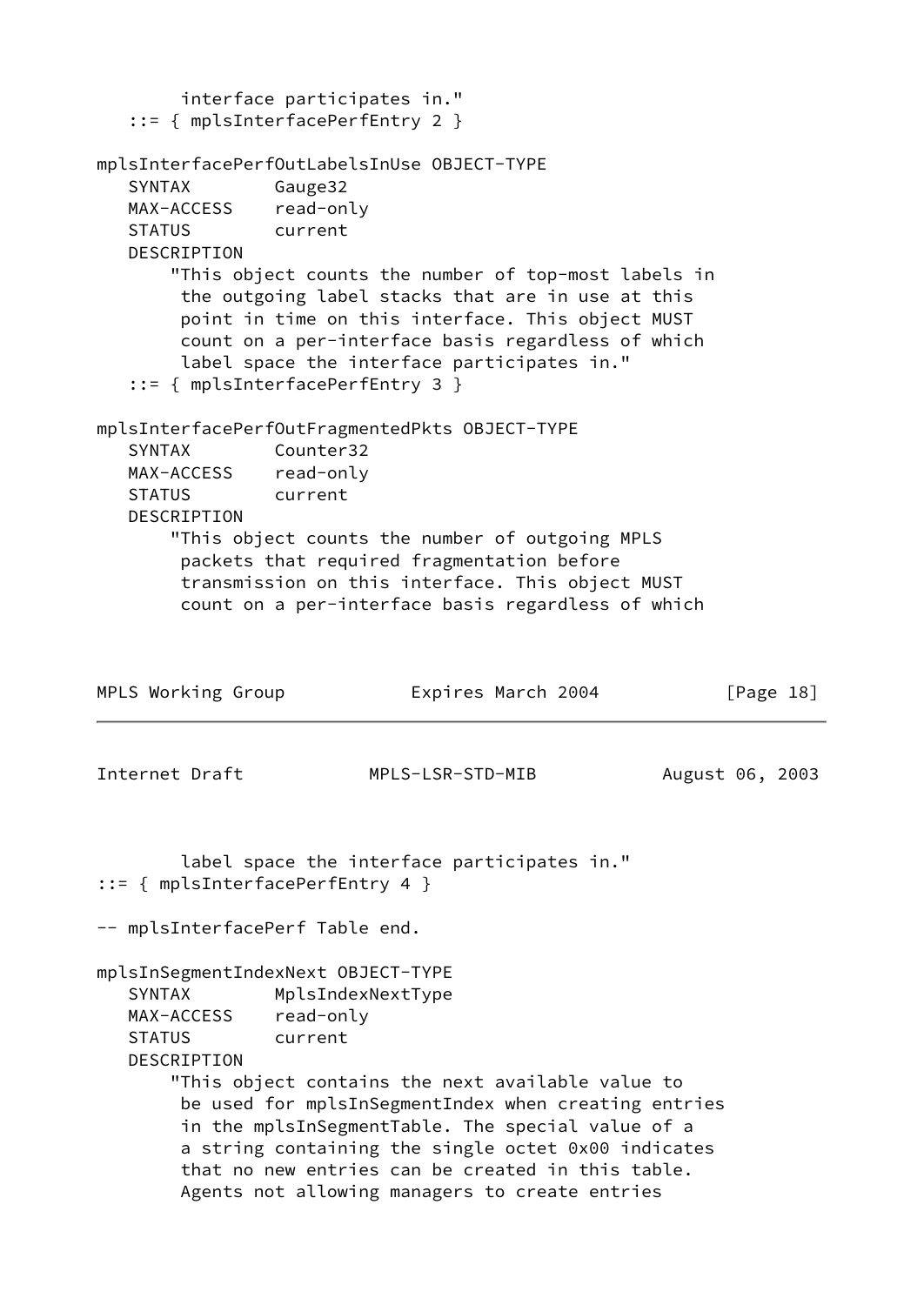in this table MUST set this object to this special value." ::= { mplsLsrObjects 3 } -- in-segment table. mplsInSegmentTable OBJECT-TYPE SYNTAX SEQUENCE OF MplsInSegmentEntry MAX-ACCESS not-accessible STATUS current **DESCRIPTION**  "This table contains a description of the incoming MPLS segments (labels) to an LSR and their associated parameters. The index for this table is mplsInSegmentIndex. The index structure of this table is specifically designed to handle many different MPLS implementations that manage their labels both in a distributed and centralized manner. The table is also designed to handle existing MPLS labels as defined in [RFC3031](https://datatracker.ietf.org/doc/pdf/rfc3031) as well as longer ones that may be necessary in the future. In cases where the label cannot fit into the mplsInSegmentLabel object, the mplsInSegmentLabelPtr will indicate this by being set to the first accessible colum in the appropriate extension table's row. In this case an additional table MUST be provided and MUST be indexed by at least the indexes used by this table. In all other cases when the label is represented within the mplsInSegmentLabel object, the mplsInSegmentLabelPtr MUST be set to 0.0. Due to the fact that MPLS labels may not exceed 24 bits, the mplsInSegmentLabelPtr object is only a provision for future-proofing the MIB module. Thus, the definition of any extension tables is beyond the scope of this MIB module." MPLS Working Group **Expires March 2004** [Page 19] Internet Draft MPLS-LSR-STD-MIB August 06, 2003 ::= { mplsLsrObjects 4 } mplsInSegmentEntry OBJECT-TYPE

SYNTAX MplsInSegmentEntry MAX-ACCESS not-accessible STATUS current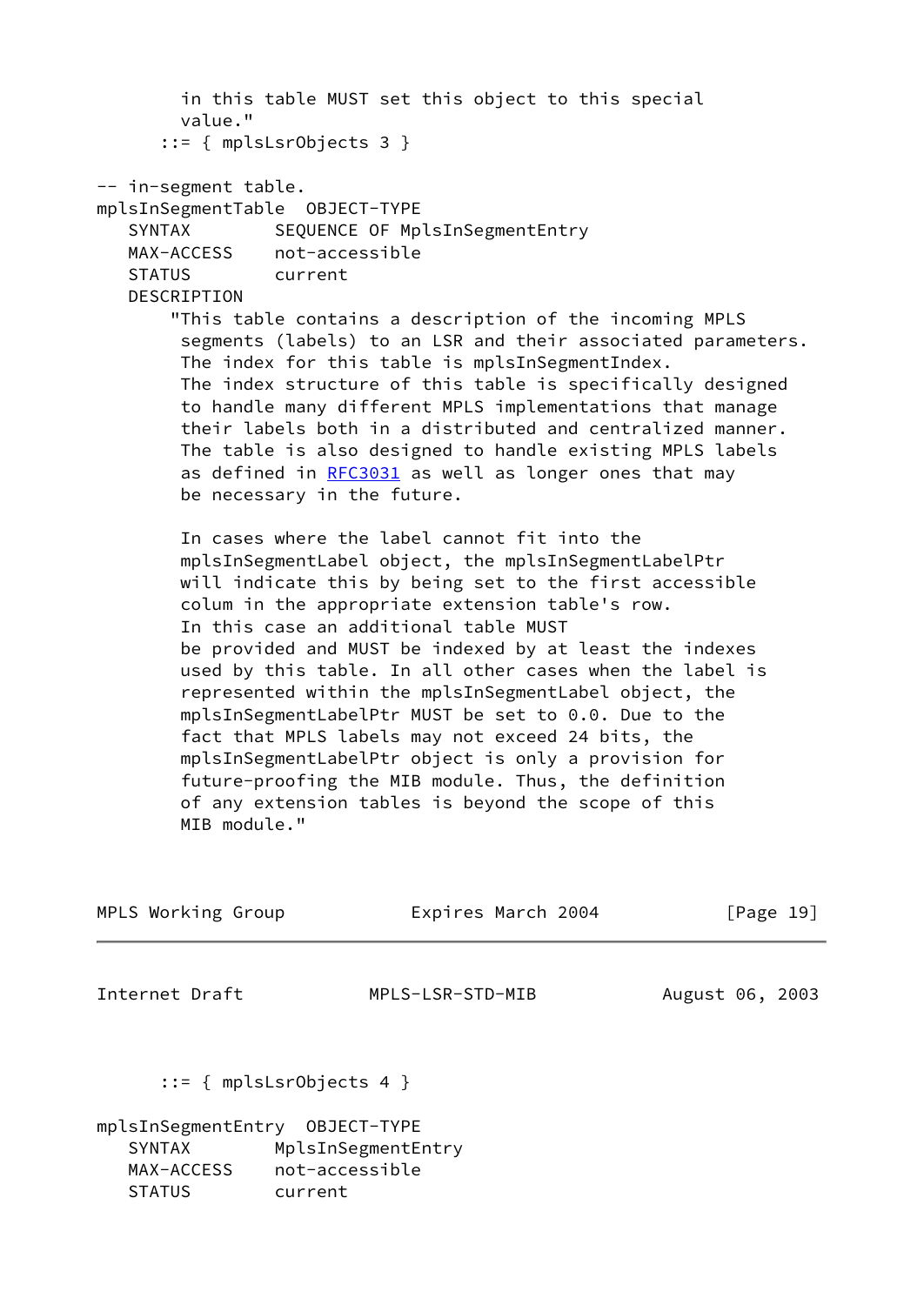```
 DESCRIPTION
       "An entry in this table represents one incoming
        segment as is represented in an LSR's LFIB.
        An entry can be created by a network
        administrator or an SNMP agent, or an MPLS signaling
        protocol. The creator of the entry is denoted by
        mplsInSegmentOwner.
        The value of mplsInSegmentRowStatus cannot be active(1)
        unless the ifTable entry corresponding to
        mplsInSegmentInterface exists. An entry in this table
        must match any incoming packets, and indicates an
        instance of mplsXCEntry based on which forwarding
        and/or switching actions are taken."
   INDEX { mplsInSegmentIndex }
   ::= { mplsInSegmentTable 1 }
MplsInSegmentEntry ::= SEQUENCE {
 mplsInSegmentIndex MplsIndexType,
  mplsInSegmentInterface InterfaceIndexOrZero,
 mplsInSegmentLabel MplsLabel,
 mplsInSegmentLabelPtr RowPointer,
 mplsInSegmentNPop Integer32,
  mplsInSegmentAddrFamily AddressFamilyNumbers,
 mplsInSegmentXCIndex MplsIndexType,
 mplsInSegmentOwner mplsOwner,
  mplsInSegmentTrafficParamPtr RowPointer,
 mplsInSegmentRowStatus RowStatus,
  mplsInSegmentStorageType StorageType
}
mplsInSegmentIndex OBJECT-TYPE
   SYNTAX MplsIndexType
   MAX-ACCESS not-accessible
   STATUS current
   DESCRIPTION
       "The index for for this in-segment. The
        string containing the single octet 0x00
        MUST not be used as an index."
   ::= { mplsInSegmentEntry 1 }
mplsInSegmentInterface OBJECT-TYPE
   SYNTAX InterfaceIndexOrZero
   MAX-ACCESS read-create
```
MPLS Working Group **Expires March 2004** [Page 20]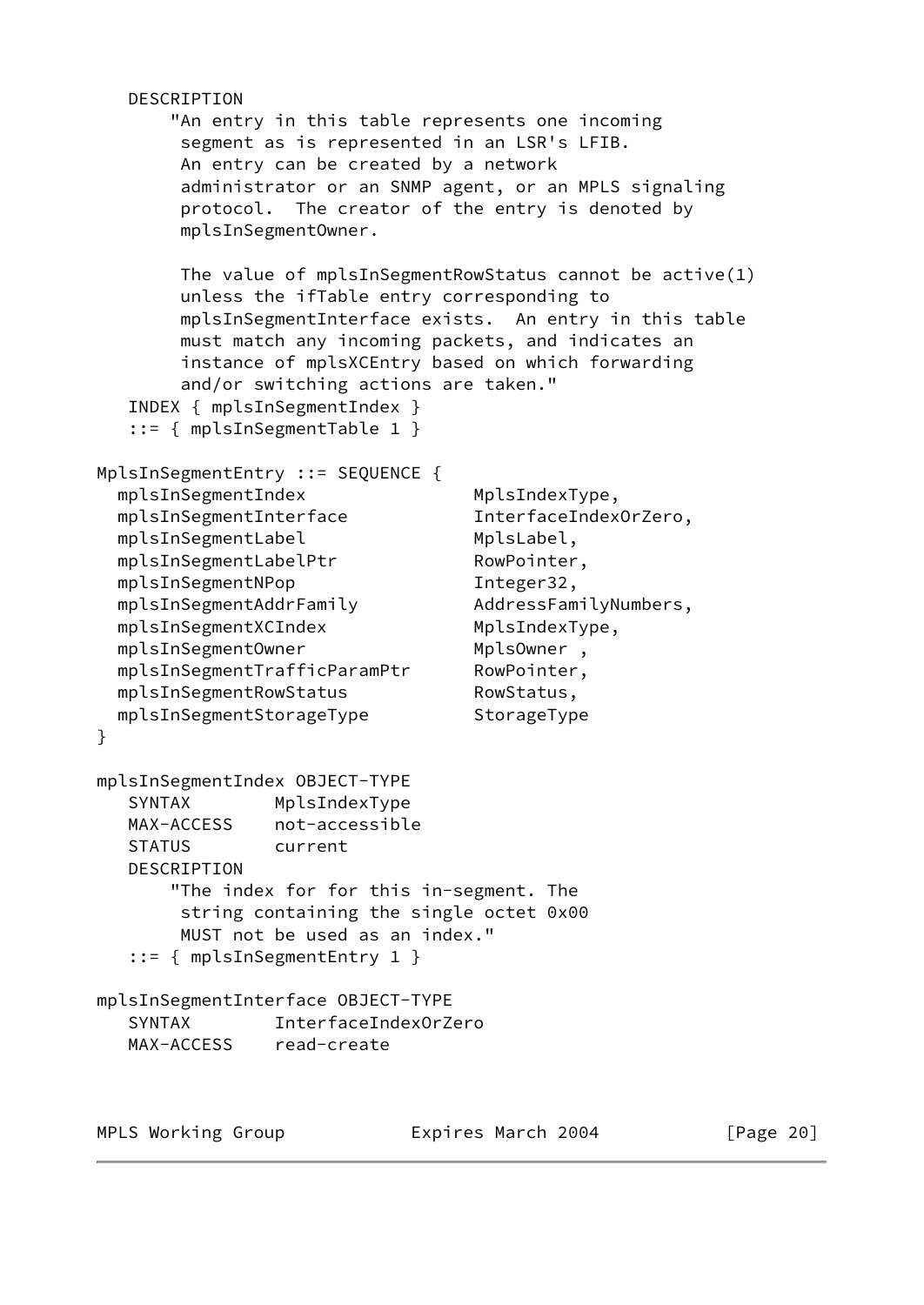STATUS current DESCRIPTION "This object represents the interface index for the incoming MPLS interface. A value of zero represents all interfaces participating in the per-platform label space. This may only be used in cases where the incoming interface and label are associated with the same mplsXCEntry. Specifically, given a label and any incoming interface pair from the per-platform label space, the outgoing label/interface mapping remains the same. If this is not the case, then individual entries MUST exist that can then be mapped to unique mplsXCEntries." ::= { mplsInSegmentEntry 2 } mplsInSegmentLabel OBJECT-TYPE SYNTAX MplsLabel MAX-ACCESS read-create STATUS current DESCRIPTION "If the corresponding instance of mplsInSegmentLabelPtr is zeroDotZero then this object MUST contain the incoming label associated with this in-segment. If not this object SHOULD be zero and MUST be ignored." ::= { mplsInSegmentEntry 3 } mplsInSegmentLabelPtr OBJECT-TYPE SYNTAX RowPointer MAX-ACCESS read-create STATUS current DESCRIPTION "If the label for this segment cannot be represented fully within the mplsInSegmentLabel object, this object MUST point to the first accessible column of a conceptual row in an external table containing the label. In this case, the mplsInSegmentTopLabel object SHOULD be set to 0 and ignored. This object MUST be set to zeroDotZero otherwise." DEFVAL { zeroDotZero } ::= { mplsInSegmentEntry 4 } mplsInSegmentNPop OBJECT-TYPE SYNTAX Integer32 (1..2147483647) MAX-ACCESS read-create STATUS current DESCRIPTION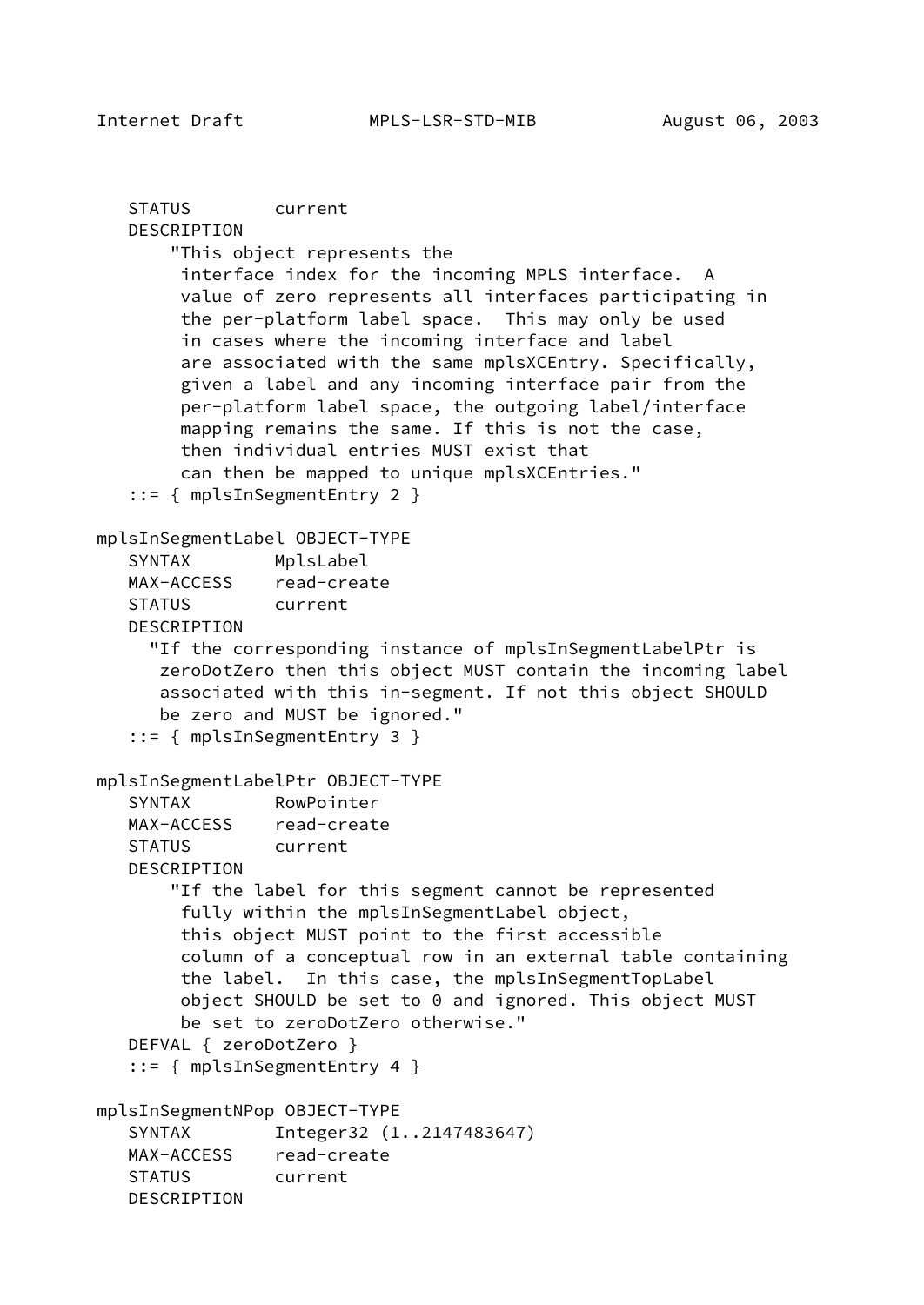"The number of labels to pop from the incoming packet. Normally only the top label is popped from the packet and used for all switching decisions for that packet. This is indicated by setting this

| MPLS Working Group                                                                                                                                                                                                                | Expires March 2004                                                                                                                                                                                                                                                                                                                                                                                                                                    | [Page $21$ ]    |
|-----------------------------------------------------------------------------------------------------------------------------------------------------------------------------------------------------------------------------------|-------------------------------------------------------------------------------------------------------------------------------------------------------------------------------------------------------------------------------------------------------------------------------------------------------------------------------------------------------------------------------------------------------------------------------------------------------|-----------------|
| Internet Draft                                                                                                                                                                                                                    | MPLS-LSR-STD-MIB                                                                                                                                                                                                                                                                                                                                                                                                                                      | August 06, 2003 |
| $\{1\}$<br>DEFVAL<br>$::=$ { mplsInSegmentEntry 5 }                                                                                                                                                                               | object to the default value of 1. If an LSR supports<br>popping of more than one label, this object MUST<br>be set to that number. This object cannot be modified<br>if mplsInSegmentRowStatus is active(1)."                                                                                                                                                                                                                                         |                 |
| mplsInSegmentAddrFamily OBJECT-TYPE<br>SYNTAX<br>MAX-ACCESS read-create<br><b>STATUS</b><br>current<br>DESCRIPTION<br><b>REFERENCE</b><br>ADDRESS FAMILY NUMBERS."<br>$\{$ other $\}$<br>DEFVAL<br>$::=$ { mplsInSegmentEntry 6 } | AddressFamilyNumbers<br>"The IANA address family of packets<br>received on this segment, which is used at an egress<br>LSR to deliver them to the appropriate layer 3 entity.<br>A value of other $(0)$ indicates that the family type is<br>either unknown or undefined; this SHOULD NOT be used<br>at an egress LSR. This object cannot be<br>modified if mplsInSegmentRowStatus is active(1)."<br>"See Internet Assigned Numbers Authority (IANA), |                 |
| mplsInSegmentXCIndex OBJECT-TYPE<br>SYNTAX<br>read-only<br>MAX-ACCESS<br><b>STATUS</b><br>current<br>DESCRIPTION                                                                                                                  | MplsIndexType<br>"Index into mplsXCTable which identifies which cross-<br>connect entry this segment is part of. The string<br>containing the single octet 0x00 indicates that this<br>entry is not referred to by any cross-connect entry.<br>When a cross-connect entry is created which this<br>in-segment is a part of, this object is automatically                                                                                              |                 |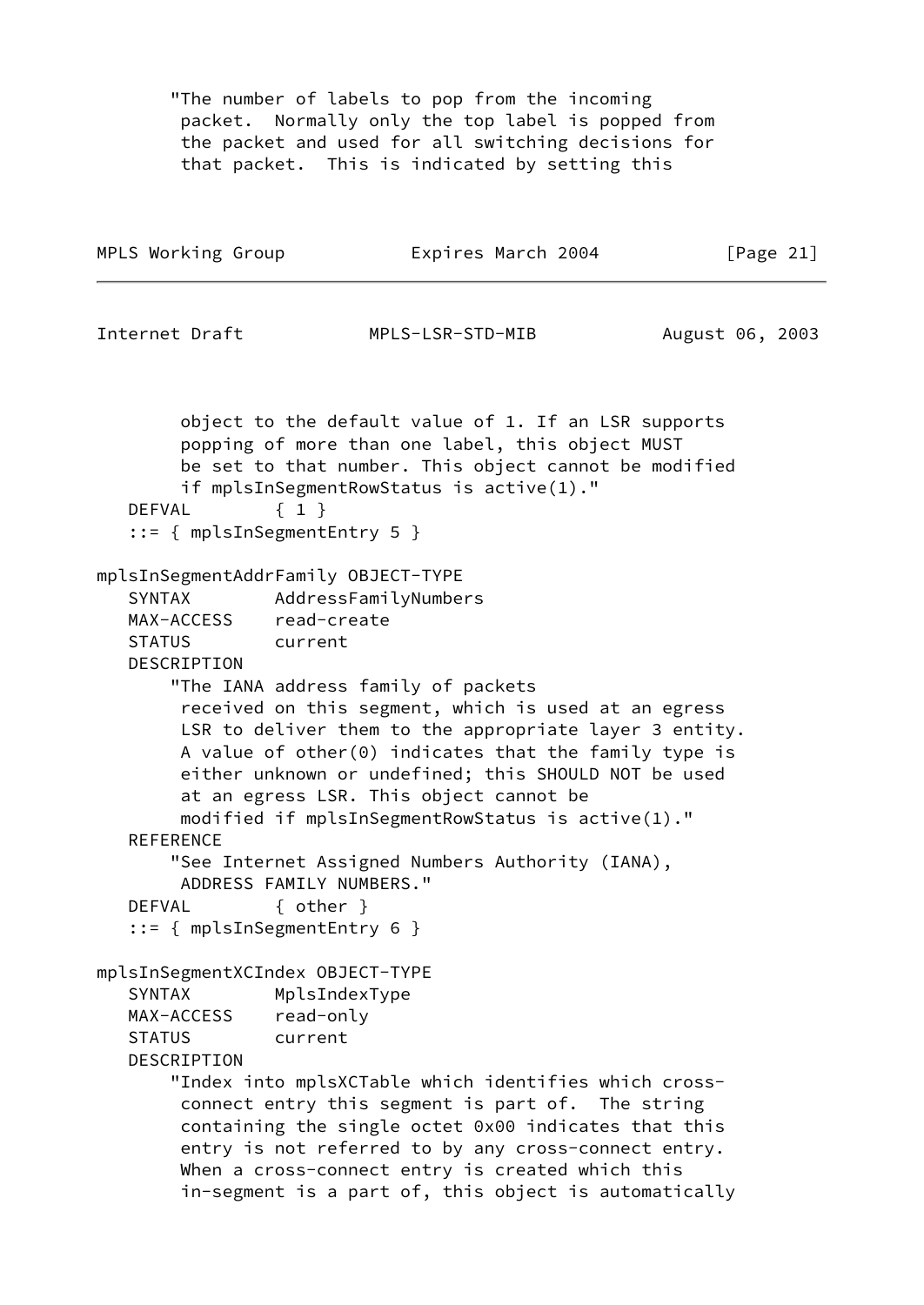updated to reflect the value of mplsXCIndex of that cross-connect entry." ::= { mplsInSegmentEntry 7 } mplsInSegmentOwner OBJECT-TYPE SYNTAX MplsOwner MAX-ACCESS read-only STATUS current DESCRIPTION "Denotes the entity that created and is responsible for managing this segment." ::= { mplsInSegmentEntry 8 } mplsInSegmentTrafficParamPtr OBJECT-TYPE MPLS Working Group **Expires March 2004** [Page 22] Internet Draft MPLS-LSR-STD-MIB August 06, 2003 SYNTAX RowPointer MAX-ACCESS read-create STATUS current DESCRIPTION "This variable represents a pointer to the traffic parameter specification for this out-segment. This value may point at an entry in the mplsTunnelResourceTable in the MPLS-TE-STD-MIB (RFCnnnn) RFC Editor: Please fill in RFC number. to indicate which traffic parameter settings for this segment if it represents an LSP used for a TE tunnel. This value may optionally point at an externally defined traffic parameter specification table. A value of zeroDotZero indicates best-effort treatment. By having the same value of this object, two or more segments can indicate resource sharing of such things as LSP queue space, etc. This object cannot be modified if mplsInSegmentRowStatus is active(1). For entries in this table that are preserved after a re-boot, the agent MUST ensure that their integrity be preserved, or this object should be set to 0.0 if it cannot."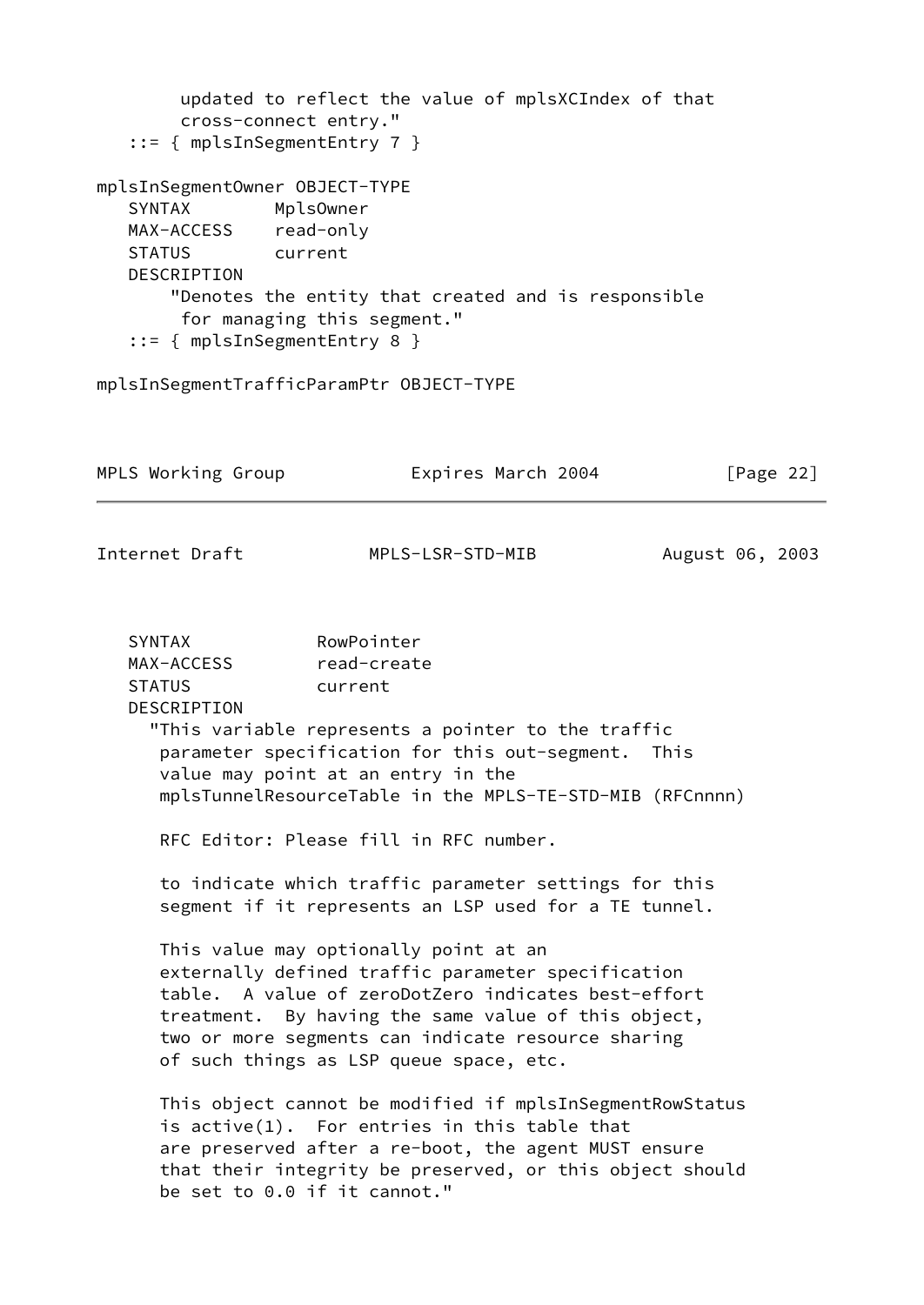```
 DEFVAL { zeroDotZero }
   ::= { mplsInSegmentEntry 9 }
mplsInSegmentRowStatus OBJECT-TYPE
   SYNTAX RowStatus
   MAX-ACCESS read-create
   STATUS current
   DESCRIPTION
       "This variable is used to create, modify, and/or
        delete a row in this table. When a row in this
        table has a row in the active(1) state, no
        objects in this row can be modified except the
        mplsInSegmentRowStatus and mplsInSegmentStorageType."
    ::= { mplsInSegmentEntry 10 }
mplsInSegmentStorageType OBJECT-TYPE
  SYNTAX StorageType
   MAX-ACCESS read-create
   STATUS current
   DESCRIPTION
       "This variable indicates the storage type for this
        object. The agent MUST ensure that this object's
        value remains consistent with the associated
        mplsXCEntry. Conceptual rows having the value
MPLS Working Group Expires March 2004 [Page 23]
Internet Draft MPLS-LSR-STD-MIB August 06, 2003
        'permanent' need not allow write-access to any
        columnar objects in the row."
  REFERENCE
        RFC2579."
   DEFVAL { volatile }
    ::= { mplsInSegmentEntry 11 }
-- End of mplsInSegmentTable
-- in-segment performance table.
mplsInSegmentPerfTable OBJECT-TYPE
   SYNTAX SEQUENCE OF MplsInSegmentPerfEntry
   MAX-ACCESS not-accessible
   STATUS current
   DESCRIPTION
```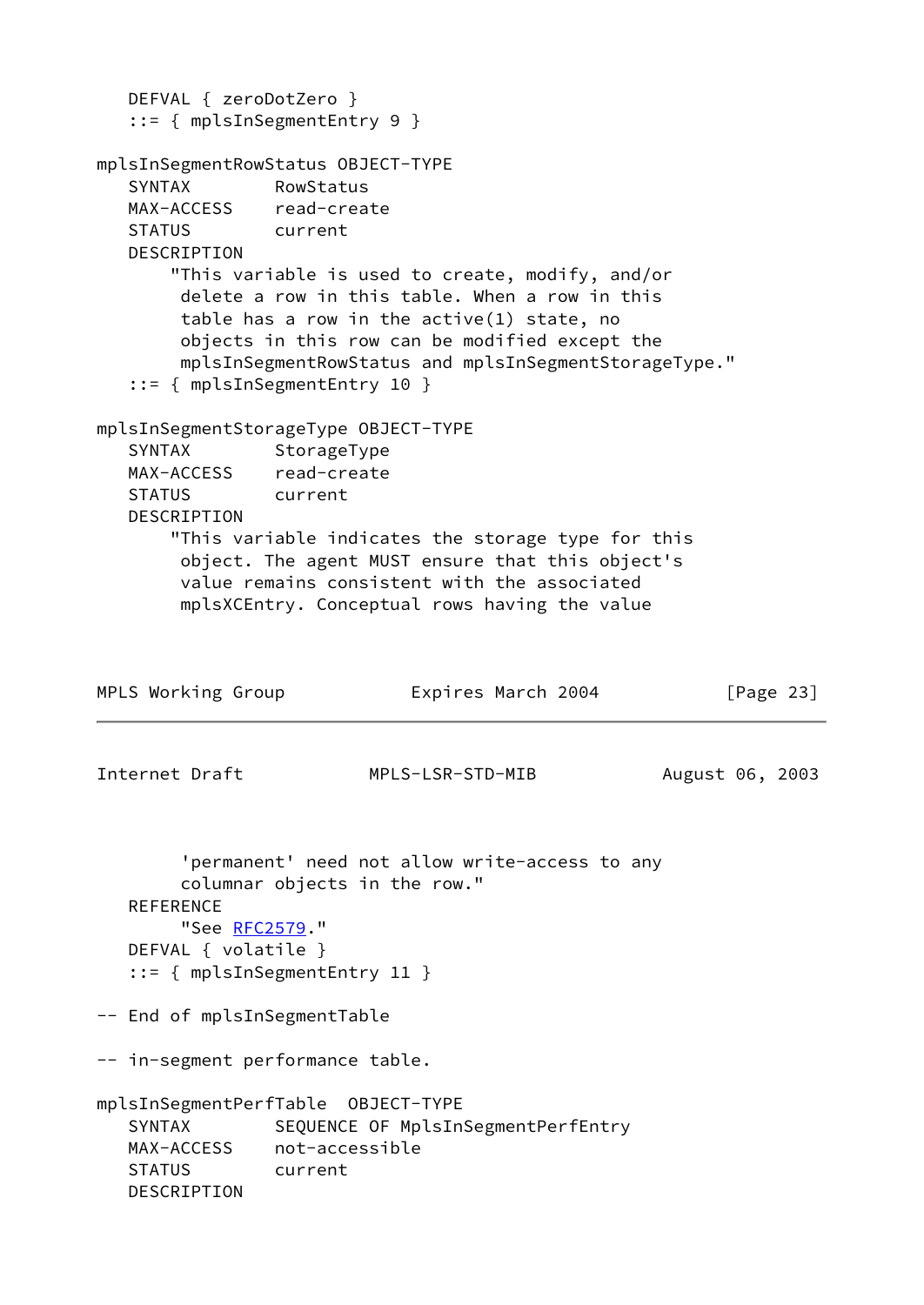"This table contains statistical information for incoming MPLS segments to an LSR." ::= { mplsLsrObjects 5 } mplsInSegmentPerfEntry OBJECT-TYPE SYNTAX MplsInSegmentPerfEntry MAX-ACCESS not-accessible STATUS current DESCRIPTION "An entry in this table contains statistical information about one incoming segment which is configured in the mplsInSegmentTable. The counters in this entry should behave in a manner similar to that of the interface. mplsInSegmentPerfDiscontinuityTime indicates the time of the last discontinuity in all of these objects." AUGMENTS { mplsInSegmentEntry } ::= { mplsInSegmentPerfTable 1 } MplsInSegmentPerfEntry ::= SEQUENCE { mplsInSegmentPerfOctets Counter32, mplsInSegmentPerfPackets Counter32, mplsInSegmentPerfErrors Counter32, mplsInSegmentPerfDiscards Counter32, -- high capacity counter mplsInSegmentPerfHCOctets Counter64, mplsInSegmentPerfDiscontinuityTime TimeStamp } mplsInSegmentPerfOctets OBJECT-TYPE SYNTAX Counter32 MPLS Working Group **Expires March 2004** [Page 24] Internet Draft MPLS-LSR-STD-MIB August 06, 2003 MAX-ACCESS read-only STATUS current DESCRIPTION "This value represents the total number of octets received by this segment. It MUST be equal to the least significant 32 bits of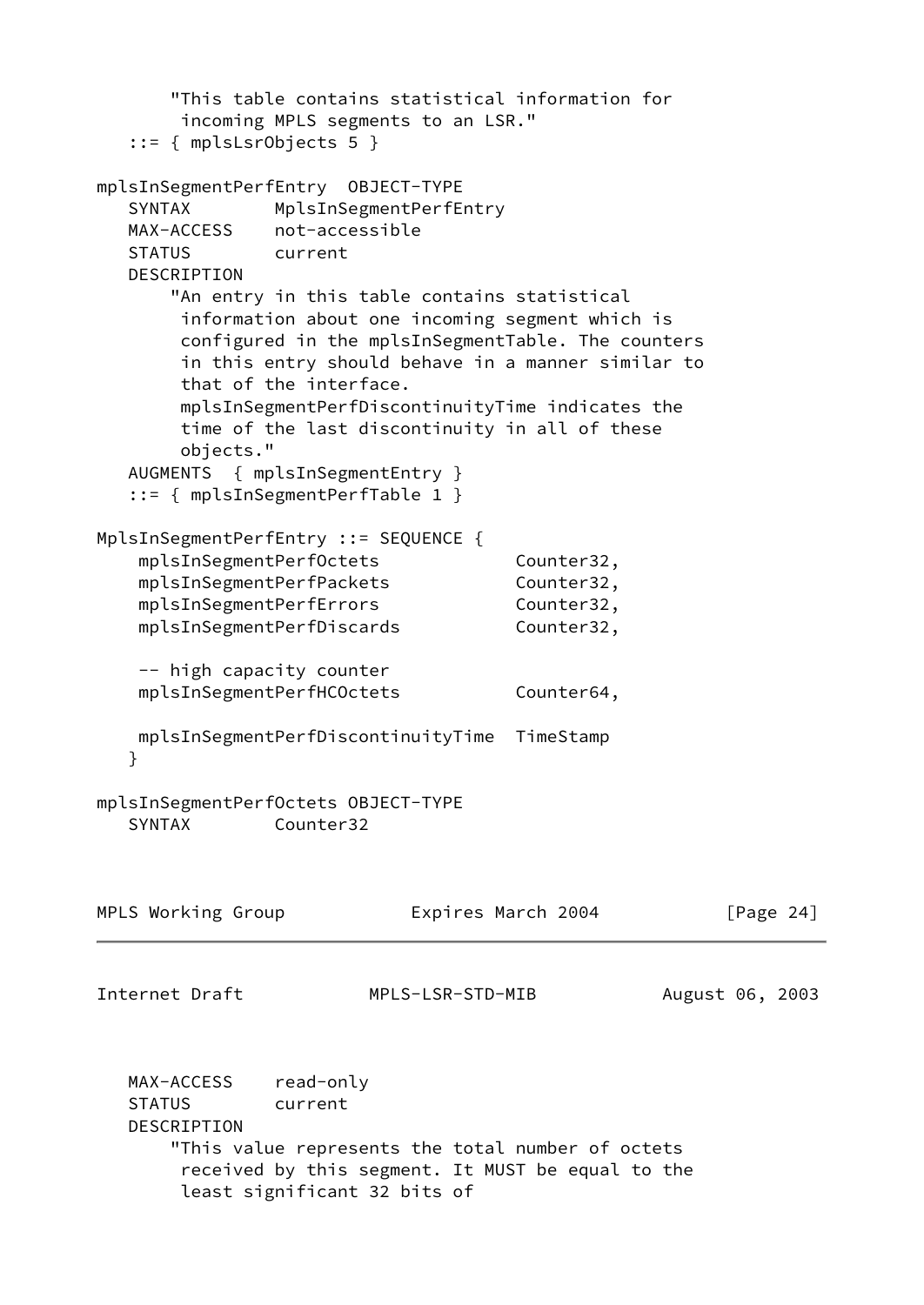```
 mplsInSegmentPerfHCOctets
        if mplsInSegmentPerfHCOctets is supported according to
        RFC2863."
    ::= { mplsInSegmentPerfEntry 1 }
mplsInSegmentPerfPackets OBJECT-TYPE
   SYNTAX Counter32
   MAX-ACCESS read-only
   STATUS current
  DESCRIPTION
       "Total number of packets received by this segment."
    ::= { mplsInSegmentPerfEntry 2 }
mplsInSegmentPerfErrors OBJECT-TYPE
   SYNTAX Counter32
   MAX-ACCESS read-only
   STATUS current
   DESCRIPTION
       "The number of errored packets received on this
        segment."
    ::= { mplsInSegmentPerfEntry 3 }
mplsInSegmentPerfDiscards OBJECT-TYPE
   SYNTAX Counter32
   MAX-ACCESS read-only
   STATUS current
   DESCRIPTION
       "The number of labeled packets received on this in-
        segment, which were chosen to be discarded even
        though no errors had been detected to prevent their
        being transmitted. One possible reason for
        discarding such a labeled packet could be to free up
        buffer space."
    ::= { mplsInSegmentPerfEntry 4 }
mplsInSegmentPerfHCOctets OBJECT-TYPE
   SYNTAX Counter64
   MAX-ACCESS read-only
   STATUS current
   DESCRIPTION
       "The total number of octets received. This is the 64
        bit version of mplsInSegmentPerfOctets,
        if mplsInSegmentPerfHCOctets is supported according to
        RFC2863."
```

| MPLS Working Group | Expires March 2004 | [Page 25] |
|--------------------|--------------------|-----------|
|--------------------|--------------------|-----------|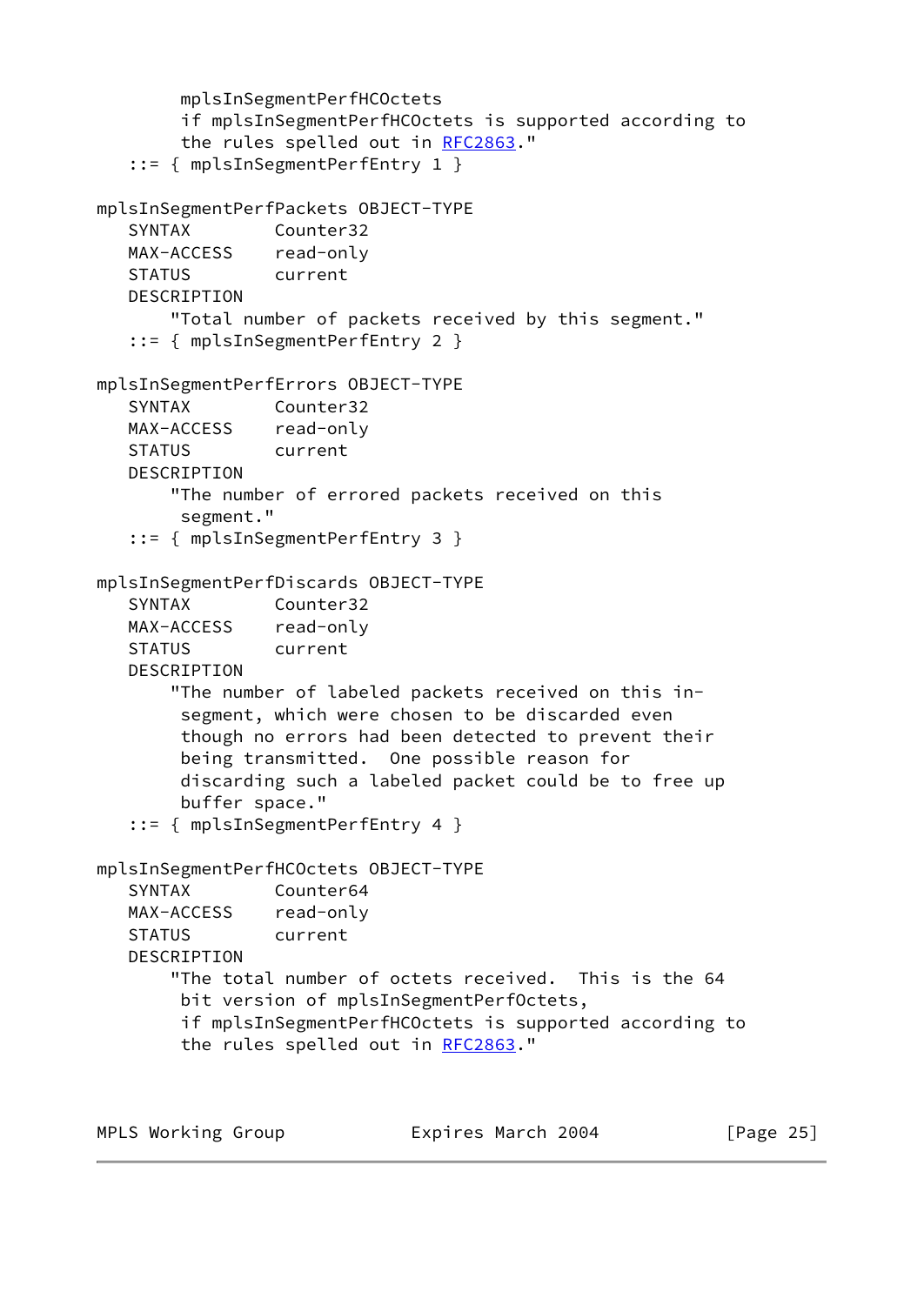Internet Draft MPLS-LSR-STD-MIB August 06, 2003

```
 ::= { mplsInSegmentPerfEntry 5 }
mplsInSegmentPerfDiscontinuityTime OBJECT-TYPE
    SYNTAX TimeStamp
   MAX-ACCESS read-only
    STATUS current
    DESCRIPTION
        "The value of sysUpTime on the most recent occasion
         at which any one or more of this segment's Counter32
         or Counter64 suffered a discontinuity. If no such
         discontinuities have occurred since the last re-
         initialization of the local management subsystem,
         then this object contains a zero value."
    ::= { mplsInSegmentPerfEntry 6 }
-- End of mplsInSegmentPerfTable.
-- out-segment table.
mplsOutSegmentIndexNext OBJECT-TYPE
    SYNTAX MplsIndexNextType
   MAX-ACCESS read-only
    STATUS current
    DESCRIPTION
        "This object contains the next available value to
        be used for mplsOutSegmentIndex when creating entries
         in the mplsOutSegmentTable. The special value of a
         a string containing the single octet 0x00 indicates
         indicates that no new entries can be created in this
         table. Agents not allowing managers to create entries
         in this table MUST set this object to this special
         value."
    ::= { mplsLsrObjects 6 }
mplsOutSegmentTable OBJECT-TYPE
   SYNTAX SEQUENCE OF MplsOutSegmentEntry
   MAX-ACCESS not-accessible
    STATUS current
    DESCRIPTION
        "This table contains a representation of the outgoing
         segments from an LSR."
    ::= { mplsLsrObjects 7 }
mplsOutSegmentEntry OBJECT-TYPE
   SYNTAX MplsOutSegmentEntry
```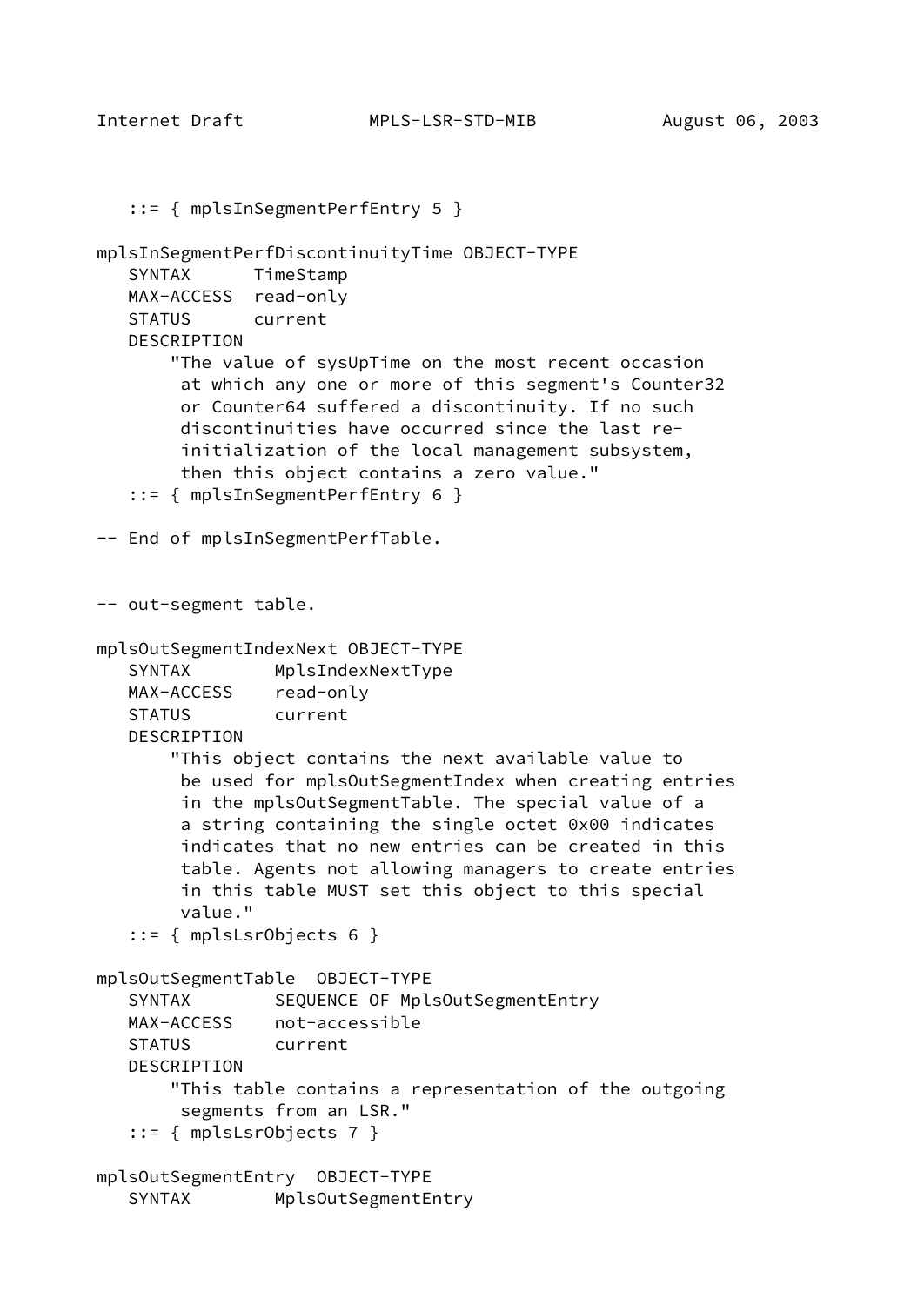| MPLS Working Group | Expires March 2004 |  | [Page 26] |  |
|--------------------|--------------------|--|-----------|--|
|                    |                    |  |           |  |

Internet Draft MPLS-LSR-STD-MIB August 06, 2003

 segment. An entry can be created by a network administrator, an SNMP agent, or an MPLS signaling protocol. The object mplsOutSegmentOwner indicates the creator of this entry. The value of mplsOutSegmentRowStatus cannot be active(1) unless the ifTable entry corresponding to mplsOutSegmentInterface exists.

 Note that the indexing of this table uses a single, arbitrary index (mplsOutSegmentIndex) to indicate which out-segment (i.e.: label) is being switched to from which in-segment (i.e: label) or in-segments. This is necessary because it is possible to have an equal-cost multi-path situation where two identical out-going labels are assigned to the same cross-connect (i.e.: they go to two different neighboring LSRs); thus, requiring two out-segments. In order to preserve the uniqueness of the references by the mplsXCEntry, an arbitrary integer must be used as the index for this table."

 INDEX { mplsOutSegmentIndex } ::= { mplsOutSegmentTable 1 }

```
MplsOutSegmentEntry ::= SEQUENCE {
 mplsOutSegmentIndex MplsIndexType,
  mplsOutSegmentInterface InterfaceIndexOrZero,
 mplsOutSegmentPushTopLabel TruthValue,
 mplsOutSegmentTopLabel MplsLabel,
 mplsOutSegmentTopLabelPtr RowPointer,
  mplsOutSegmentNextHopAddrType InetAddressType,
  mplsOutSegmentNextHopAddr InetAddress,
 mplsOutSegmentXCIndex MplsIndexType,
 mplsOutSegmentOwner MplsOwner,
  mplsOutSegmentTrafficParamPtr RowPointer,
 mplsOutSegmentRowStatus RowStatus,
 mplsOutSegmentStorageType StorageType
```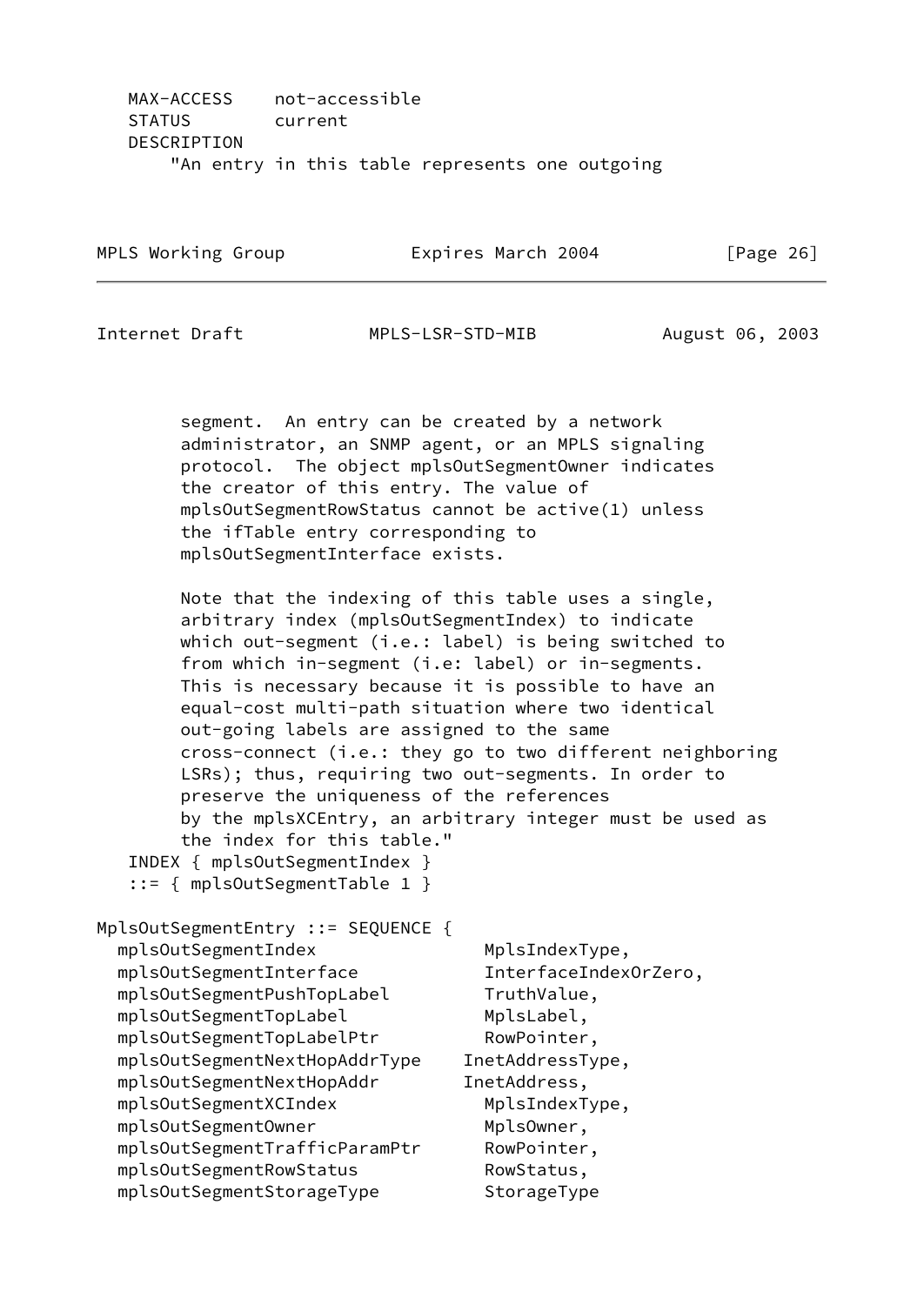| }                                                                                                                           |                                                                                                                                                                                                                                                                          |                                                                                                                                                                                                                                                                                                                                |                 |
|-----------------------------------------------------------------------------------------------------------------------------|--------------------------------------------------------------------------------------------------------------------------------------------------------------------------------------------------------------------------------------------------------------------------|--------------------------------------------------------------------------------------------------------------------------------------------------------------------------------------------------------------------------------------------------------------------------------------------------------------------------------|-----------------|
| mplsOutSegmentIndex OBJECT-TYPE<br><b>SYNTAX</b><br>MAX-ACCESS<br><b>STATUS</b><br>DESCRIPTION<br>exists."                  | MplsIndexType<br>not-accessible<br>current<br>which no out-segment has been configured or                                                                                                                                                                                | "This value contains a unique index for this row.<br>While a value of a string containing the single<br>octet 0x00 is not valid as an index for entries<br>in this table, it can be supplied as a valid value<br>to index the mplsXCTable to represent entries for                                                             |                 |
| MPLS Working Group                                                                                                          |                                                                                                                                                                                                                                                                          | Expires March 2004                                                                                                                                                                                                                                                                                                             | [Page $27$ ]    |
| Internet Draft                                                                                                              | MPLS-LSR-STD-MIB                                                                                                                                                                                                                                                         |                                                                                                                                                                                                                                                                                                                                | August 06, 2003 |
| <b>SYNTAX</b><br>MAX-ACCESS read-create<br><b>STATUS</b><br>DESCRIPTION<br>a valid ifEntry."<br><b>SYNTAX</b><br>MAX-ACCESS | $::= \{ mplsOutSegmentEntry 1 \}$<br>mplsOutSegmentInterface OBJECT-TYPE<br>InterfaceIndex0rZero<br>current<br>if mplsOutSegmentRowStatus is $active(1)$ . The<br>$::=$ { mplsOutSegmentEntry 2 }<br>mplsOutSegmentPushTopLabel OBJECT-TYPE<br>TruthValue<br>read-create | "This value must contain the interface index of the<br>outgoing interface. This object cannot be modified<br>mplsOutSegmentRowStatus cannot be set to active(1)<br>until this object is set to a value corresponding to                                                                                                        |                 |
| <b>STATUS</b><br>DESCRIPTION                                                                                                | current                                                                                                                                                                                                                                                                  | "This value indicates whether or not a top label<br>should be pushed onto the outgoing packet's label<br>stack. The value of this variable MUST be set to<br>$true(1)$ if the outgoing interface does not support<br>pop-and-go (and no label stack remains). For example,<br>on ATM interface, or if the segment represents a |                 |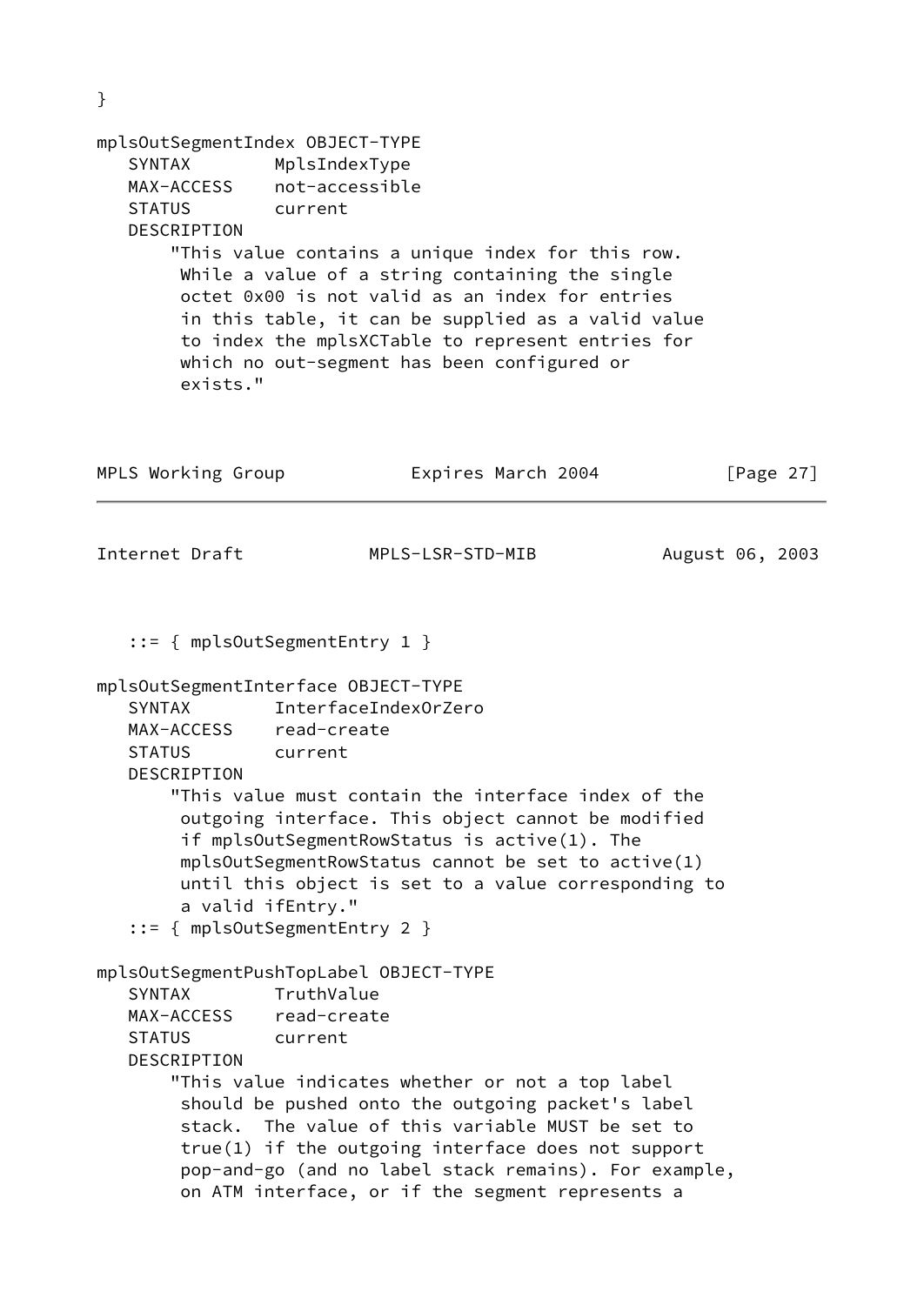```
 tunnel origination. Note that it is considered
        an error in the case that mplsOutSegmentPushTopLabel
        is set to false, but the cross-connect entry which
        refers to this out-segment has a non-zero
        mplsLabelStackIndex. The LSR MUST ensure that this
        situation does not happen. This object cannot be
        modified if mplsOutSegmentRowStatus is active(1)."
   DEFVAL { true }
    ::= { mplsOutSegmentEntry 3 }
mplsOutSegmentTopLabel OBJECT-TYPE
   SYNTAX MplsLabel
   MAX-ACCESS read-create
   STATUS current
   DESCRIPTION
       "If mplsOutSegmentPushTopLabel is true then this
        represents the label that should be pushed onto the
        top of the outgoing packet's label stack. Otherwise
        this value SHOULD be set to 0 by the management
        station and MUST be ignored by the agent. This
        object cannot be modified if mplsOutSegmentRowStatus
        is active(1)."
  DEFVAL { 0 }
    ::= { mplsOutSegmentEntry 4 }
MPLS Working Group Expires March 2004 [Page 28]
Internet Draft MPLS-LSR-STD-MIB August 06, 2003
mplsOutSegmentTopLabelPtr OBJECT-TYPE
   SYNTAX RowPointer
   MAX-ACCESS read-create
   STATUS current
   DESCRIPTION
       "If the label for this segment cannot be represented
        fully within the mplsOutSegmentLabel object,
        this object MUST point to the first accessible
        column of a conceptual row in an external table containing
        the label. In this case, the mplsOutSegmentTopLabel
        object SHOULD be set to 0 and ignored. This object
        MUST be set to zeroDotZero otherwise."
   DEFVAL { zeroDotZero }
    ::= { mplsOutSegmentEntry 5 }
```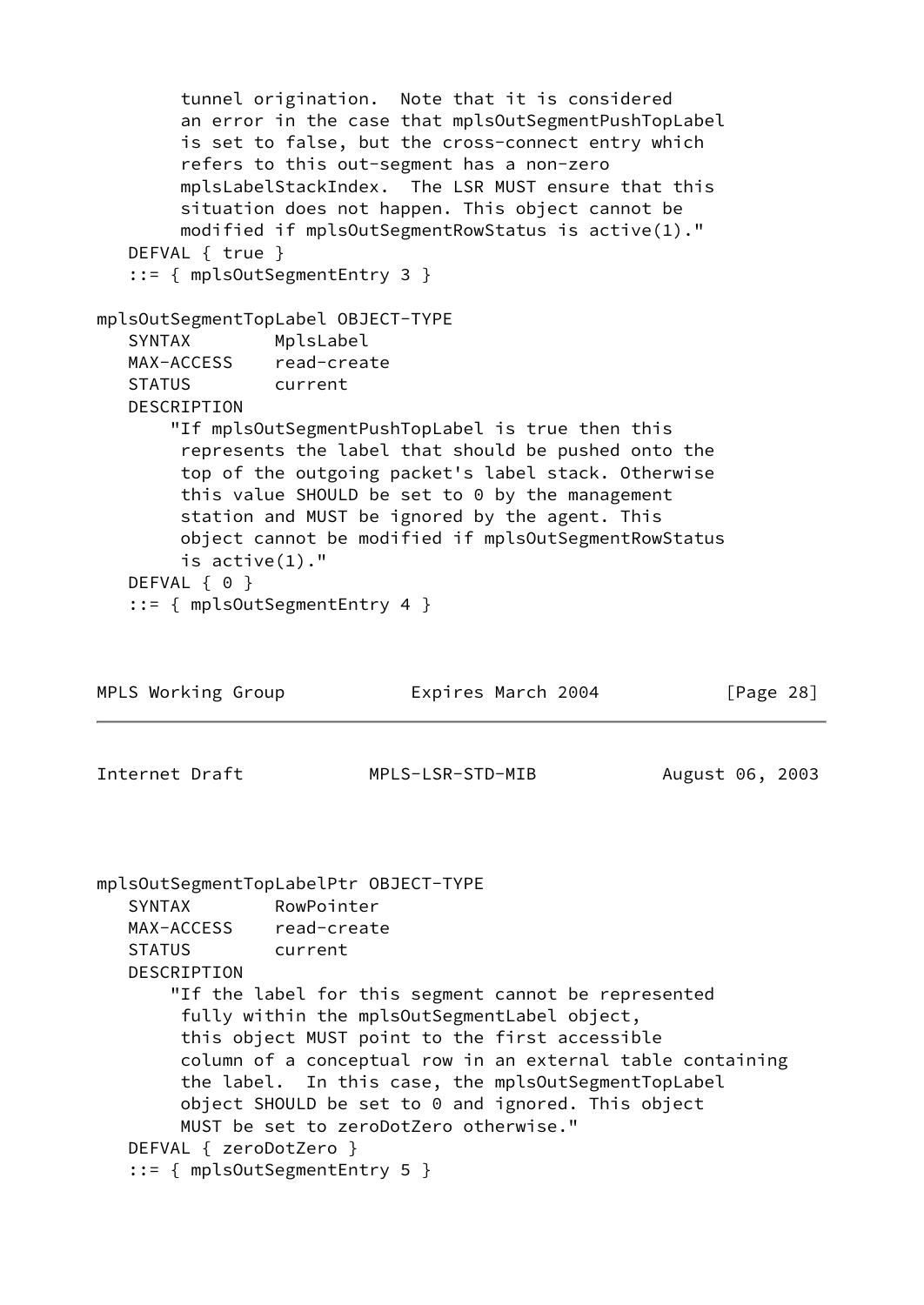mplsOutSegmentNextHopAddrType OBJECT-TYPE SYNTAX InetAddressType MAX-ACCESS read-create STATUS current DESCRIPTION "Indicates the next hop Internet address type. Only values unknown(0), ipv4(1) or ipv6(2) have to be supported. A value of unknown(0) is allowed only when the outgoing interface is of type point-to-point. If any other unsupported values are attempted in a set operation, the agent MUST return an inconsistentValue error." **REFERENCE**  "See [RFC3291](https://datatracker.ietf.org/doc/pdf/rfc3291)." ::= { mplsOutSegmentEntry 6 } mplsOutSegmentNextHopAddr OBJECT-TYPE SYNTAX InetAddress MAX-ACCESS read-create STATUS current DESCRIPTION "The internet address of the next hop. The type of this address is determined by the value of the mplslOutSegmentNextHopAddrType object. This object cannot be modified if mplsOutSegmentRowStatus is active(1)." ::= { mplsOutSegmentEntry 7 } mplsOutSegmentXCIndex OBJECT-TYPE SYNTAX MplsIndexType MAX-ACCESS read-only MPLS Working Group **Expires March 2004** [Page 29] Internet Draft MPLS-LSR-STD-MIB August 06, 2003 STATUS current DESCRIPTION "Index into mplsXCTable which identifies which cross connect entry this segment is part of. A value of the string containing the single octet 0x00 indicates that this entry is not referred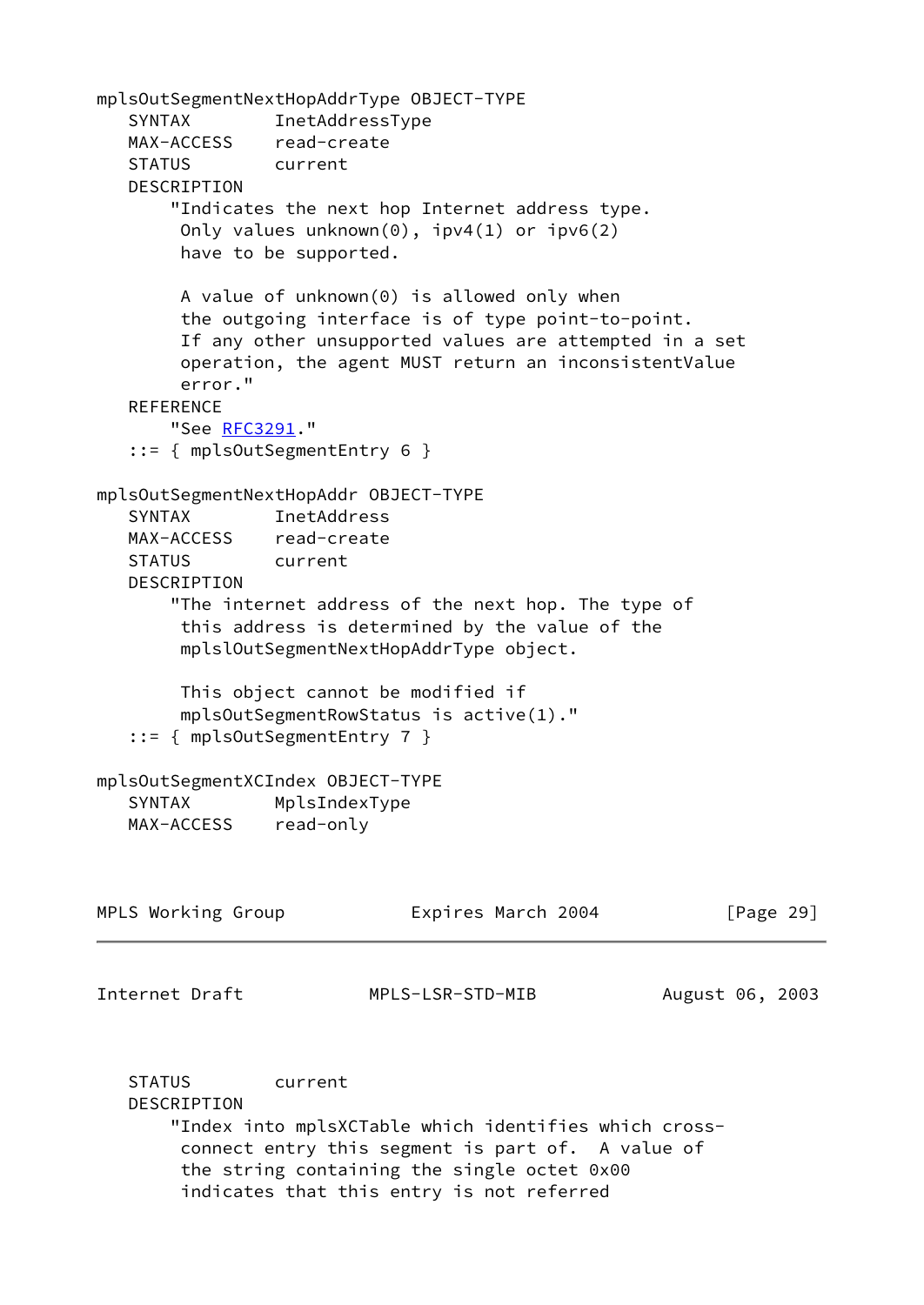to by any cross-connect entry. When a cross-connect entry is created which this out-segment is a part of, this object MUST be updated by the agent to reflect the value of mplsXCIndex of that cross-connect entry." ::= { mplsOutSegmentEntry 8 } mplsOutSegmentOwner OBJECT-TYPE SYNTAX MplsOwner MAX-ACCESS read-only STATUS current DESCRIPTION "Denotes the entity which created and is responsible for managing this segment." ::= { mplsOutSegmentEntry 9 } mplsOutSegmentTrafficParamPtr OBJECT-TYPE SYNTAX RowPointer MAX-ACCESS read-create STATUS current DESCRIPTION "This variable represents a pointer to the traffic parameter specification for this out-segment. This value may point at an entry in the MplsTunnelResourceEntry in the MPLS-TE-STD-MIB (RFCnnnn) RFC Editor: Please fill in RFC number. to indicate which traffic parameter settings for this segment if it represents an LSP used for a TE tunnel. This value may optionally point at an externally defined traffic parameter specification table. A value of zeroDotZero indicates best-effort treatment. By having the same value of this object, two or more segments can indicate resource sharing of such things as LSP queue space, etc. This object cannot be modified if mplsOutSegmentRowStatus is active(1). For entries in this table that are preserved after a re-boot, the agent MUST ensure that their integrity be preserved, or this object should be set to 0.0 if it cannot."

| MPLS Working Group | Expires March 2004 | [Page 30] |
|--------------------|--------------------|-----------|
|--------------------|--------------------|-----------|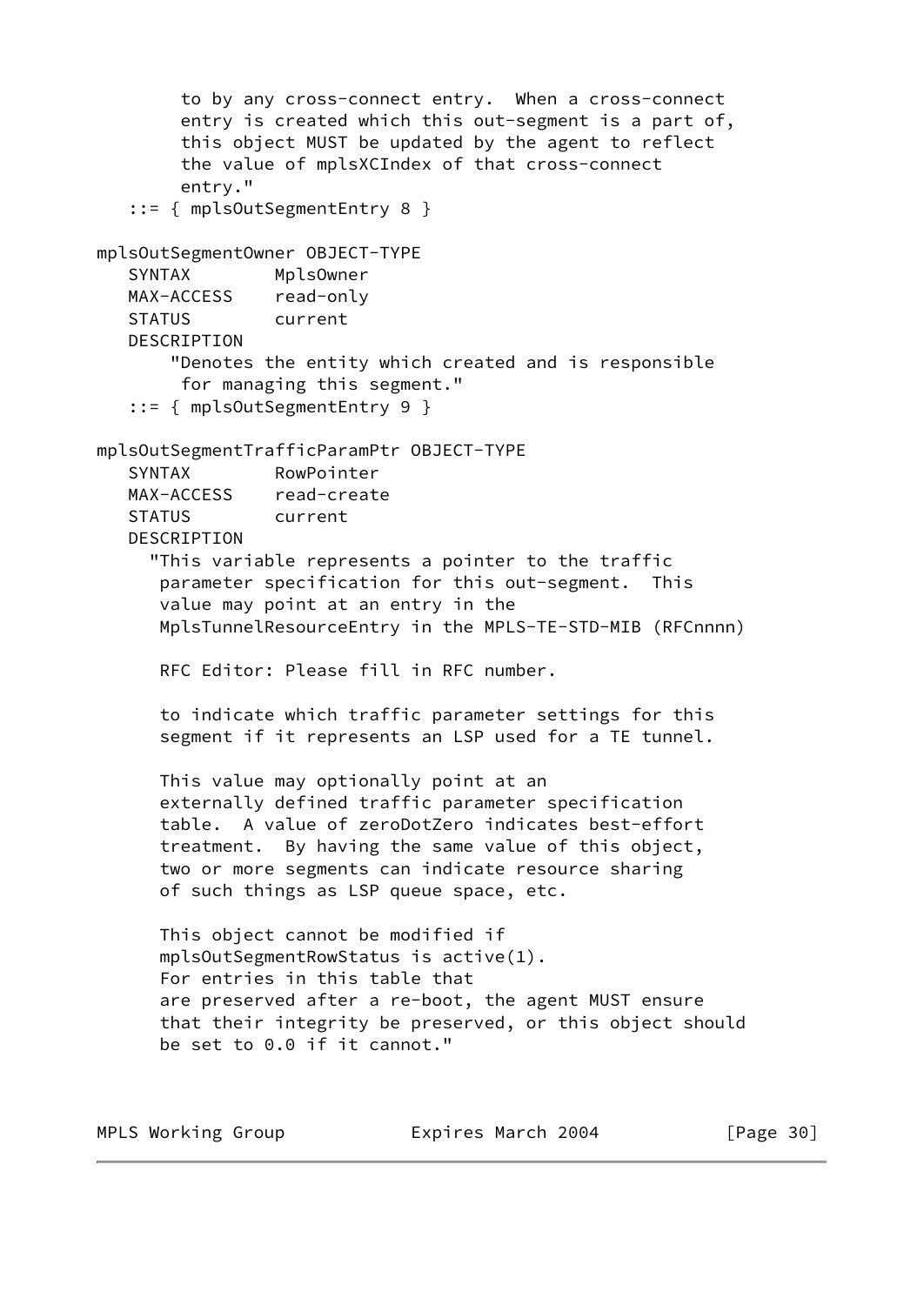```
 DEFVAL { zeroDotZero }
    ::= { mplsOutSegmentEntry 10 }
mplsOutSegmentRowStatus OBJECT-TYPE
   SYNTAX RowStatus
   MAX-ACCESS read-create
   STATUS current
   DESCRIPTION
        "For creating, modifying, and deleting this row.
       When a row in this table has a row in the active(1) state, no objects in this row can be modified
         except the mplsOutSegmentRowStatus or
        mplsOutSegmentStorageType."
    ::= { mplsOutSegmentEntry 11 }
mplsOutSegmentStorageType OBJECT-TYPE
  SYNTAX StorageType
  MAX-ACCESS read-create
   STATUS current
   DESCRIPTION
        "This variable indicates the storage type for this
         object. The agent MUST ensure that this object's value
         remains consistent with the associated mplsXCEntry.
        Conceptual rows having the value 'permanent'
        need not allow write-access to any columnar
        objects in the row."
   DEFVAL { volatile }
    ::= { mplsOutSegmentEntry 12 }
-- End of mplsOutSegmentTable
-- out-segment performance table.
mplsOutSegmentPerfTable OBJECT-TYPE
  SYNTAX SEQUENCE OF MplsOutSegmentPerfEntry
   MAX-ACCESS not-accessible
   STATUS current
   DESCRIPTION
        "This table contains statistical information about
        outgoing segments from an LSR. The counters in this
        entry should behave in a manner similar to that of
        the interface."
    ::= { mplsLsrObjects 8 }
```
mplsOutSegmentPerfEntry OBJECT-TYPE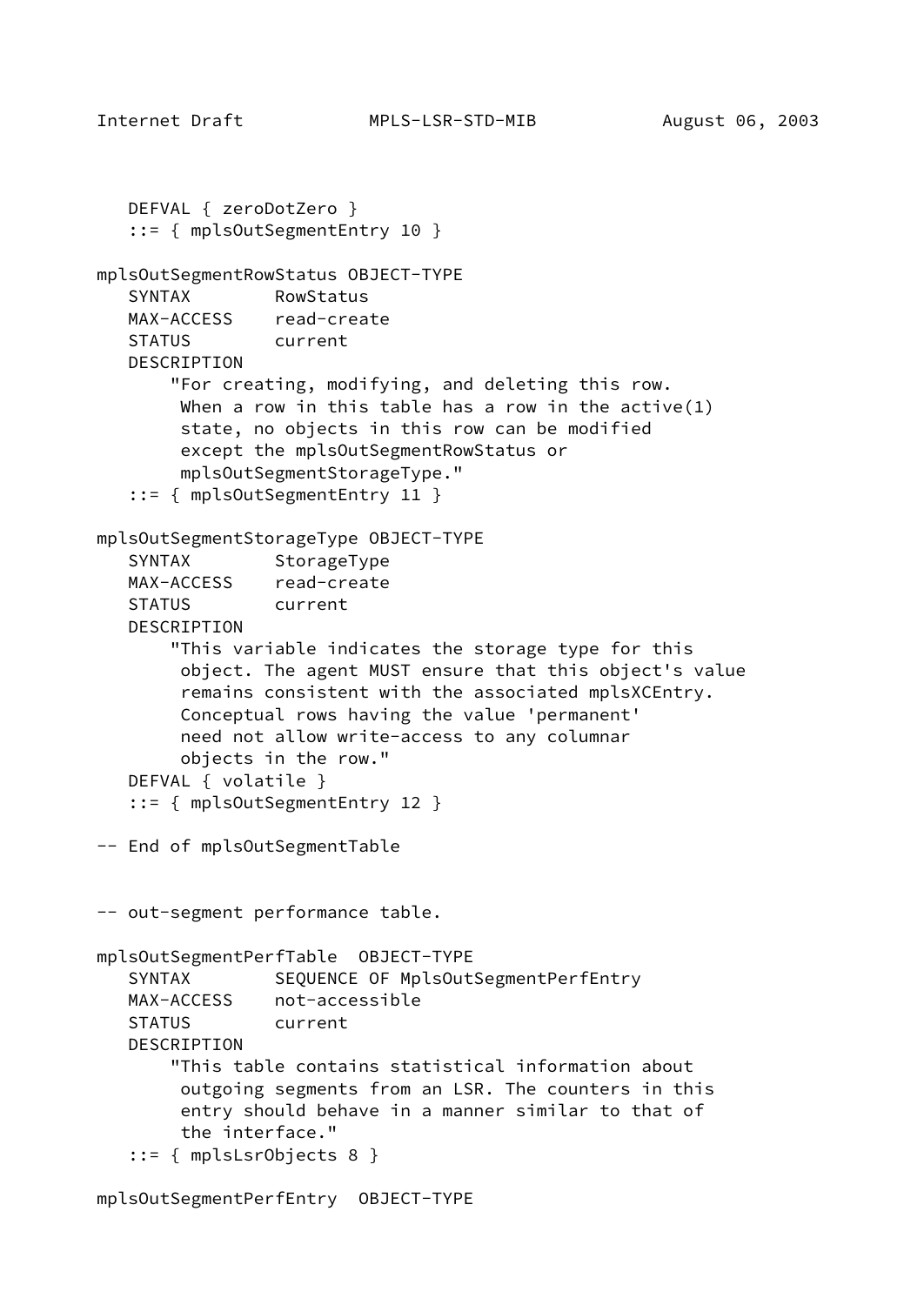SYNTAX MplsOutSegmentPerfEntry MAX-ACCESS not-accessible STATUS current DESCRIPTION

| MPLS Working Group                                             |                                                                                                                                                                                                                                                                                                                                                                   | Expires March 2004                                   | [Page $31$ ]    |
|----------------------------------------------------------------|-------------------------------------------------------------------------------------------------------------------------------------------------------------------------------------------------------------------------------------------------------------------------------------------------------------------------------------------------------------------|------------------------------------------------------|-----------------|
| Internet Draft                                                 | MPLS-LSR-STD-MIB                                                                                                                                                                                                                                                                                                                                                  |                                                      | August 06, 2003 |
| <b>AUGMENTS</b>                                                | "An entry in this table contains statistical<br>information about one outgoing segment configured in<br>mplsOutSegmentTable. The object<br>mplsOutSegmentPerfDiscontinuityTime indicates the<br>time of the last discontinuity in these objects. "<br>{ mplsOutSegmentEntry }<br>::= { mplsOutSegmentPerfTable 1 }                                                |                                                      |                 |
| -- HC counter                                                  | MplsOutSegmentPerfEntry ::= SEQUENCE {<br>mplsOutSegmentPerfOctets<br>mplsOutSegmentPerfPackets<br>mplsOutSegmentPerfErrors<br>mplsOutSegmentPerfDiscards                                                                                                                                                                                                         | Counter32,<br>Counter32,<br>Counter32,<br>Counter32, |                 |
| }                                                              | mplsOutSegmentPerfHCOctets<br>mplsOutSegmentPerfDiscontinuityTime                                                                                                                                                                                                                                                                                                 | Counter64,<br>TimeStamp                              |                 |
| SYNTAX<br>MAX-ACCESS read-only<br><b>STATUS</b><br>DESCRIPTION | mplsOutSegmentPerfOctets OBJECT-TYPE<br>Counter32<br>current<br>"This value contains the total number of octets sent<br>on this segment. It MUST be equal to the least<br>significant 32 bits of mplsOutSegmentPerfHCOctets<br>if mplsOutSegmentPerfHCOctets is supported according to<br>the rules spelled out in RFC2863."<br>::= { mplsOutSegmentPerfEntry 1 } |                                                      |                 |
| <b>SYNTAX</b><br>MAX-ACCESS<br><b>STATUS</b>                   | mplsOutSegmentPerfPackets OBJECT-TYPE<br>Counter32<br>read-only<br>current                                                                                                                                                                                                                                                                                        |                                                      |                 |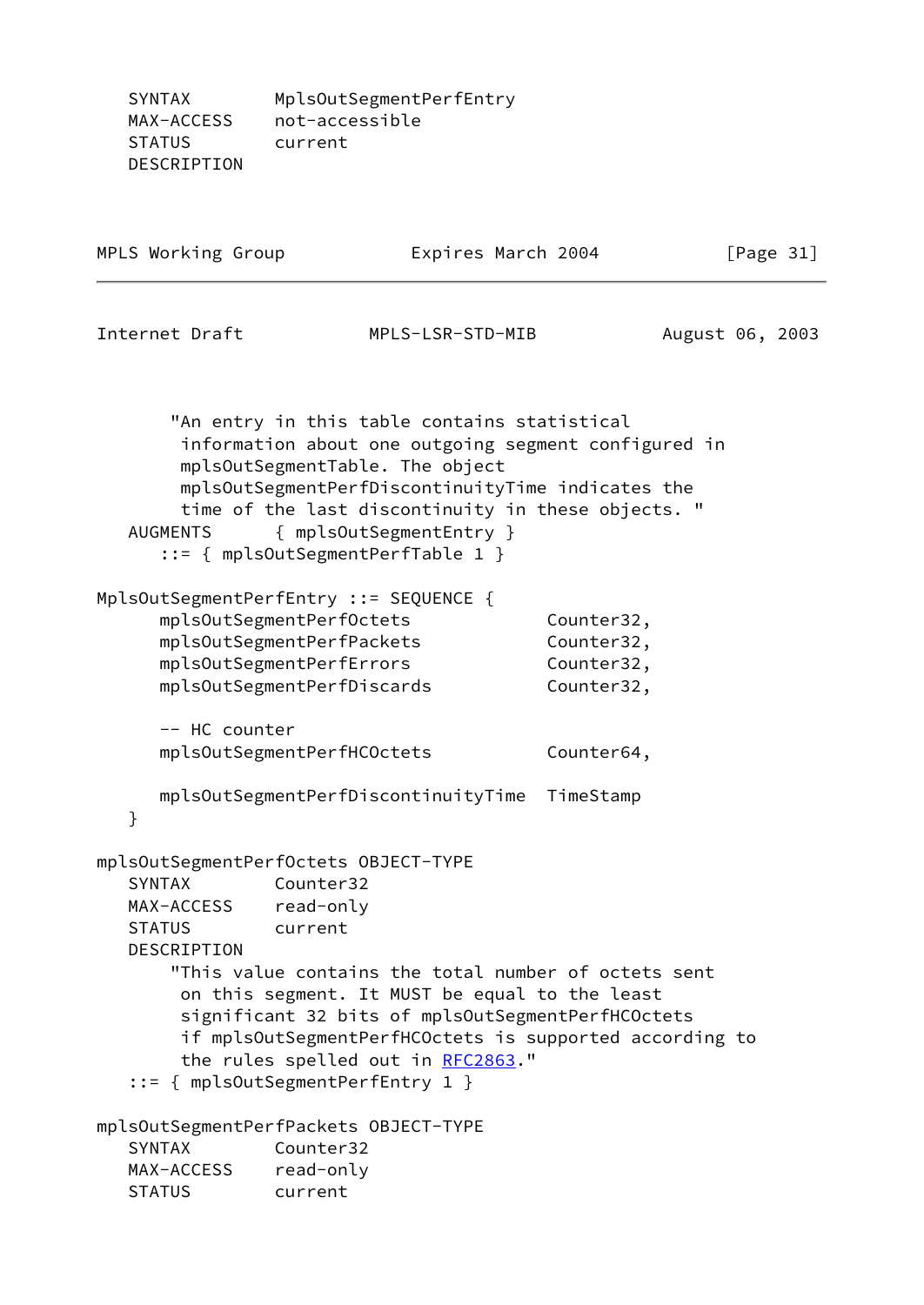DESCRIPTION "This value contains the total number of packets sent on this segment." ::= { mplsOutSegmentPerfEntry 2 } mplsOutSegmentPerfErrors OBJECT-TYPE SYNTAX Counter32 MAX-ACCESS read-only STATUS current DESCRIPTION "Number of packets that could not be sent due to errors on this segment." ::= { mplsOutSegmentPerfEntry 3 } MPLS Working Group **Expires March 2004** [Page 32] Internet Draft MPLS-LSR-STD-MIB August 06, 2003 mplsOutSegmentPerfDiscards OBJECT-TYPE SYNTAX Counter32 MAX-ACCESS read-only STATUS current DESCRIPTION "The number of labeled packets attempted to be transmitted on this out-segment, which were chosen to be discarded even though no errors had been detected to prevent their being transmitted. One possible reason for discarding such a labeled packet could be to free up buffer space." ::= { mplsOutSegmentPerfEntry 4 } mplsOutSegmentPerfHCOctets OBJECT-TYPE SYNTAX Counter64 MAX-ACCESS read-only STATUS current DESCRIPTION "Total number of octets sent. This is the 64 bit version of mplsOutSegmentPerfOctets, if mplsOutSegmentPerfHCOctets is supported according to the rules spelled out in [RFC2863](https://datatracker.ietf.org/doc/pdf/rfc2863)." ::= { mplsOutSegmentPerfEntry 5 } mplsOutSegmentPerfDiscontinuityTime OBJECT-TYPE SYNTAX TimeStamp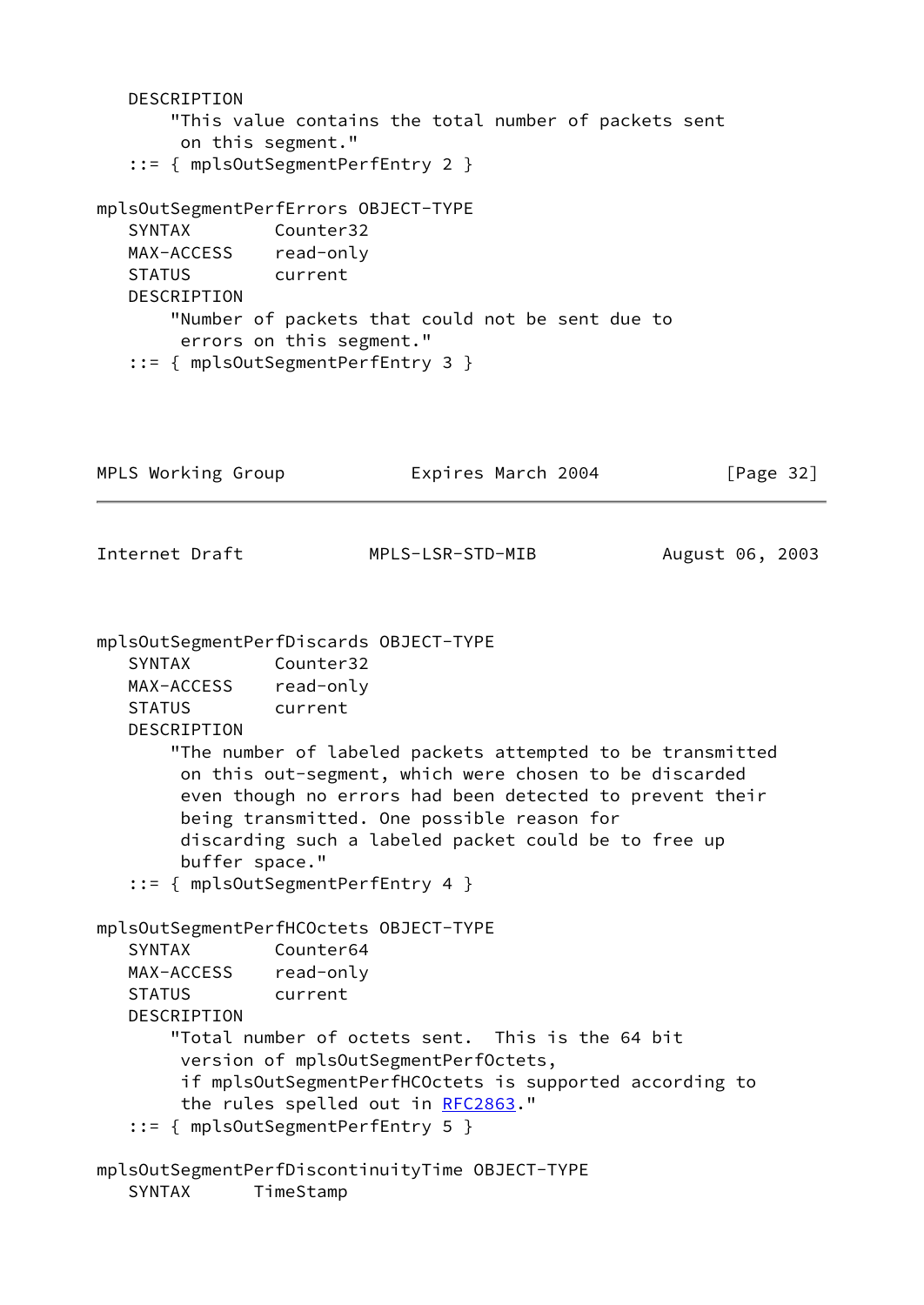MAX-ACCESS read-only STATUS current DESCRIPTION "The value of sysUpTime on the most recent occasion at which any one or more of this segment's Counter32 or Counter64 suffered a discontinuity. If no such discontinuities have occurred since the last re initialization of the local management subsystem, then this object contains a zero value." ::= { mplsOutSegmentPerfEntry 6 } -- End of mplsOutSegmentPerfTable. -- Cross-connect table. mplsXCIndexNext OBJECT-TYPE SYNTAX MplsIndexNextType MAX-ACCESS read-only STATUS current DESCRIPTION "This object contains the next available value to be used for mplsXCIndex when creating entries in the mplsXCTable. A special value of the zero length MPLS Working Group **Expires March 2004** [Page 33] Internet Draft MPLS-LSR-STD-MIB August 06, 2003 string indicates that no more new entries can be created in the relevant table. Agents not allowing managers to create entries in this table MUST set this value to the zero length string." ::= { mplsLsrObjects 9 } mplsXCTable OBJECT-TYPE SYNTAX SEQUENCE OF MplsXCEntry MAX-ACCESS not-accessible STATUS current DESCRIPTION "This table specifies information for switching between LSP segments. It supports point-to-point, point-to-multipoint and multipoint-to-point connections. mplsLabelStackTable specifies the label stack information for a cross-connect LSR and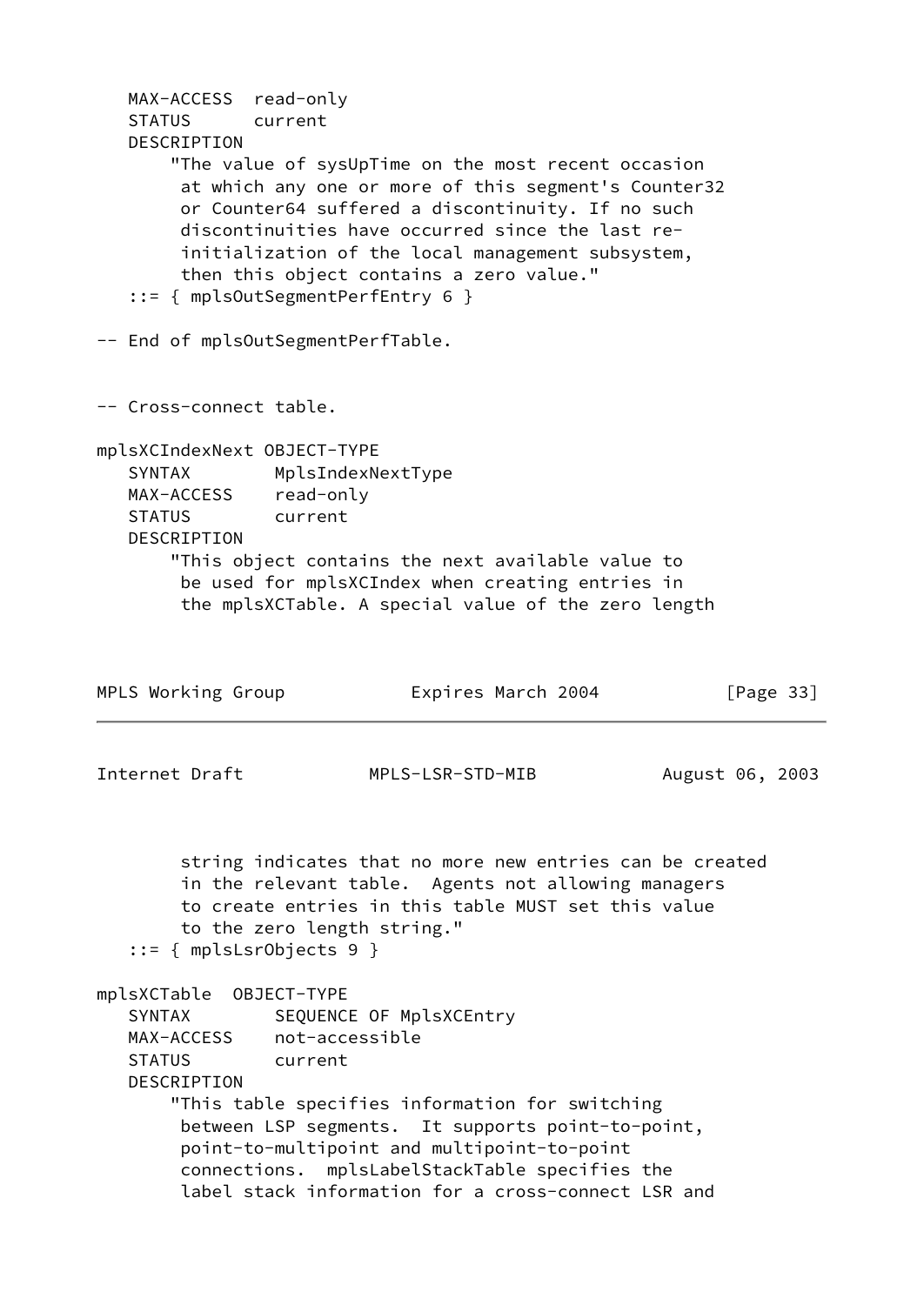is referred to from mplsXCTable." ::= { mplsLsrObjects 10 } mplsXCEntry OBJECT-TYPE SYNTAX MplsXCEntry MAX-ACCESS not-accessible STATUS current DESCRIPTION "A row in this table represents one cross-connect entry. It is indexed by the following objects: - cross-connect index mplsXCIndex that uniquely identifies a group of cross-connect entries - in-segment index, mplsXCInSegmentIndex - out-segment index, mplsXCOutSegmentIndex LSPs originating at this LSR: These are represented by using the special of value of mplsXCInSegmentIndex set to the string containing a single octet 0x00. In this case the mplsXCOutSegmentIndex MUST not be the string containing a single octet 0x00. LSPs terminating at this LSR: These are represented by using the special value mplsXCOutSegmentIndex set to the string containing a single octet 0x00. Special labels: Entries indexed by the strings containing the reserved MPLS label values as a single octet 0x00

| Expires March 2004<br>MPLS Working Group | [Page $34$ ] |
|------------------------------------------|--------------|
|------------------------------------------|--------------|

Internet Draft MPLS-LSR-STD-MIB August 06, 2003

 through 0x0f (inclusive) imply LSPs terminating at this LSR. Note that situations where LSPs are terminated with incoming label equal to the string containing a single octet 0x00 can be distinguished from LSPs originating at this LSR because the mplsXCOutSegmentIndex equals the string containing the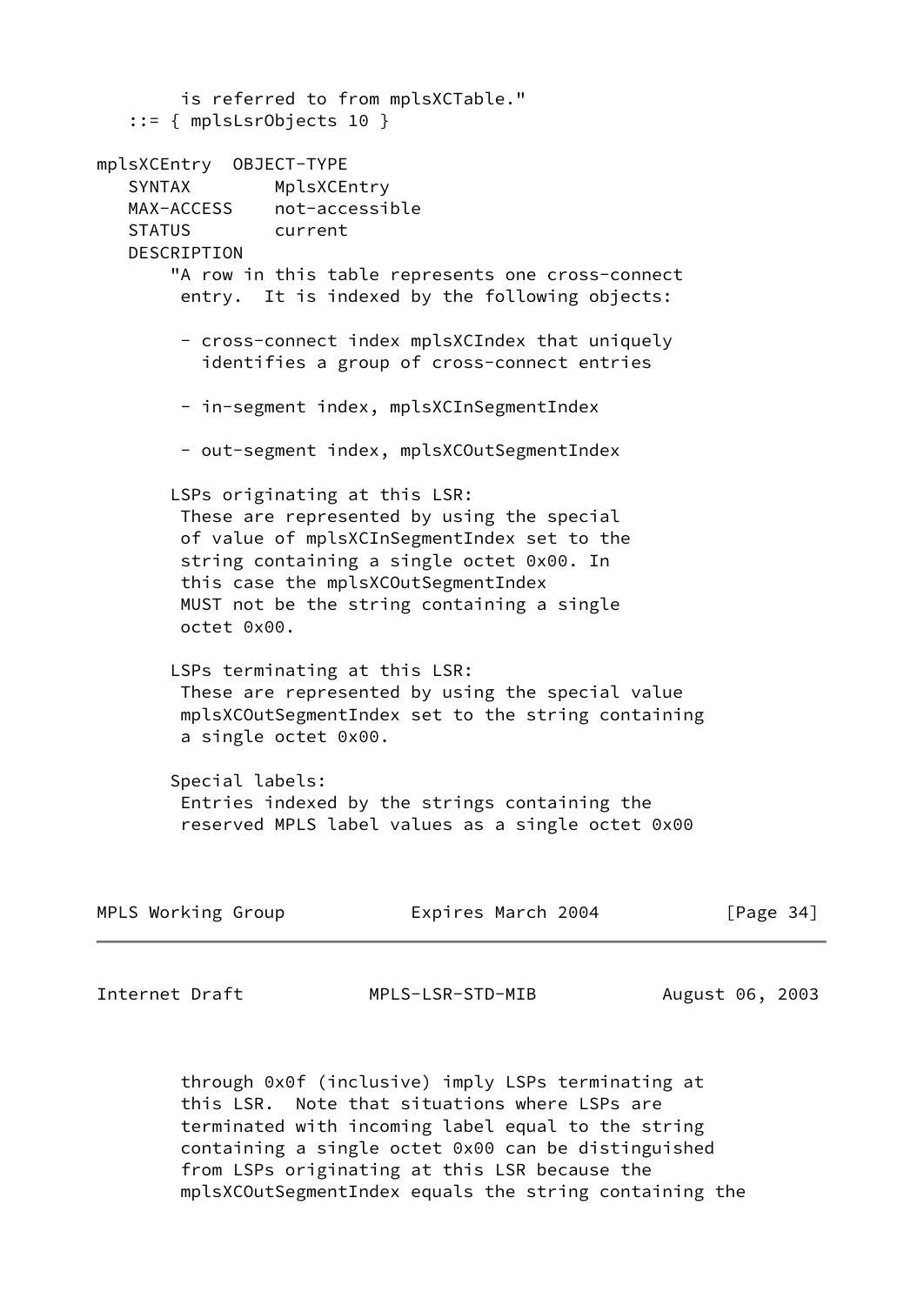```
 single octet 0x00.
        An entry can be created by a network administrator
        or by an SNMP agent as instructed by an MPLS
        signaling protocol."
   INDEX { mplsXCIndex, mplsXCInSegmentIndex,
           mplsXCOutSegmentIndex }
   ::= { mplsXCTable 1 }
MplsXCEntry ::= SEQUENCE {
     mplsXCIndex MplsIndexType,
     mplsXCInSegmentIndex MplsIndexType,
     mplsXCOutSegmentIndex MplsIndexType,
      mplsXCLspId MplsLSPID,
     mplsXCLabelStackIndex MplsIndexType,
     mplsXCOwner MplsOwner,
     mplsXCRowStatus RowStatus,
     mplsXCStorageType StorageType,
      mplsXCAdminStatus INTEGER,
      mplsXCOperStatus INTEGER
   }
mplsXCIndex OBJECT-TYPE
   SYNTAX MplsIndexType
   MAX-ACCESS not-accessible
   STATUS current
   DESCRIPTION
       "Primary index for the conceptual row identifying a
        group of cross-connect segments. The string
        containing a single octet 0x00 is an invalid index."
   ::= { mplsXCEntry 1 }
mplsXCInSegmentIndex OBJECT-TYPE
   SYNTAX MplsIndexType
   MAX-ACCESS not-accessible
   STATUS current
   DESCRIPTION
       "Incoming label index.
        If this object is set to the string containing
        a single octet 0x00, this indicates a special
        case outlined in the table's description above.
        In this case no corresponding mplsInSegmentEntry
        shall exist."
   ::= { mplsXCEntry 2 }
```
MPLS Working Group **Expires March 2004** [Page 35]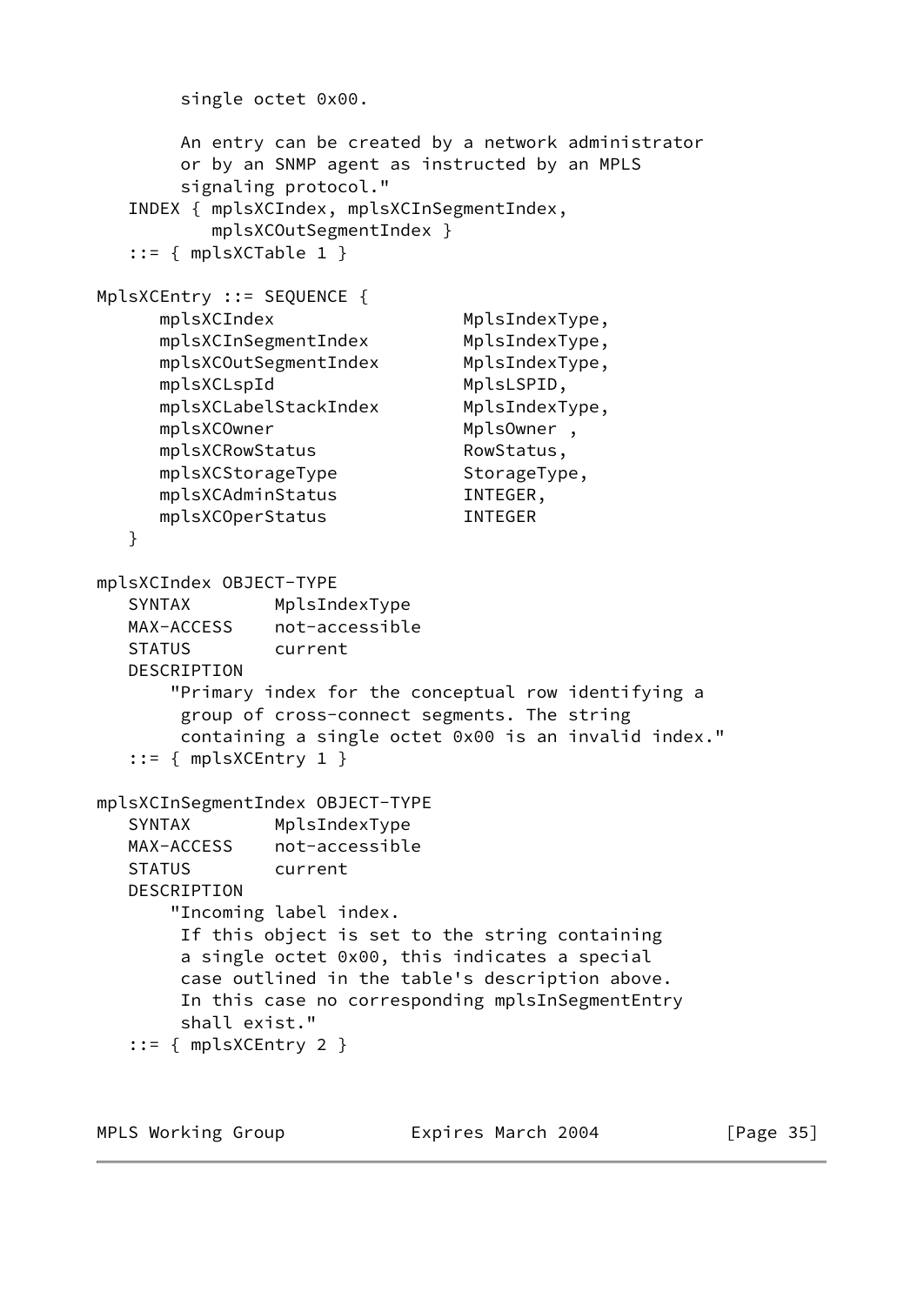```
mplsXCOutSegmentIndex OBJECT-TYPE
    SYNTAX MplsIndexType
   MAX-ACCESS not-accessible
    STATUS current
    DESCRIPTION
        "Index of out-segment for LSPs not terminating on
         this LSR if not set to the string containing the
         single octet 0x00. If the segment identified by this
         entry is terminating, then this object MUST be set to
         the string containing a single octet 0x00 to indicate
         that no corresponding mplsOutSegmentEntry shall
         exist."
    ::= { mplsXCEntry 3 }
mplsXCLspId OBJECT-TYPE
    SYNTAX MplsLSPID
   MAX-ACCESS read-create
    STATUS current
    DESCRIPTION
        "This value identifies the label switched path that
         this cross-connect entry belongs to. This object
         cannot be modified if mplsXCRowStatus is active(1)
         except for this object."
   ::= { mplsXCEntry 4 }
mplsXCLabelStackIndex OBJECT-TYPE
    SYNTAX MplsIndexType
   MAX-ACCESS read-create
    STATUS current
    DESCRIPTION
        "Primary index into mplsLabelStackTable identifying a
         stack of labels to be pushed beneath the top label.
         Note that the top label identified by the out-
         segment ensures that all the components of a
         multipoint-to-point connection have the same
         outgoing label. A value of the string containing the
         single octet 0x00 indicates that no labels are to
         be stacked beneath the top label.
        This object cannot be modified if mplsXCRowStatus is
         active(1)."
   ::= { mplsXCEntry 5 }
mplsXCOwner OBJECT-TYPE
    SYNTAX MplsOwner
    MAX-ACCESS read-only
```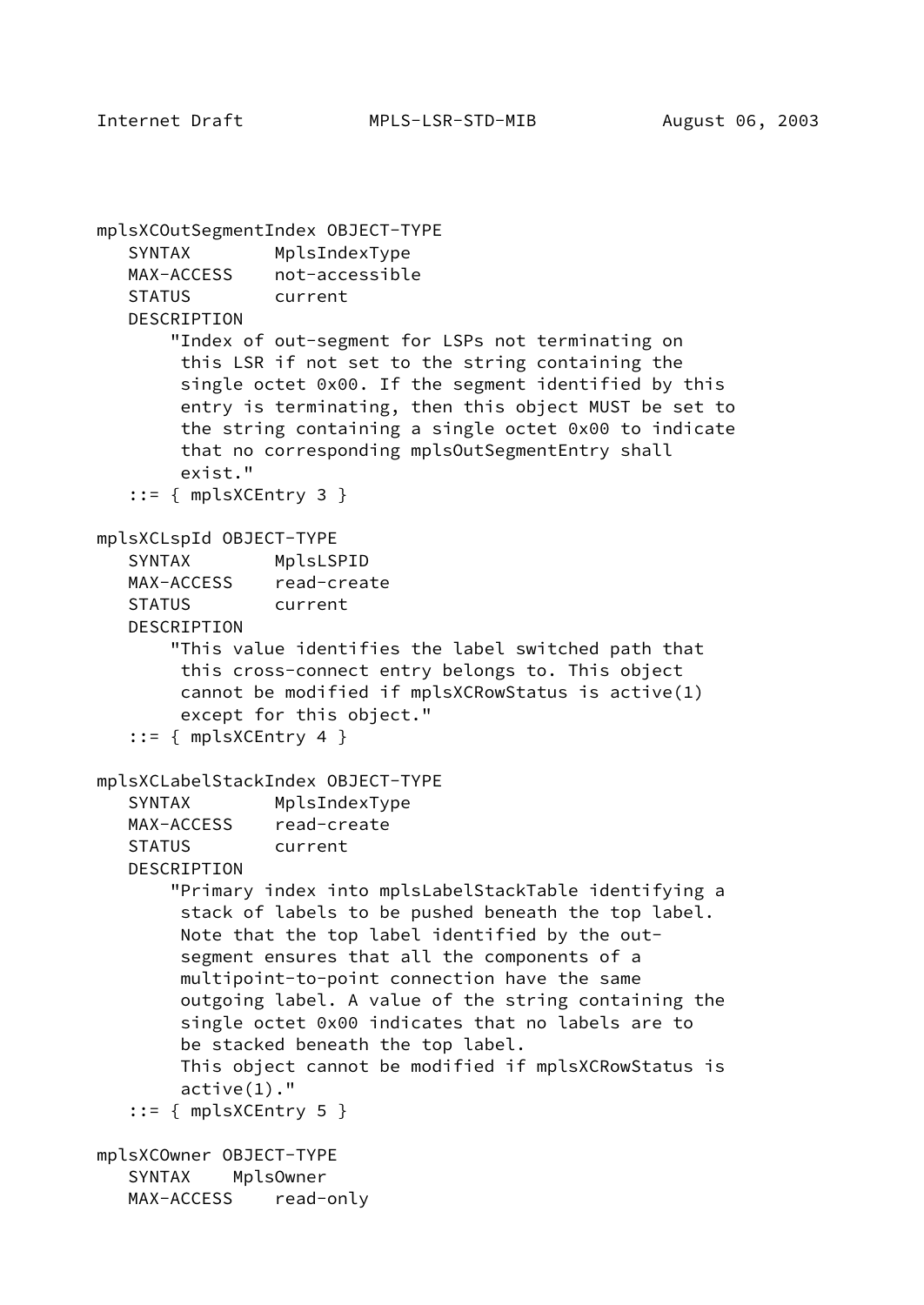# STATUS current DESCRIPTION "Denotes the entity that created and is responsible for managing this cross-connect."

| MPLS Working Group                                                                                                                |                        | Expires March 2004                                                                                                                                                                                                                                                                                                                |                 | [Page $36$ ] |
|-----------------------------------------------------------------------------------------------------------------------------------|------------------------|-----------------------------------------------------------------------------------------------------------------------------------------------------------------------------------------------------------------------------------------------------------------------------------------------------------------------------------|-----------------|--------------|
| Internet Draft                                                                                                                    |                        | MPLS-LSR-STD-MIB                                                                                                                                                                                                                                                                                                                  | August 06, 2003 |              |
| $::=$ { mplsXCEntry 6 }                                                                                                           |                        |                                                                                                                                                                                                                                                                                                                                   |                 |              |
| mplsXCRowStatus OBJECT-TYPE<br><b>SYNTAX</b><br>MAX-ACCESS read-create<br><b>STATUS</b><br>DESCRIPTION<br>$::=$ { mplsXCEntry 7 } | RowStatus<br>current   | "For creating, modifying, and deleting this row.<br>When a row in this table has a row in the active $(1)$<br>state, no objects in this row except this object<br>and the mplsXCStorageType can be modified.<br>Modification of mplsXCStorateType MUST be done<br>as specified in the description of that object."                |                 |              |
| mplsXCStorageType OBJECT-TYPE<br>SYNTAX<br>MAX-ACCESS read-create<br><b>STATUS</b><br>DESCRIPTION                                 | StorageType<br>current | "This variable indicates the storage type for this<br>object. The agent MUST ensure that the associated in<br>and out segments also have the same StorageType value<br>and are restored consistently upon system restart.<br>This value SHOULD be set to permanent $(4)$ if created<br>as a result of a static LSP configuration. |                 |              |
| DEFVAL { volatile }<br>$::=$ { mplsXCEntry 8 }                                                                                    | objects in the row."   | Conceptual rows having the value 'permanent'<br>need not allow write-access to any columnar                                                                                                                                                                                                                                       |                 |              |
| mplsXCAdminStatus OBJECT-TYPE<br><b>SYNTAX</b>                                                                                    | INTEGER {<br>$up(1)$ , | -- ready to pass packets                                                                                                                                                                                                                                                                                                          |                 |              |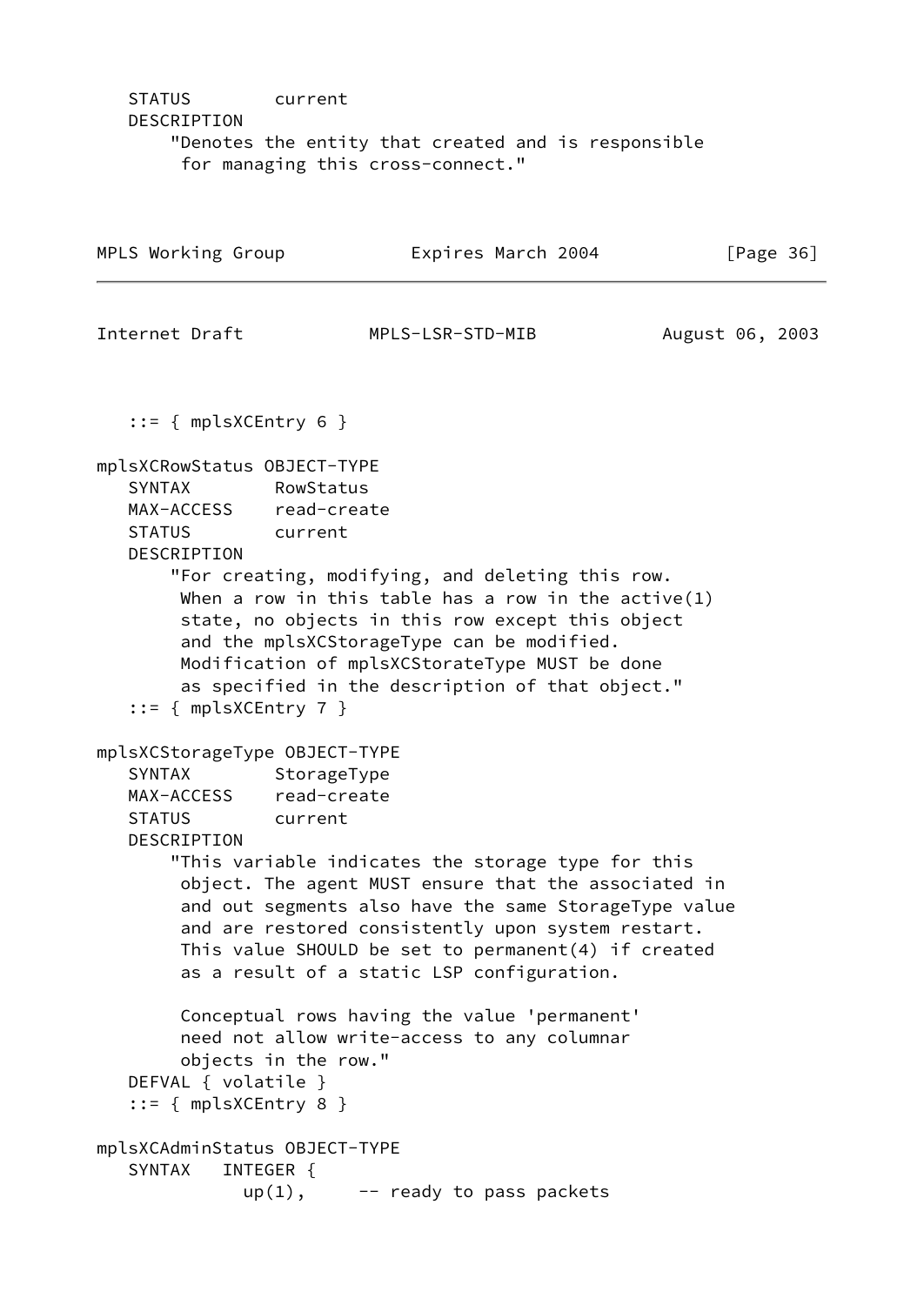```
 down(2),
             testing(3) -- in some test mode
      }
   MAX-ACCESS read-create
   STATUS current
   DESCRIPTION
       "The desired operational status of this segment."
  DEFVAL { up }
   ::= { mplsXCEntry 9 }
mplsXCOperStatus OBJECT-TYPE
   SYNTAX INTEGER {
           up(1), -- ready to pass packets
            down(2),
MPLS Working Group Expires March 2004 [Page 37]
Internet Draft MPLS-LSR-STD-MIB August 06, 2003
            testing(3), - in some test mode
           unknown(4), --- status cannot be determined
                             -- for some reason.
            dormant(5),
            notPresent(6), -- some component is missing
           lowerLayerDown(7) -- down due to the state of
                             -- lower layer interfaces
      }
   MAX-ACCESS read-only
   STATUS current
   DESCRIPTION
       "The actual operational status of this cross-
        connect."
  ::= { mplsXCEntry 10 }
-- End of mplsXCTable
-- Label stack table.
mplsMaxLabelStackDepth OBJECT-TYPE
   SYNTAX Unsigned32 (1..2147483647)
   MAX-ACCESS read-only
   STATUS current
   DESCRIPTION
       "The maximum stack depth supported by this LSR."
```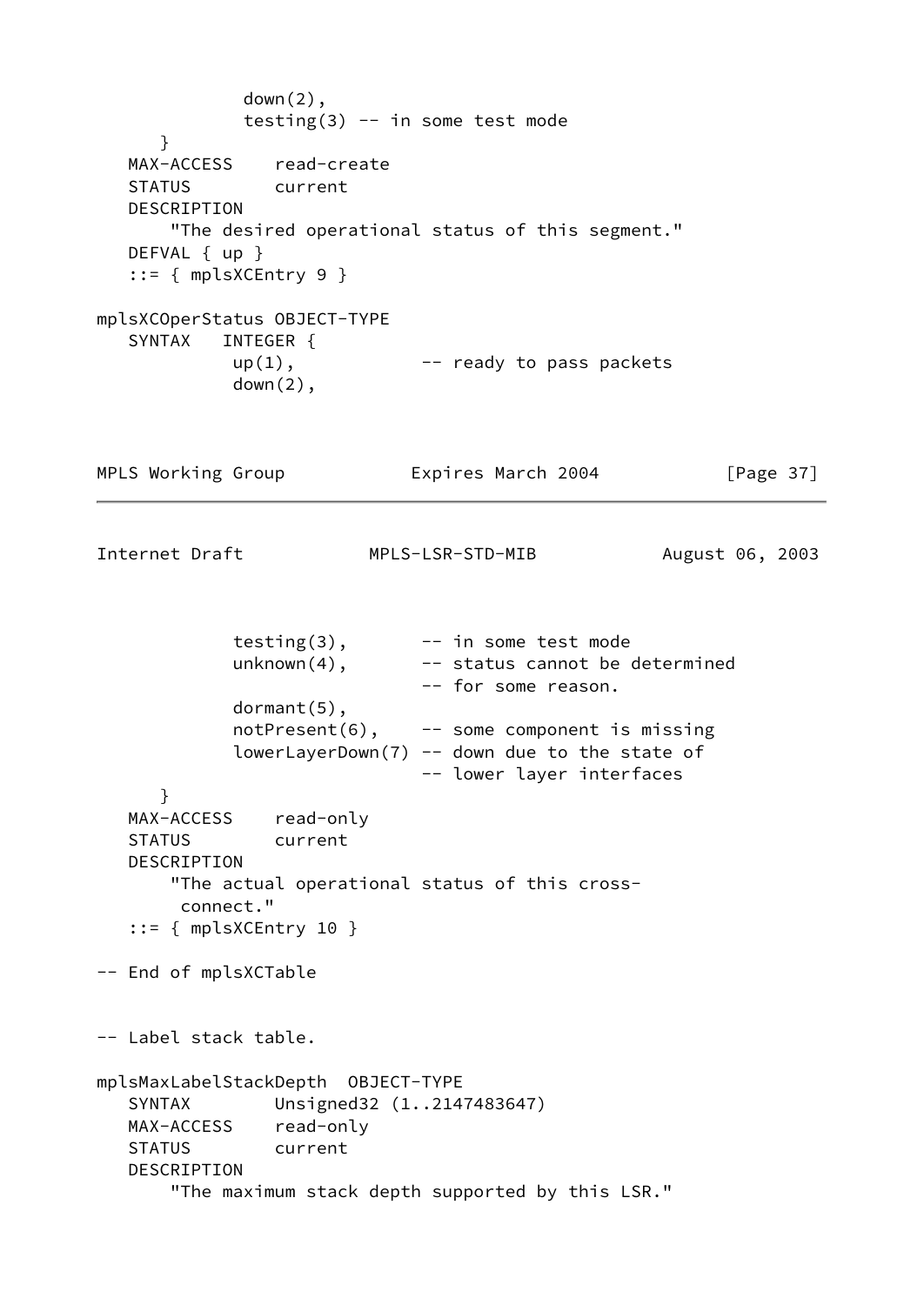```
::= { mplsLsrObjects 11 }
mplsLabelStackIndexNext OBJECT-TYPE
    SYNTAX MplsIndexNextType
   MAX-ACCESS read-only
   STATUS current
   DESCRIPTION
       "This object contains the next available value to
        be used for mplsLabelStackIndex when creating entries
        in the mplsLabelStackTable. The special string
        containing the single octet 0x00
        indicates that no more new entries can be created
        in the relevant table. Agents not allowing managers
        to create entries in this table MUST set this value
        to the string containing the single octet 0x00."
::= { mplsLsrObjects 12 }
mplsLabelStackTable OBJECT-TYPE
  SYNTAX SEQUENCE OF MplsLabelStackEntry
   MAX-ACCESS not-accessible
   STATUS current
   DESCRIPTION
       "This table specifies the label stack to be pushed
        onto a packet, beneath the top label. Entries into
MPLS Working Group Expires March 2004 [Page 38]
Internet Draft MPLS-LSR-STD-MIB August 06, 2003
        this table are referred to from mplsXCTable."
    ::= { mplsLsrObjects 13 }
mplsLabelStackEntry OBJECT-TYPE
  SYNTAX MplsLabelStackEntry
   MAX-ACCESS not-accessible
   STATUS current
   DESCRIPTION
       "An entry in this table represents one label which is
        to be pushed onto an outgoing packet, beneath the
        top label. An entry can be created by a network
        administrator or by an SNMP agent as instructed by
        an MPLS signaling protocol."
   INDEX { mplsLabelStackIndex, mplsLabelStackLabelIndex }
    ::= { mplsLabelStackTable 1 }
```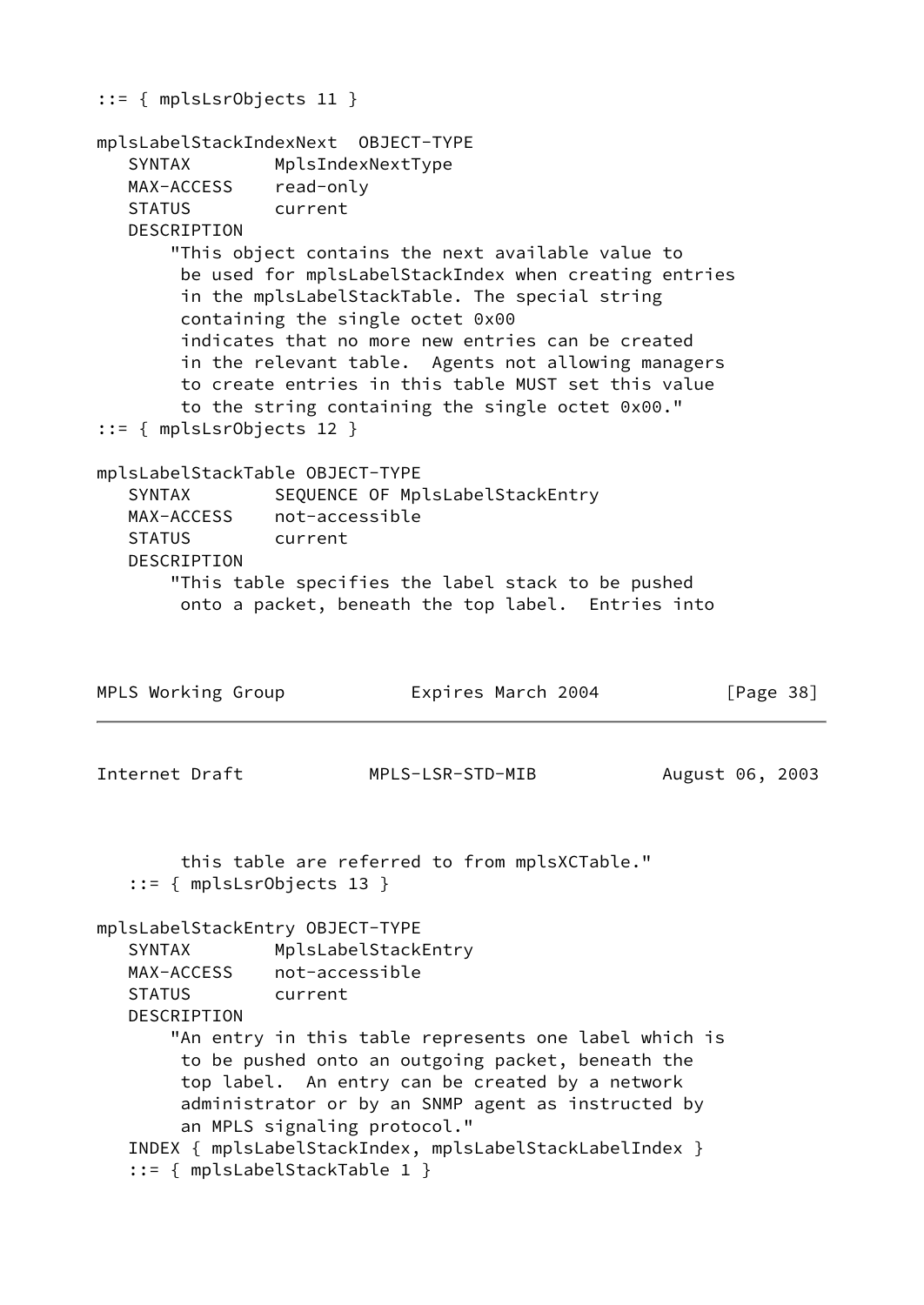```
MplsLabelStackEntry ::= SEQUENCE {
     mplsLabelStackIndex MplsIndexType,
      mplsLabelStackLabelIndex Unsigned32,
     mplsLabelStackLabel MplsLabel,
     mplsLabelStackLabelPtr RowPointer,
     mplsLabelStackRowStatus RowStatus,
      mplsLabelStackStorageType StorageType
   }
mplsLabelStackIndex OBJECT-TYPE
   SYNTAX MplsIndexType
   MAX-ACCESS not-accessible
   STATUS current
   DESCRIPTION
       "Primary index for this row identifying a stack of
        labels to be pushed on an outgoing packet, beneath
        the top label. An index containing the string with
        a single octet 0x00 MUST not be used."
   ::= { mplsLabelStackEntry 1 }
mplsLabelStackLabelIndex OBJECT-TYPE
   SYNTAX Unsigned32 (1..2147483647)
   MAX-ACCESS not-accessible
   STATUS current
   DESCRIPTION
       "Secondary index for this row identifying one label
        of the stack. Note that an entry with a smaller
        mplsLabelStackLabelIndex would refer to a label
        higher up the label stack and would be popped at a
        downstream LSR before a label represented by a
        higher mplsLabelStackLabelIndex at a downstream
        LSR."
   ::= { mplsLabelStackEntry 2 }
MPLS Working Group Expires March 2004 [Page 39]
Internet Draft MPLS-LSR-STD-MIB August 06, 2003
mplsLabelStackLabel OBJECT-TYPE
   SYNTAX MplsLabel
   MAX-ACCESS read-create
   STATUS current
   DESCRIPTION
       "The label to pushed."
```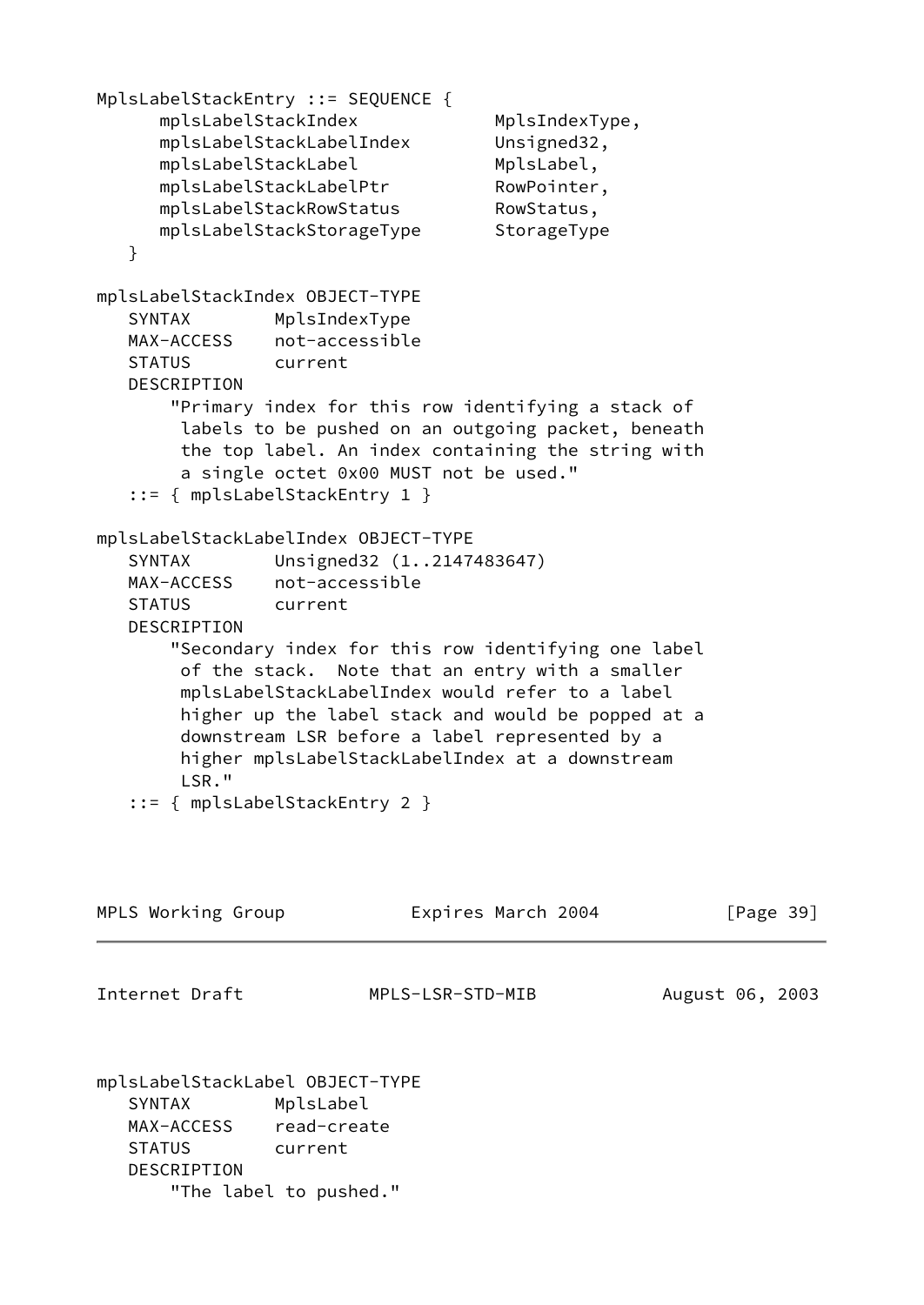```
 ::= { mplsLabelStackEntry 3 }
mplsLabelStackLabelPtr OBJECT-TYPE
    SYNTAX RowPointer
    MAX-ACCESS read-create
    STATUS current
    DESCRIPTION
        "If the label for this segment cannot be represented
         fully within the mplsLabelStackLabel object,
         this object MUST point to the first accessible
         column of a conceptual row in an external table containing
         the label. In this case, the mplsLabelStackLabel
         object SHOULD be set to 0 and ignored. This object
         MUST be set to zeroDotZero otherwise."
    DEFVAL { zeroDotZero }
    ::= { mplsLabelStackEntry 4 }
mplsLabelStackRowStatus OBJECT-TYPE
    SYNTAX RowStatus
   MAX-ACCESS read-create
    STATUS current
    DESCRIPTION
        "For creating, modifying, and deleting this row.
       When a row in this table has a row in the active(1) state, no objects in this row except this object
         and the mplsLabelStackStorageType can be modified."
    ::= { mplsLabelStackEntry 5 }
mplsLabelStackStorageType OBJECT-TYPE
   SYNTAX StorageType
   MAX-ACCESS read-create
    STATUS current
    DESCRIPTION
        "This variable indicates the storage type for this
         object. This object cannot be modified if
         mplsLabelStackRowStatus is active(1).
         No objects are required to be writable for
         rows in this table with this object set to
         permanent(4).
         The agent MUST ensure that all related entries
         in this table retain the same value for this
         object. Agents MUST ensure that the storage type
         for all entries related to a particular mplsXCEntry
```
MPLS Working Group **Expires March 2004** [Page 40]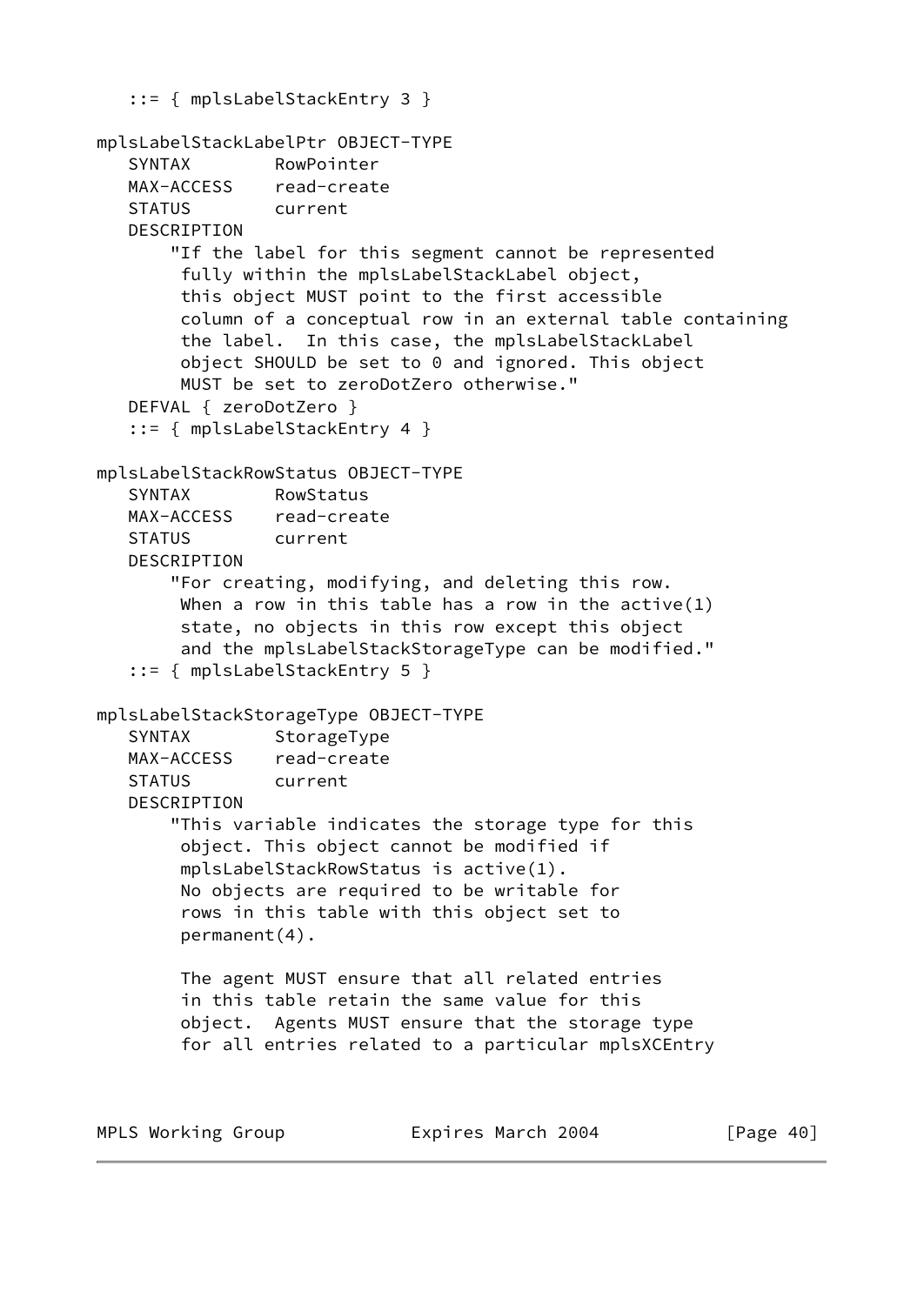Internet Draft MPLS-LSR-STD-MIB August 06, 2003

```
 retain the same value for this object as the
         mplsXCEntry's StorageType."
    DEFVAL { volatile }
    ::= { mplsLabelStackEntry 6 }
-- End of mplsLabelStackTable
-- Begin mplsInSegmentMapTable
mplsInSegmentMapTable OBJECT-TYPE
   SYNTAX SEQUENCE OF MplsInSegmentMapEntry
   MAX-ACCESS not-accessible
    STATUS current
    DESCRIPTION
        "This table specifies the mapping from the
         mplsInSegmentIndex to the corresponding
         mplsInSegmentInterface and mplsInSegmentLabel
         objects. The purpose of this table is to
         provide the manager with an alternative
         means by which to locate in-segments."
    ::= { mplsLsrObjects 14 }
mplsInSegmentMapEntry OBJECT-TYPE
   SYNTAX MplsInSegmentMapEntry
   MAX-ACCESS not-accessible
    STATUS current
    DESCRIPTION
        "An entry in this table represents one interface
         and incoming label pair.
         In cases where the label cannot fit into the
         mplsInSegmentLabel object, the mplsInSegmentLabelPtr
         will indicate this by being set to the first accessible
         colum in the appropriate extension table's row,
         and the mplsInSegmentLabel SHOULD be set to 0.
         In all other cases when the label is
         represented within the mplsInSegmentLabel object, the
         mplsInSegmentLabelPtr MUST be 0.0.
         Implementors need to be aware that if the value of
         the mplsInSegmentMapLabelPtrIndex (an OID) has more
         that 111 sub-identifiers, then OIDs of column
         instances in this table will have more than 128
         sub-identifiers and cannot be accessed using SNMPv1,
         SNMPv2c, or SNMPv3."
    INDEX { mplsInSegmentMapInterface,
```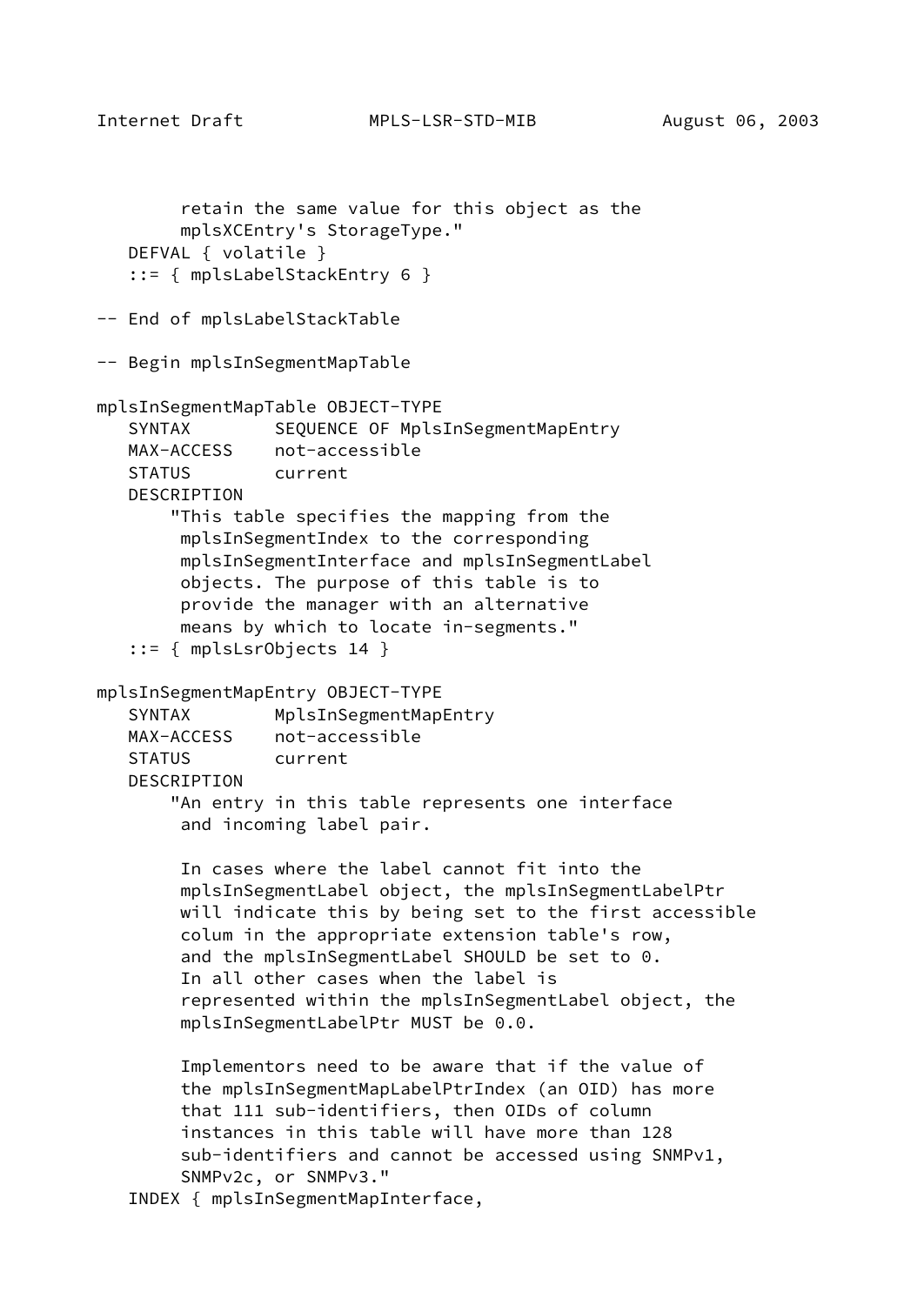mplsInSegmentMapLabel, mplsInSegmentMapLabelPtrIndex } ::= { mplsInSegmentMapTable 1 }

| MPLS Working Group                                                 |                                                                                                                                                                                                                                 | Expires March 2004                                                  | [Page $41$ ]    |
|--------------------------------------------------------------------|---------------------------------------------------------------------------------------------------------------------------------------------------------------------------------------------------------------------------------|---------------------------------------------------------------------|-----------------|
| Internet Draft                                                     | MPLS-LSR-STD-MIB                                                                                                                                                                                                                |                                                                     | August 06, 2003 |
| }                                                                  | MplsInSegmentMapEntry ::= SEQUENCE {<br>mplsInSegmentMapInterface<br>mplsInSegmentMapLabel<br>mplsInSegmentMapLabelPtrIndex<br>mplsInSegmentMapIndex                                                                            | InterfaceIndexOrZero,<br>MplsLabel,<br>RowPointer,<br>MplsIndexType |                 |
| <b>SYNTAX</b><br>MAX-ACCESS<br><b>STATUS</b><br><b>DESCRIPTION</b> | mplsInSegmentMapInterface OBJECT-TYPE<br>InterfaceIndex0rZero<br>not-accessible<br>current<br>"This index contains the same value as the<br>mplsInSegmentIndex in the mplsInSegmentTable."<br>$::=$ { mplsInSegmentMapEntry 1 } |                                                                     |                 |
| <b>SYNTAX</b><br>MAX-ACCESS<br><b>STATUS</b><br>DESCRIPTION        | mplsInSegmentMapLabel OBJECT-TYPE<br>MplsLabel<br>not-accessible<br>current<br>"This index contains the same value as the<br>mplsInSegmentLabel in the mplsInSegmentTable."<br>$::=$ { mplsInSegmentMapEntry 2 }                |                                                                     |                 |
| <b>SYNTAX</b><br><b>STATUS</b><br>DESCRIPTION                      | mplsInSegmentMapLabelPtrIndex OBJECT-TYPE<br>RowPointer<br>MAX-ACCESS not-accessible<br>current<br>"This index contains the same value as the<br>mplsInSegmentLabelPtr.                                                         |                                                                     |                 |
|                                                                    | If the label for the InSegment cannot be represented<br>fully within the mplsInSegmentLabel object,<br>this index MUST point to the first accessible                                                                            |                                                                     |                 |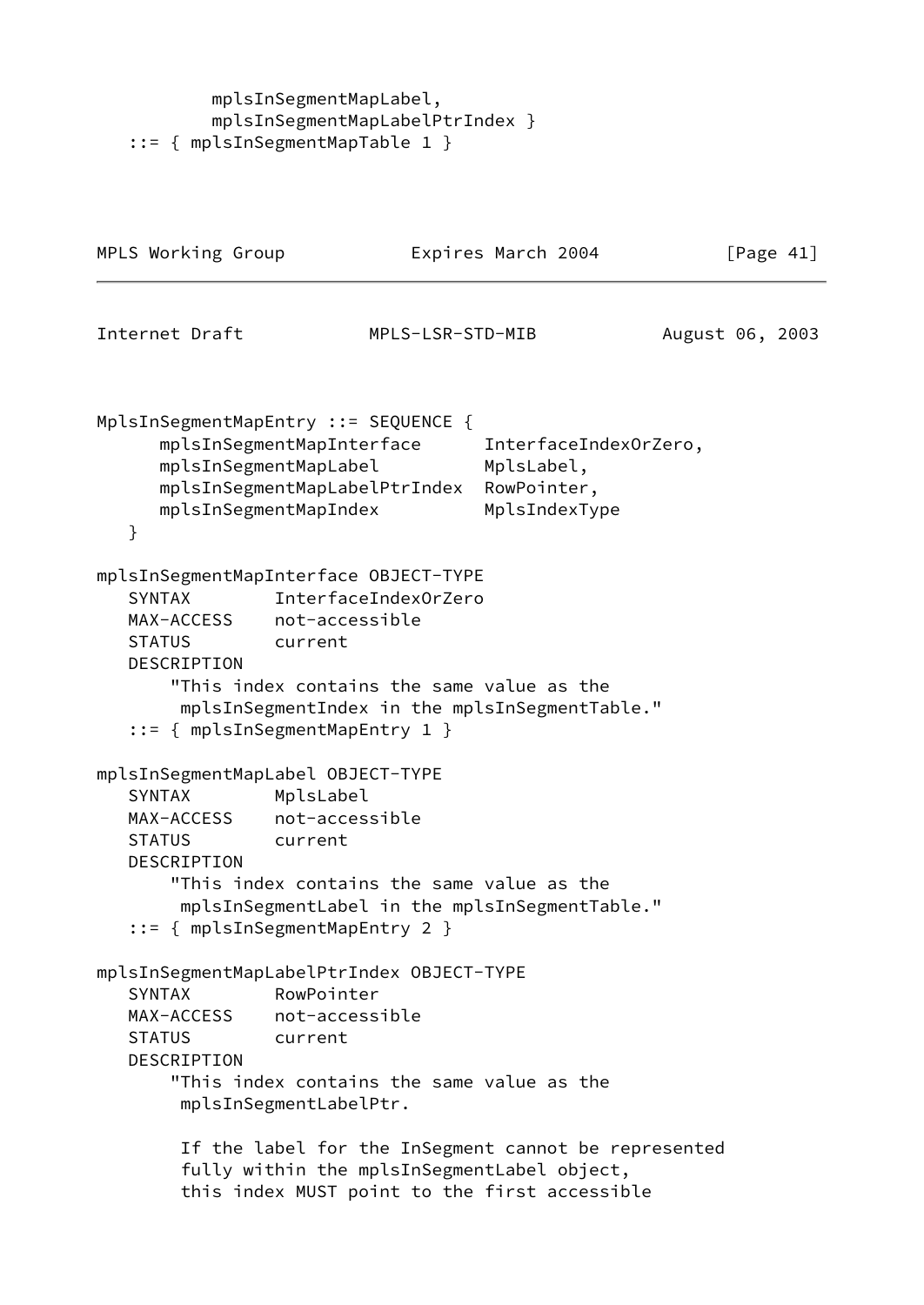```
 column of a conceptual row in an external table containing
        the label. In this case, the mplsInSegmentTopLabel
        object SHOULD be set to 0 and ignored. This object MUST
        be set to zeroDotZero otherwise."
    ::= { mplsInSegmentMapEntry 3 }
mplsInSegmentMapIndex OBJECT-TYPE
    SYNTAX MplsIndexType
   MAX-ACCESS read-only
   STATUS current
   DESCRIPTION
       "The mplsInSegmentIndex that corresponds
        to the mplsInSegmentInterface and
        mplsInSegmentLabel, or the mplsInSegmentInterface
MPLS Working Group Expires March 2004 [Page 42]
Internet Draft MPLS-LSR-STD-MIB August 06, 2003
        and mplsInSegmentLabelPtr, if applicable.
        The string containing the single octet 0x00
        MUST not be returned."
    ::= { mplsInSegmentMapEntry 4 }
-- End mplsInSegmentMapTable
-- Notification Configuration
mplsXCNotificationsEnable OBJECT-TYPE
   SYNTAX TruthValue
   MAX-ACCESS read-write
   STATUS current
   DESCRIPTION
       "If this object is set to true(1), then it enables
        the emission of mplsXCUp and mplsXCDown
        notifications; otherwise these notifications are not
        emitted."
   REFERENCE
       RFC3413 for explanation that
        notifications are under the ultimate control of the
        MIB modules in this document."
   DEFVAL { false }
    ::= { mplsLsrObjects 15 }
```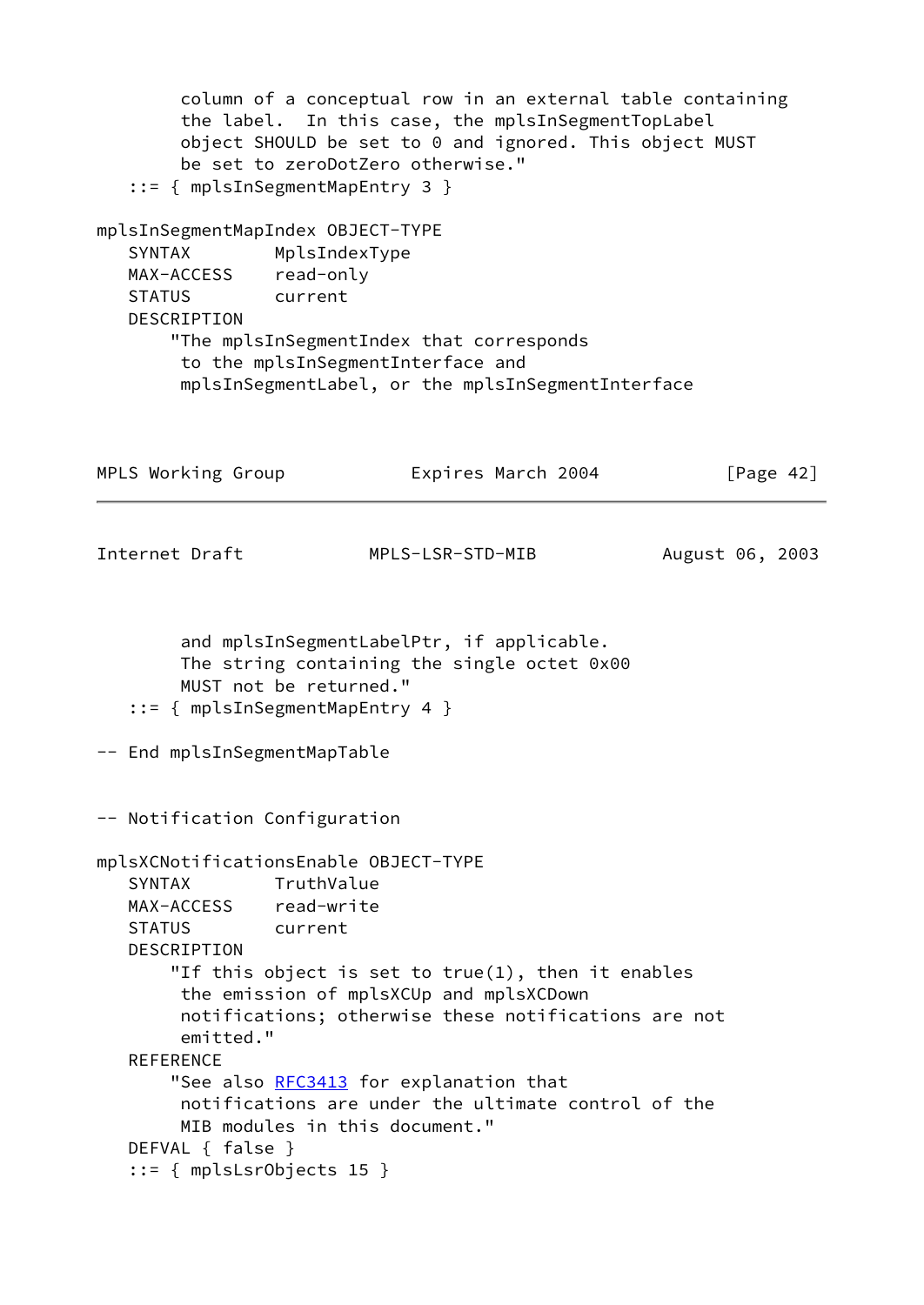|                    | mplsXCUp NOTIFICATION-TYPE               |                  |                                                                                                                                                           |                 |
|--------------------|------------------------------------------|------------------|-----------------------------------------------------------------------------------------------------------------------------------------------------------|-----------------|
|                    |                                          |                  | OBJECTS { mplsXCOperStatus, -- start of range                                                                                                             |                 |
| $\mathcal{F}$      |                                          |                  | mplsXCOperStatus -- end of range                                                                                                                          |                 |
|                    | STATUS current                           |                  |                                                                                                                                                           |                 |
| DESCRIPTION        |                                          |                  |                                                                                                                                                           |                 |
|                    | "This notification is generated when the |                  |                                                                                                                                                           |                 |
|                    |                                          |                  | mplsXCOperStatus object for one or more contiguous                                                                                                        |                 |
|                    |                                          |                  | entries in mplsXCTable are about to enter the $up(1)$                                                                                                     |                 |
|                    |                                          |                  | state from some other state. The included values of                                                                                                       |                 |
|                    |                                          |                  | mplsXCOperStatus MUST both be set equal to this                                                                                                           |                 |
|                    |                                          |                  | new state $(i.e: up(1))$ . The two instances of<br>mplsXCOperStatus in this notification indicate the range                                               |                 |
|                    |                                          |                  | of indexes that are affected. Note that all the indexes                                                                                                   |                 |
|                    |                                          |                  | of the two ends of the range can be derived from the                                                                                                      |                 |
|                    |                                          |                  | instance identifiers of these two objects. For                                                                                                            |                 |
|                    |                                          |                  | cases where a contiguous range of cross-connects                                                                                                          |                 |
|                    |                                          |                  | have transitioned into the up(1) state at roughly                                                                                                         |                 |
|                    |                                          |                  | the same time, the device SHOULD issue a single                                                                                                           |                 |
|                    |                                          |                  | notification for each range of contiguous indexes in<br>an effort to minimize the emission of a large number                                              |                 |
|                    |                                          |                  | of notifications. If a notification has to be                                                                                                             |                 |
|                    |                                          |                  |                                                                                                                                                           |                 |
| MPLS Working Group |                                          |                  | Expires March 2004                                                                                                                                        | [Page $43$ ]    |
|                    |                                          |                  |                                                                                                                                                           |                 |
|                    |                                          | MPLS-LSR-STD-MIB |                                                                                                                                                           | August 06, 2003 |
| Internet Draft     | ::= { mplsLsrNotifications 1 }           |                  | issued for just a single cross-connect entry, then<br>the instance identifier (and values) of the two<br>mplsXCOperStatus objects MUST be the identical." |                 |
|                    | mplsXCDown NOTIFICATION-TYPE             |                  |                                                                                                                                                           |                 |
| <b>OBJECTS</b>     | ₹                                        |                  |                                                                                                                                                           |                 |
|                    | mplsXCOperStatus, -- start of range      |                  |                                                                                                                                                           |                 |
|                    | mplsXCOperStatus -- end of range         |                  |                                                                                                                                                           |                 |
| ł                  |                                          |                  |                                                                                                                                                           |                 |
|                    | STATUS current                           |                  |                                                                                                                                                           |                 |
| DESCRIPTION        |                                          |                  |                                                                                                                                                           |                 |
|                    | "This notification is generated when the |                  |                                                                                                                                                           |                 |
|                    |                                          |                  | mplsXCOperStatus object for one or more contiguous<br>entries in mplsXCTable are about to enter the                                                       |                 |
|                    |                                          |                  | down(2) state from some other state. The included values                                                                                                  |                 |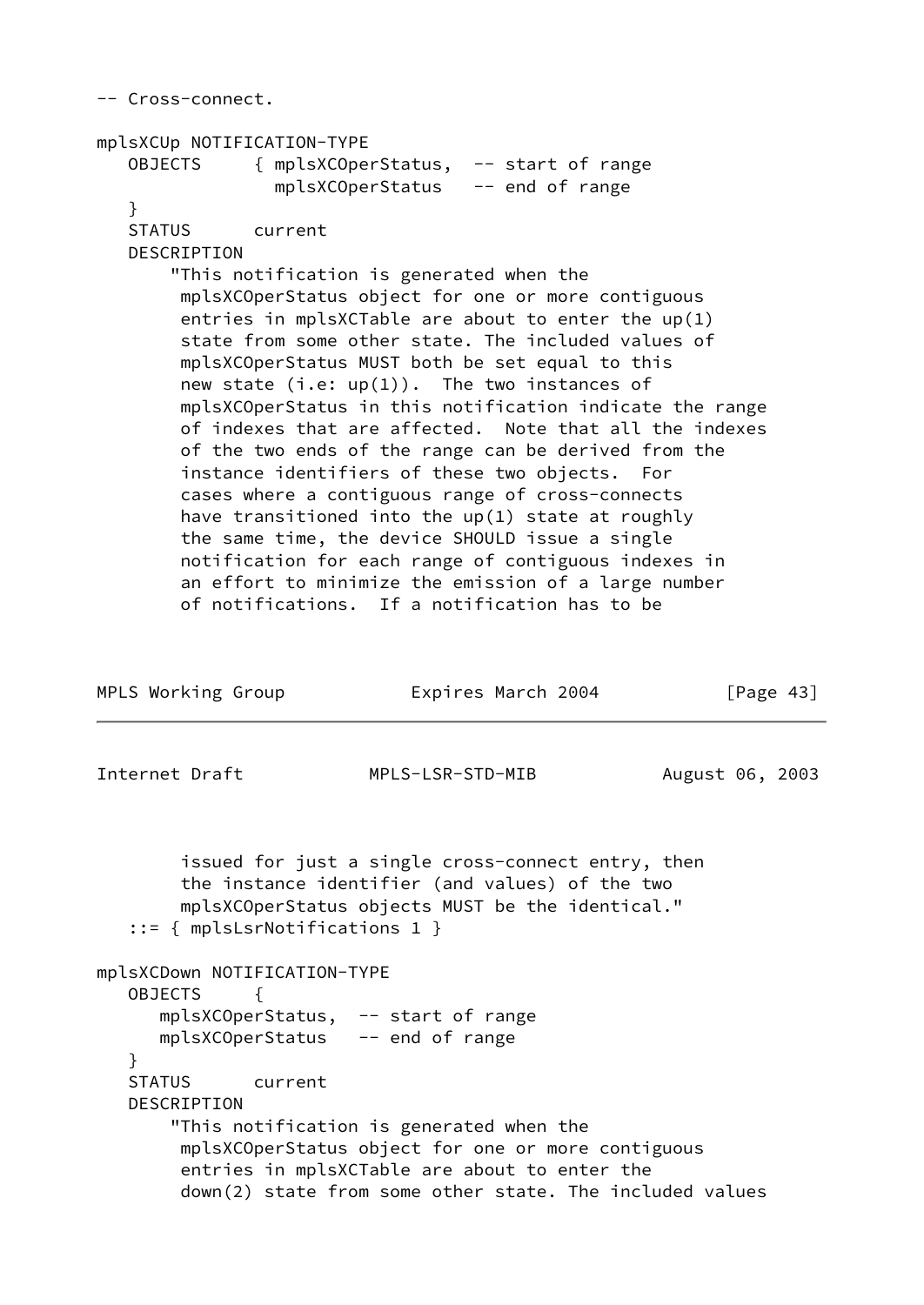of mplsXCOperStatus MUST both be set equal to this down(2) state. The two instances of mplsXCOperStatus in this notification indicate the range of indexes that are affected. Note that all the indexes of the two ends of the range can be derived from the instance identifiers of these two objects. For cases where a contiguous range of cross-connects have transitioned into the down(2) state at roughly the same time, the device SHOULD issue a single notification for each range of contiguous indexes in an effort to minimize the emission of a large number of notifications. If a notification has to be issued for just a single cross-connect entry, then the instance identifier (and values) of the two mplsXCOperStatus objects MUST be identical." ::= { mplsLsrNotifications 2 } -- End of notifications. -- Module compliance. mplsLsrGroups OBJECT IDENTIFIER ::= { mplsLsrConformance 1 } mplsLsrCompliances OBJECT IDENTIFIER ::= { mplsLsrConformance 2 } -- Compliance requirement for fully compliant implementations. mplsLsrModuleFullCompliance MODULE-COMPLIANCE STATUS current DESCRIPTION "Compliance statement for agents that provide full support for MPLS-LSR-STD-MIB. Such devices can MPLS Working Group **Expires March 2004** [Page 44] Internet Draft MPLS-LSR-STD-MIB August 06, 2003 then be monitored and also be configured using this MIB module." MODULE IF-MIB -- The Interfaces Group MIB, [RFC 2863.](https://datatracker.ietf.org/doc/pdf/rfc2863) MANDATORY-GROUPS { ifGeneralInformationGroup,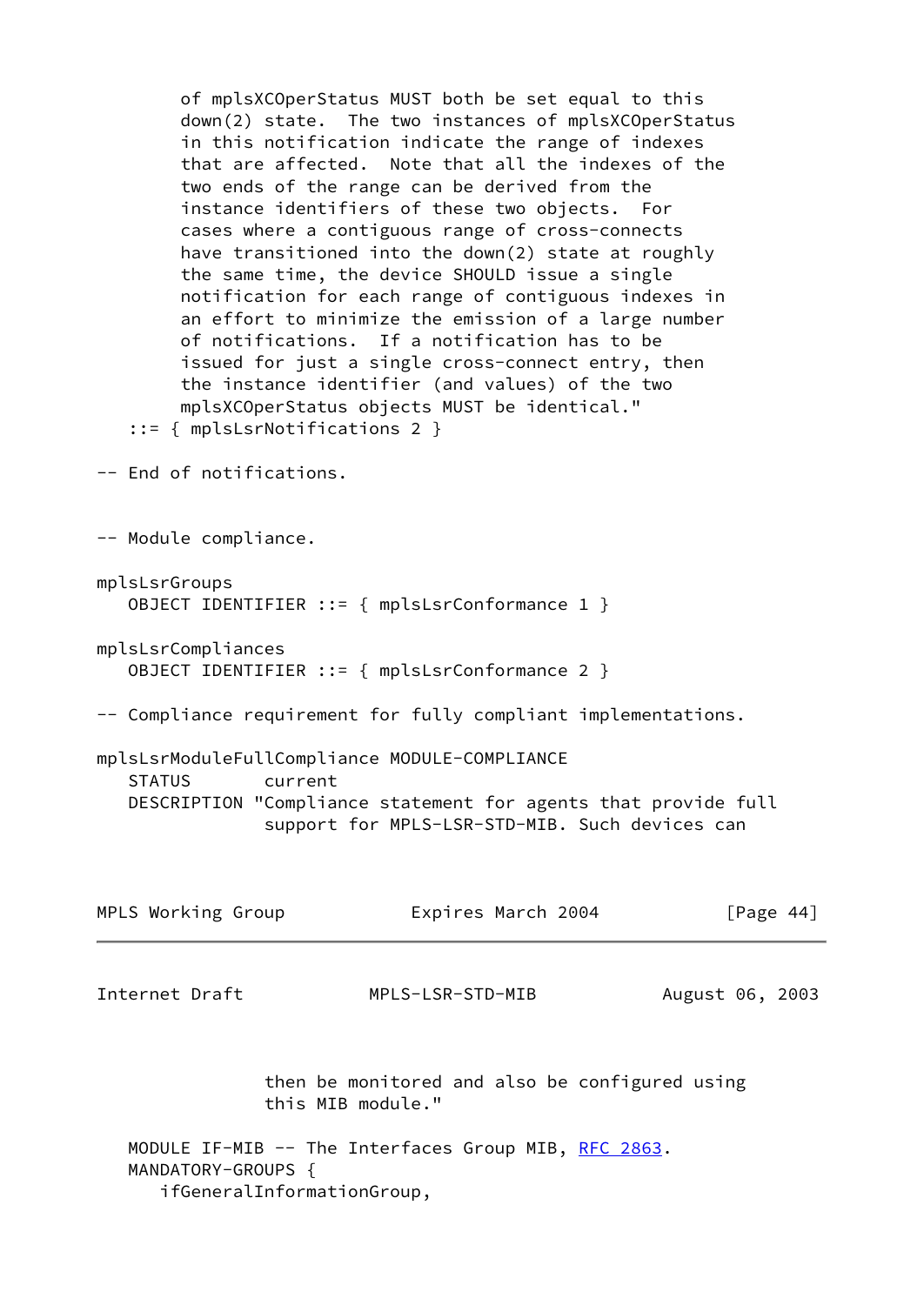```
 ifCounterDiscontinuityGroup
   }
   MODULE -- This module.
   MANDATORY-GROUPS {
         mplsInterfaceGroup,
         mplsInSegmentGroup,
         mplsOutSegmentGroup,
         mplsXCGroup,
         mplsPerfGroup
   }
   GROUP mplsLabelStackGroup
   DESCRIPTION "This group is only mandatory for LSRs that wish to
               support the modification of LSP label stacks.
 "
   GROUP mplsHCInSegmentPerfGroup
   DESCRIPTION "This group is mandatory for those in-segment entries
                for which the object mplsInSegmentOutOctets wraps
                around too quickly based on the criteria specified in
              RFC 2863 for high-capacity counters.
 "
   GROUP mplsHCOutSegmentPerfGroup
   DESCRIPTION "This group is mandatory for those out-segment entries
                for which the object mplsOutSegmentPerfOctets wraps
                around too quickly based on the criteria specified in
              RFC 2863 for high-capacity counters.
 "
   GROUP mplsLsrNotificationGroup
   DESCRIPTION "This group is only mandatory for those implementations
               which can efficiently implement the notifications
                contained in this group."
   OBJECT mplsInSegmentRowStatus
  SYNTAX RowStatus { active(1), notInService(2) }
   WRITE-SYNTAX RowStatus { active(1), notInService(2),
                           createAndGo(4), destroy(6)
 }
   DESCRIPTION "Support for notInservice, createAndWait and notReady
               is not required.
 "
```
MPLS Working Group **Expires March 2004** [Page 45]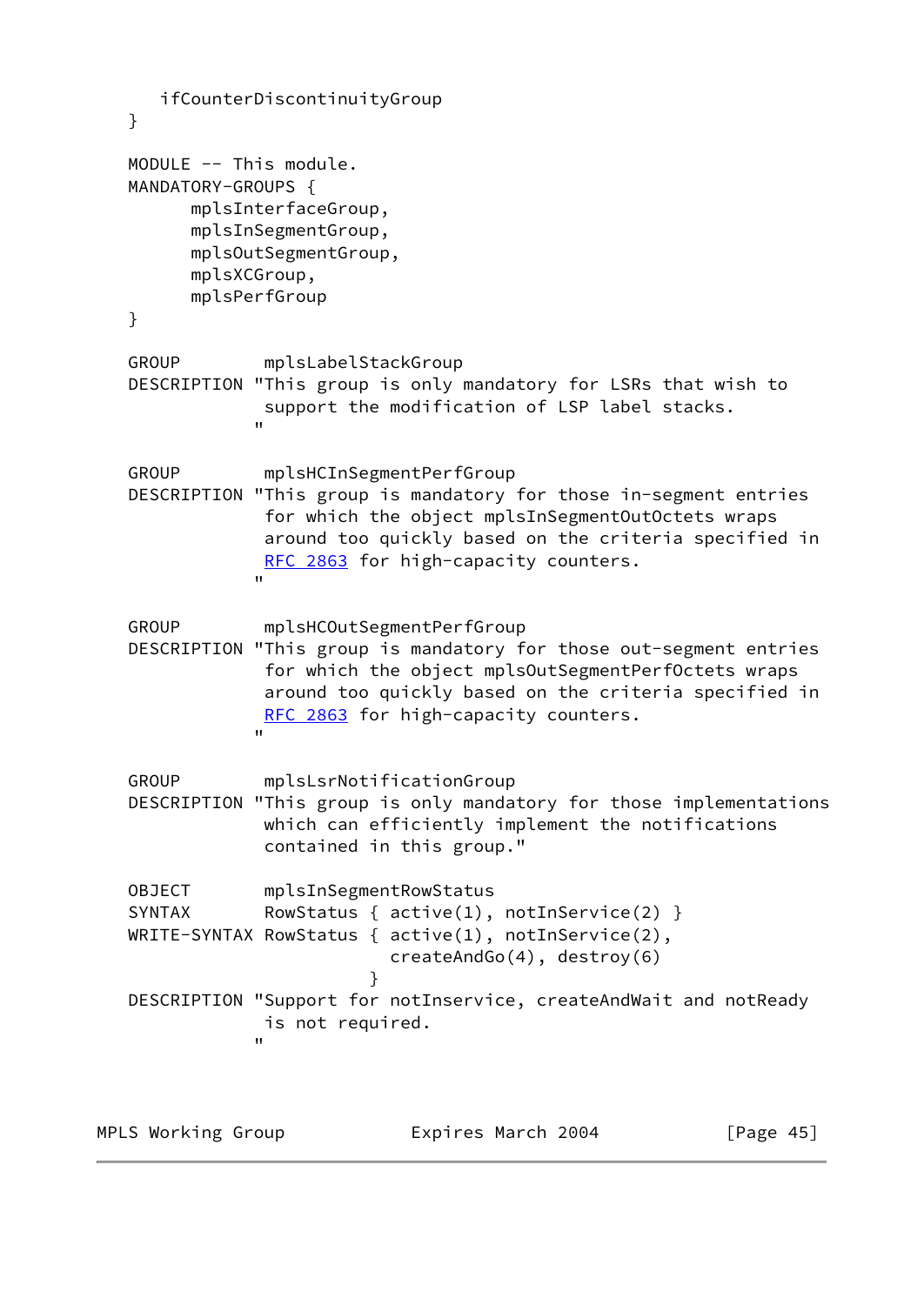Internet Draft MPLS-LSR-STD-MIB August 06, 2003

 OBJECT mplsOutSegmentNextHopAddrType SYNTAX InetAddressType { unknown(0),  $ipv4(1)$ ,  $ipv6(2)$  } MIN-ACCESS read-only DESCRIPTION "Write access is not required. Only unknown(0), ipv4(1) and ipv6(2) support is required. " OBJECT mplsOutSegmentNextHopAddr SYNTAX InetAddress (SIZE(0|4|16)) MIN-ACCESS read-only DESCRIPTION "Write access is not required. An implementation is only required to support unknown(0), ipv4(1) and ipv6(2) sizes." OBJECT mplsOutSegmentRowStatus SYNTAX RowStatus {  $active(1)$ ,  $notInService(2)$  } WRITE-SYNTAX RowStatus { active(1), notInService(2), createAndGo(4), destroy(6) } DESCRIPTION "Support for notInservice, createAndWait and notReady is not required. " OBJECT mplsLabelStackRowStatus SYNTAX RowStatus {  $active(1)$ ,  $notInService(2)$  } WRITE-SYNTAX RowStatus { active(1), notInService(2), createAndGo(4), destroy(6) } DESCRIPTION "Support for notInservice, createAndWait and notReady is not required. " OBJECT mplsXCRowStatus SYNTAX RowStatus {  $active(1)$ ,  $notInService(2)$  } WRITE-SYNTAX RowStatus { active(1), notInService(2), createAndGo(4), destroy(6) } DESCRIPTION "Support for notInservice, createAndWait and notReady is not required. " ::= { mplsLsrCompliances 1 } -- Compliance requirement for read-only implementations.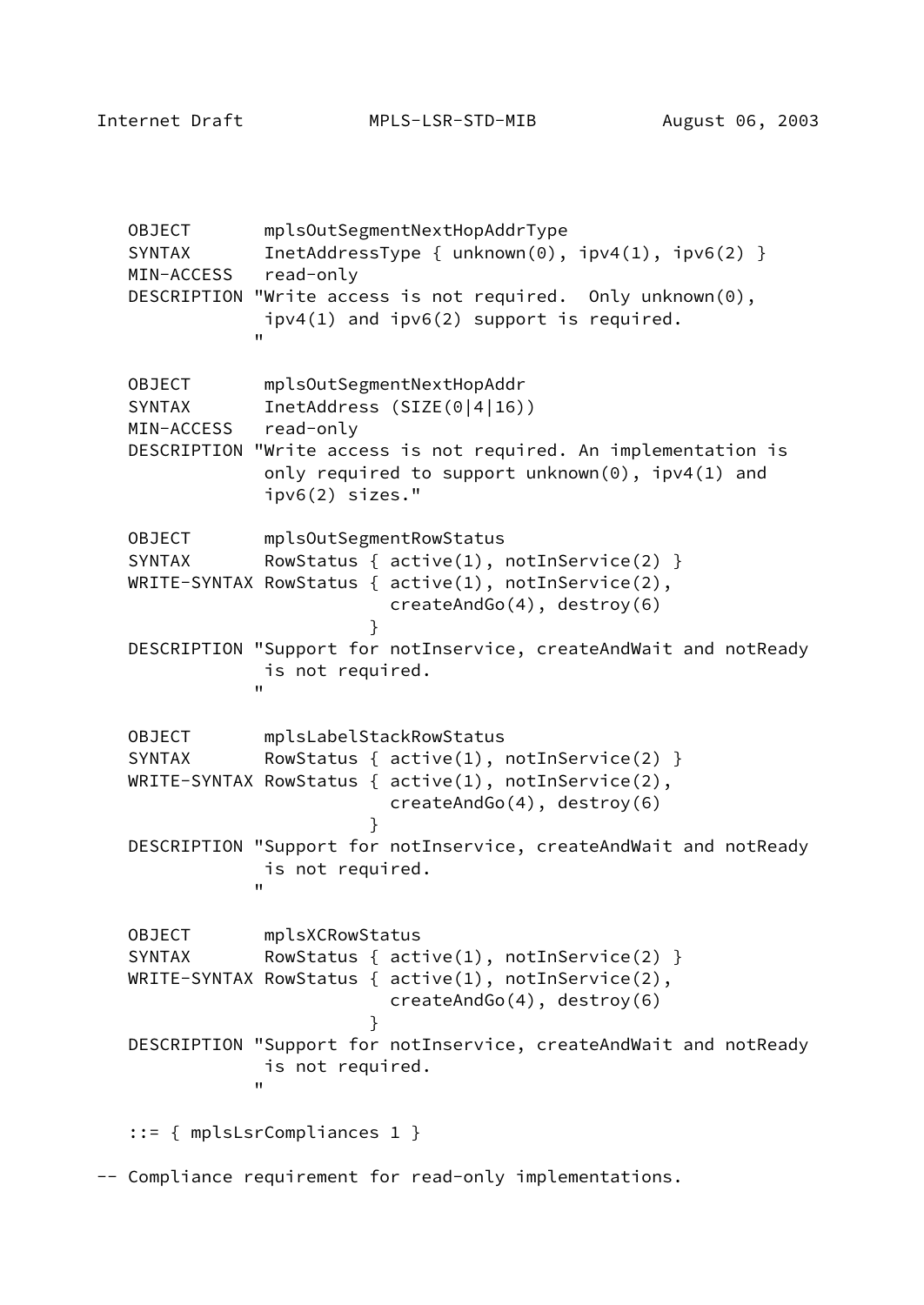# mplsLsrModuleReadOnlyCompliance MODULE-COMPLIANCE STATUS current DESCRIPTION "Compliance requirement for implementations that only provide read-only support for MPLS-LSR-STD-MIB. Such

| MPLS Working Group                               | Expires March 2004                                                                                                                                                                                                                                      | [Page $46$ ]    |
|--------------------------------------------------|---------------------------------------------------------------------------------------------------------------------------------------------------------------------------------------------------------------------------------------------------------|-----------------|
| Internet Draft                                   | MPLS-LSR-STD-MIB                                                                                                                                                                                                                                        | August 06, 2003 |
|                                                  | devices can then be monitored but cannot be configured<br>using this MIB modules.<br>$\mathbf{H}$                                                                                                                                                       |                 |
| MANDATORY-GROUPS {<br>}                          | MODULE IF-MIB -- The interfaces Group MIB, RFC 2863<br>ifGeneralInformationGroup,<br>ifCounterDiscontinuityGroup                                                                                                                                        |                 |
| MODULE -- This module<br>MANDATORY-GROUPS {<br>} | mplsInterfaceGroup,<br>mplsInSegmentGroup,<br>mplsOutSegmentGroup,<br>mplsXCGroup,<br>mplsPerfGroup                                                                                                                                                     |                 |
| <b>GROUP</b>                                     | mplsLabelStackGroup<br>DESCRIPTION "This group is only mandatory for LSRs that wish to<br>support the modification of LSP label stacks.<br>$\mathbf{H}$                                                                                                 |                 |
| <b>GROUP</b><br>DESCRIPTION                      | mplsHCInSegmentPerfGroup<br>"This group is mandatory for those in-segment entries<br>for which the object mplsInSegmentOutOctets wraps<br>around too quickly based on the criteria specified in<br>RFC 2863 for high-capacity counters.<br>$\mathbf{H}$ |                 |
| <b>GROUP</b><br>DESCRIPTION                      | mplsHCOutSegmentPerfGroup<br>"This group is mandatory for those out-segment entries<br>for which the object mplsOutSegmentPerfOctets wraps<br>around too quickly based on the criteria specified in<br>RFC 2863 for high-capacity counters.             |                 |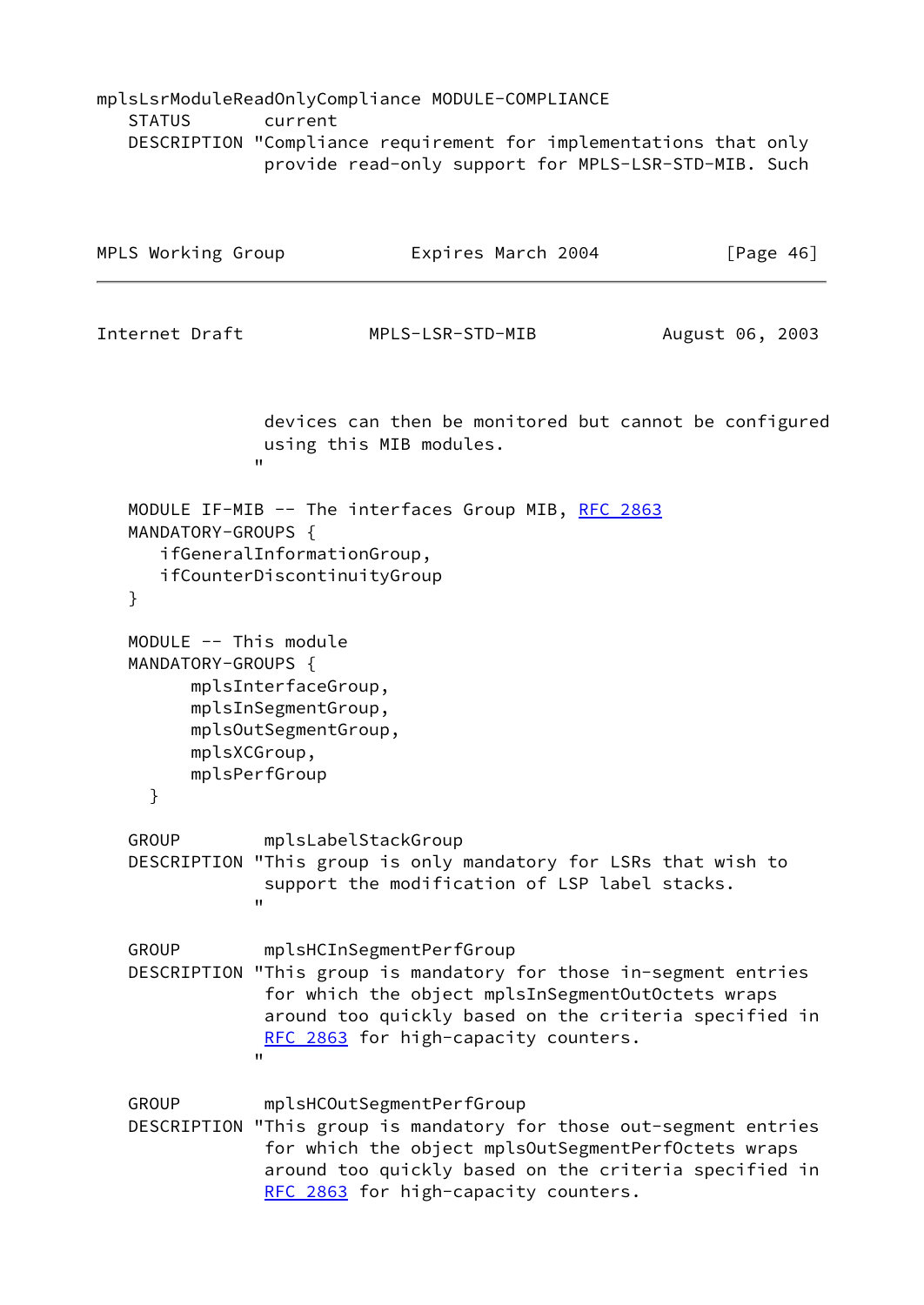GROUP mplsLsrNotificationGroup DESCRIPTION "This group is only mandatory for those implementations which can efficiently implement the notifications contained in this group. " -- mplsInSegmentTable OBJECT mplsInSegmentLabel MIN-ACCESS read-only DESCRIPTION "Write access is not required." OBJECT mplsInSegmentLabelPtr MPLS Working Group **Expires March 2004** [Page 47] Internet Draft MPLS-LSR-STD-MIB August 06, 2003 MIN-ACCESS read-only DESCRIPTION "Write access is not required." OBJECT mplsInSegmentNPop SYNTAX Integer32 (1..1) MIN-ACCESS read-only DESCRIPTION "Write access is not required. This object SHOULD be set to 1 if it is read-only. " OBJECT mplsInSegmentAddrFamily MIN-ACCESS read-only DESCRIPTION "Write access is not required. A value of other(0) should be supported because there may be cases where the agent may not know about or support any address types. " OBJECT mplsInSegmentRowStatus SYNTAX RowStatus {  $active(1)$  } MIN-ACCESS read-only DESCRIPTION "Write access is not required." OBJECT mplsInSegmentStorageType MIN-ACCESS read-only DESCRIPTION "Write access is not required."

"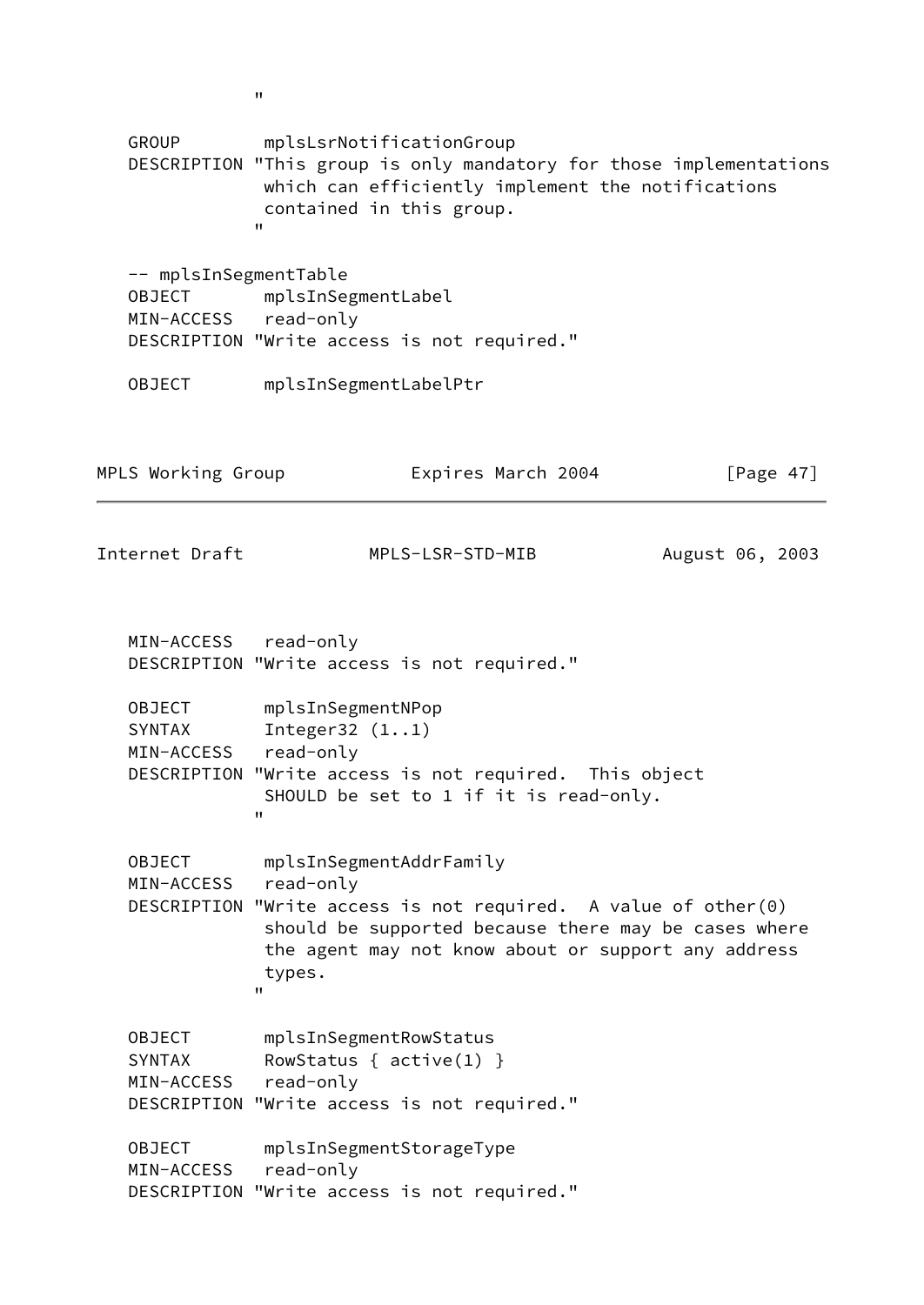-- mplsOutSegmentTable OBJECT mplsOutSegmentInterface MIN-ACCESS read-only DESCRIPTION "Write access is not required." OBJECT mplsOutSegmentPushTopLabel MIN-ACCESS read-only DESCRIPTION "Write access is not required." OBJECT mplsOutSegmentTopLabel MIN-ACCESS read-only DESCRIPTION "Write access is not required." OBJECT mplsOutSegmentTopLabelPtr MIN-ACCESS read-only DESCRIPTION "Write access is not required." OBJECT mplsOutSegmentNextHopAddrType SYNTAX InetAddressType { unknown(0), ipv4(1), ipv6(2) } MIN-ACCESS read-only DESCRIPTION "Write access is not required. Only unknown(0), ipv4(1) and ipv6(2) support is required. "

| MPLS Working Group                           |                                                                                                                                                              | Expires March 2004                                      | [Page $48$ ]    |
|----------------------------------------------|--------------------------------------------------------------------------------------------------------------------------------------------------------------|---------------------------------------------------------|-----------------|
| Internet Draft                               |                                                                                                                                                              | MPLS-LSR-STD-MIB                                        | August 06, 2003 |
| <b>OBJECT</b><br><b>SYNTAX</b><br>MIN-ACCESS | mplsOutSegmentNextHopAddr<br>InetAddress (SIZE(0 4 16))<br>read-only<br>DESCRIPTION "Write access is not required. An implementation is<br>$ipv6(2)$ sizes." | only required to support unknown $(0)$ , ipv4 $(1)$ and |                 |
| <b>OBJECT</b><br><b>SYNTAX</b><br>MIN-ACCESS | mplsOutSegmentRowStatus<br>RowStatus { $active(1)$ }<br>read-only<br>DESCRIPTION "Write access is not required."                                             |                                                         |                 |
| <b>OBJECT</b><br>MIN-ACCESS read-only        | mplsOutSegmentStorageType<br>DESCRIPTION "Write access is not required."                                                                                     |                                                         |                 |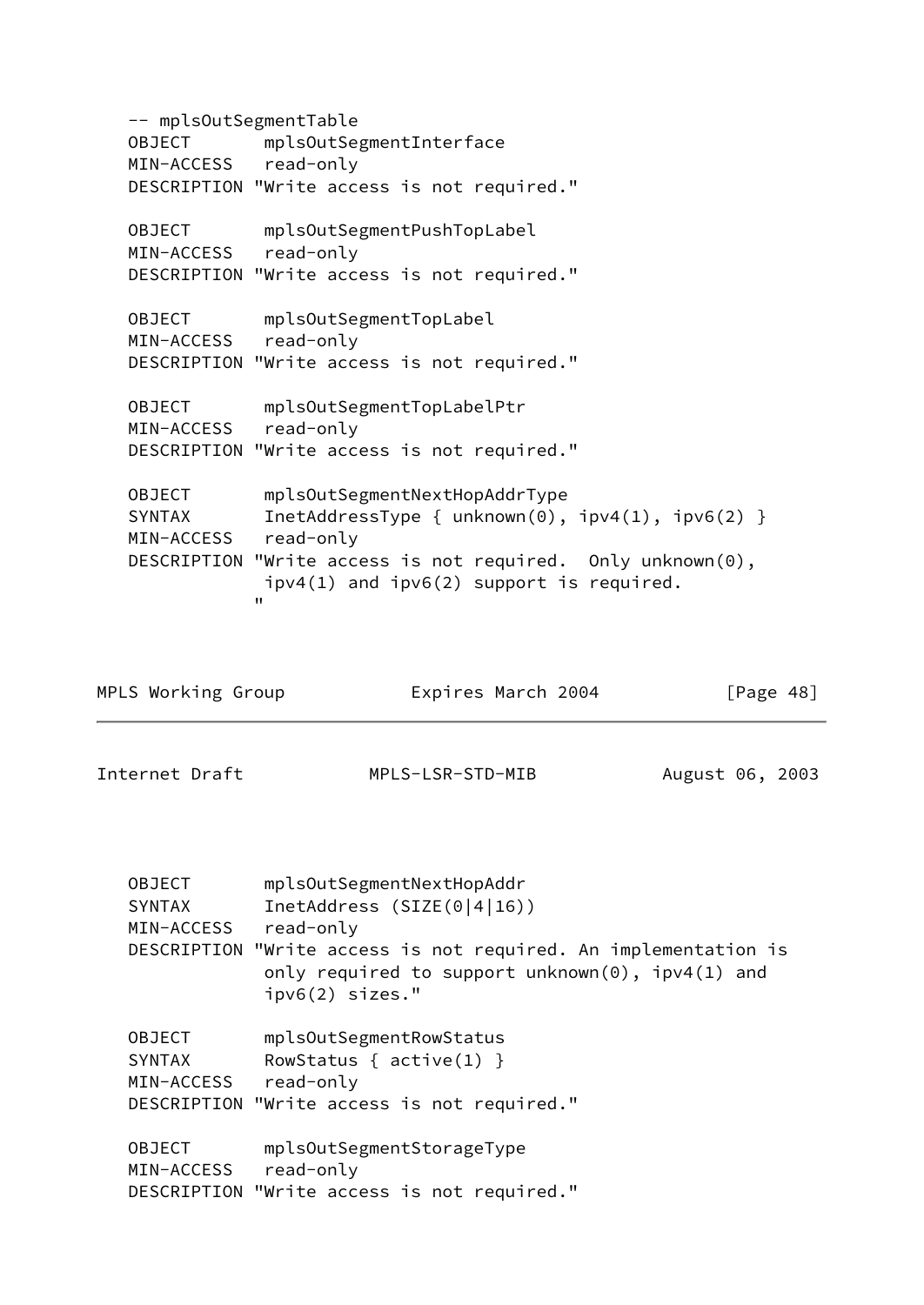-- mplsXCTable OBJECT mplsXCLabelStackIndex MIN-ACCESS read-only DESCRIPTION "Write access is not required." OBJECT mplsXCAdminStatus MIN-ACCESS read-only DESCRIPTION "Read only support is required." OBJECT mplsXCRowStatus<br>SYNTAX RowStatus { act RowStatus  $\{$  active(1)  $\}$  MIN-ACCESS read-only DESCRIPTION "Write access is not required." OBJECT mplsXCStorageType MIN-ACCESS read-only DESCRIPTION "Write access is not required." OBJECT mplsLabelStackLabel MIN-ACCESS read-only DESCRIPTION "Write access is not required." OBJECT mplsLabelStackLabelPtr MIN-ACCESS read-only DESCRIPTION "Write access is not required." OBJECT mplsLabelStackRowStatus MIN-ACCESS read-only DESCRIPTION "Write access is not required." OBJECT mplsLabelStackStorageType MIN-ACCESS read-only DESCRIPTION "Write access is not required." MPLS Working Group **Expires March 2004** [Page 49]

Internet Draft MPLS-LSR-STD-MIB August 06, 2003

::= { mplsLsrCompliances 2 }

-- Units of conformance.

mplsInterfaceGroup OBJECT-GROUP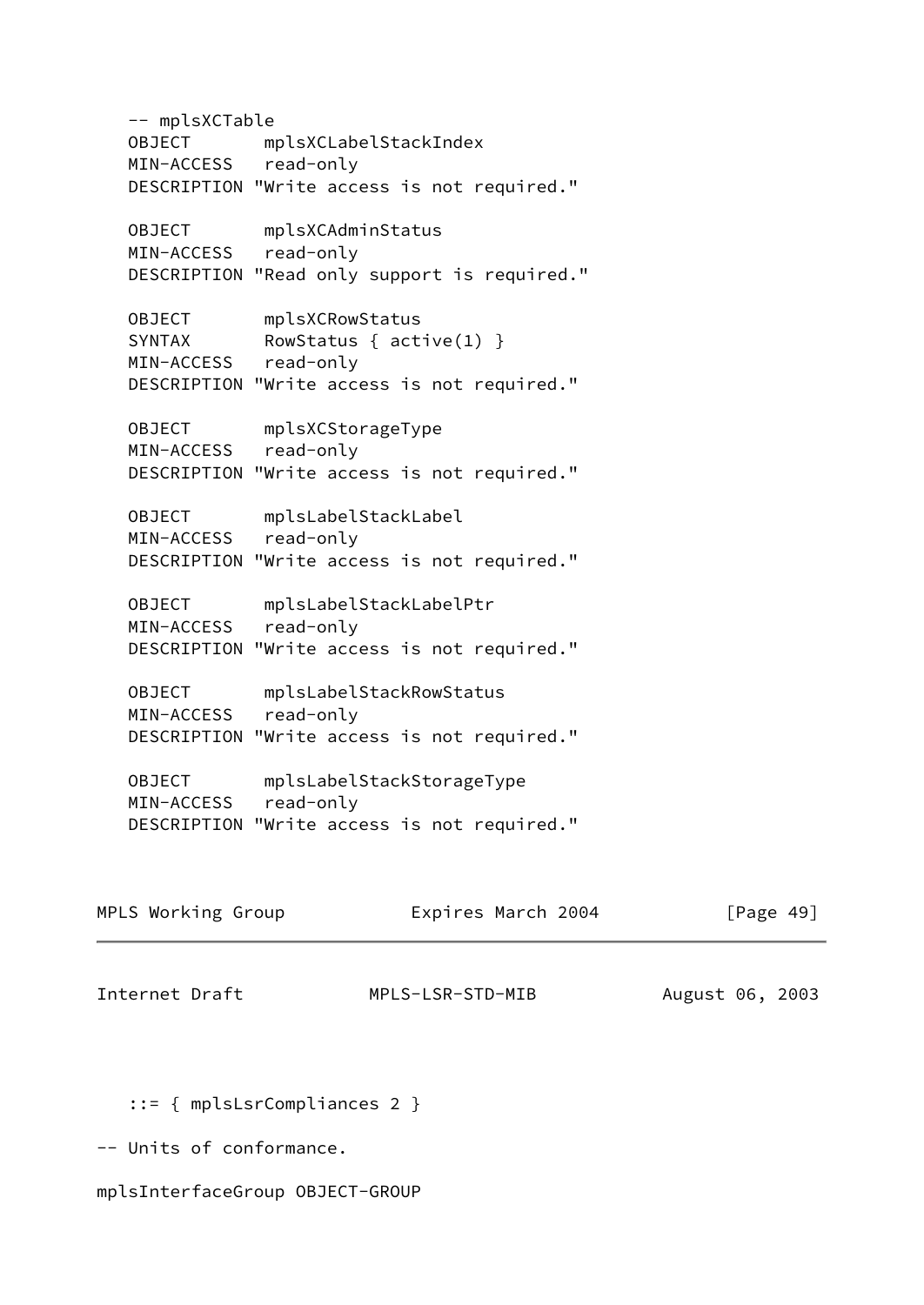```
 OBJECTS {
       mplsInterfaceLabelMinIn,
       mplsInterfaceLabelMaxIn,
       mplsInterfaceLabelMinOut,
       mplsInterfaceLabelMaxOut,
       mplsInterfaceTotalBandwidth,
       mplsInterfaceAvailableBandwidth,
       mplsInterfaceLabelParticipationType
    }
    STATUS current
    DESCRIPTION
           "Collection of objects needed for MPLS interface
            and interface performance information."
    ::= { mplsLsrGroups 1 }
mplsInSegmentGroup OBJECT-GROUP
    OBJECTS {
       mplsInSegmentIndexNext,
       mplsInSegmentInterface,
       mplsInSegmentLabel,
       mplsInSegmentLabelPtr,
       mplsInSegmentNPop,
       mplsInSegmentAddrFamily,
       mplsInSegmentXCIndex,
       mplsInSegmentOwner,
       mplsInSegmentRowStatus,
       mplsInSegmentStorageType,
       mplsInSegmentTrafficParamPtr,
       mplsInSegmentMapIndex
    }
    STATUS current
    DESCRIPTION
           "Collection of objects needed to implement an in-
            segment."
    ::= { mplsLsrGroups 2 }
mplsOutSegmentGroup OBJECT-GROUP
    OBJECTS {
       mplsOutSegmentIndexNext,
       mplsOutSegmentInterface,
       mplsOutSegmentPushTopLabel,
       mplsOutSegmentTopLabel,
       mplsOutSegmentTopLabelPtr,
       mplsOutSegmentNextHopAddrType,
```
MPLS Working Group **Expires March 2004** [Page 50]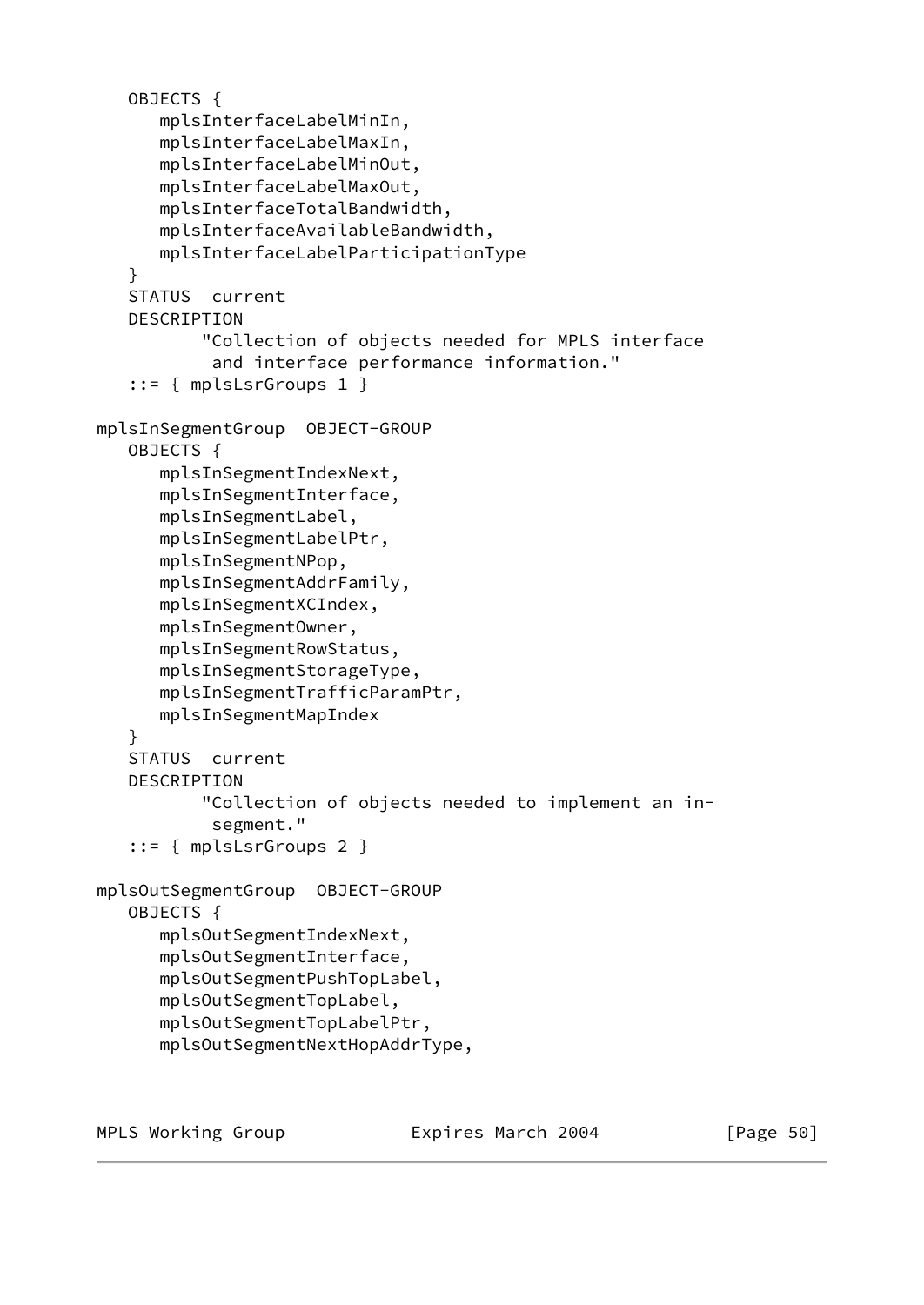```
 mplsOutSegmentNextHopAddr,
       mplsOutSegmentXCIndex,
       mplsOutSegmentOwner,
       mplsOutSegmentPerfOctets,
       mplsOutSegmentPerfDiscards,
       mplsOutSegmentPerfErrors,
       mplsOutSegmentRowStatus,
       mplsOutSegmentStorageType,
       mplsOutSegmentTrafficParamPtr
    }
    STATUS current
    DESCRIPTION
           "Collection of objects needed to implement an out-
            segment."
    ::= { mplsLsrGroups 3 }
mplsXCGroup OBJECT-GROUP
    OBJECTS {
       mplsXCIndexNext,
       mplsXCLspId,
       mplsXCLabelStackIndex,
       mplsXCOwner,
       mplsXCStorageType,
       mplsXCAdminStatus,
       mplsXCOperStatus,
       mplsXCRowStatus,
       mplsXCNotificationsEnable
    }
    STATUS current
    DESCRIPTION
           "Collection of objects needed to implement a
            cross-connect entry."
    ::= { mplsLsrGroups 4 }
mplsPerfGroup OBJECT-GROUP
    OBJECTS {
       mplsInSegmentPerfOctets,
       mplsInSegmentPerfPackets,
       mplsInSegmentPerfErrors,
       mplsInSegmentPerfDiscards,
       mplsInSegmentPerfDiscontinuityTime,
       mplsOutSegmentPerfOctets,
       mplsOutSegmentPerfPackets,
       mplsOutSegmentPerfDiscards,
       mplsOutSegmentPerfDiscontinuityTime,
       mplsInterfacePerfInLabelsInUse,
```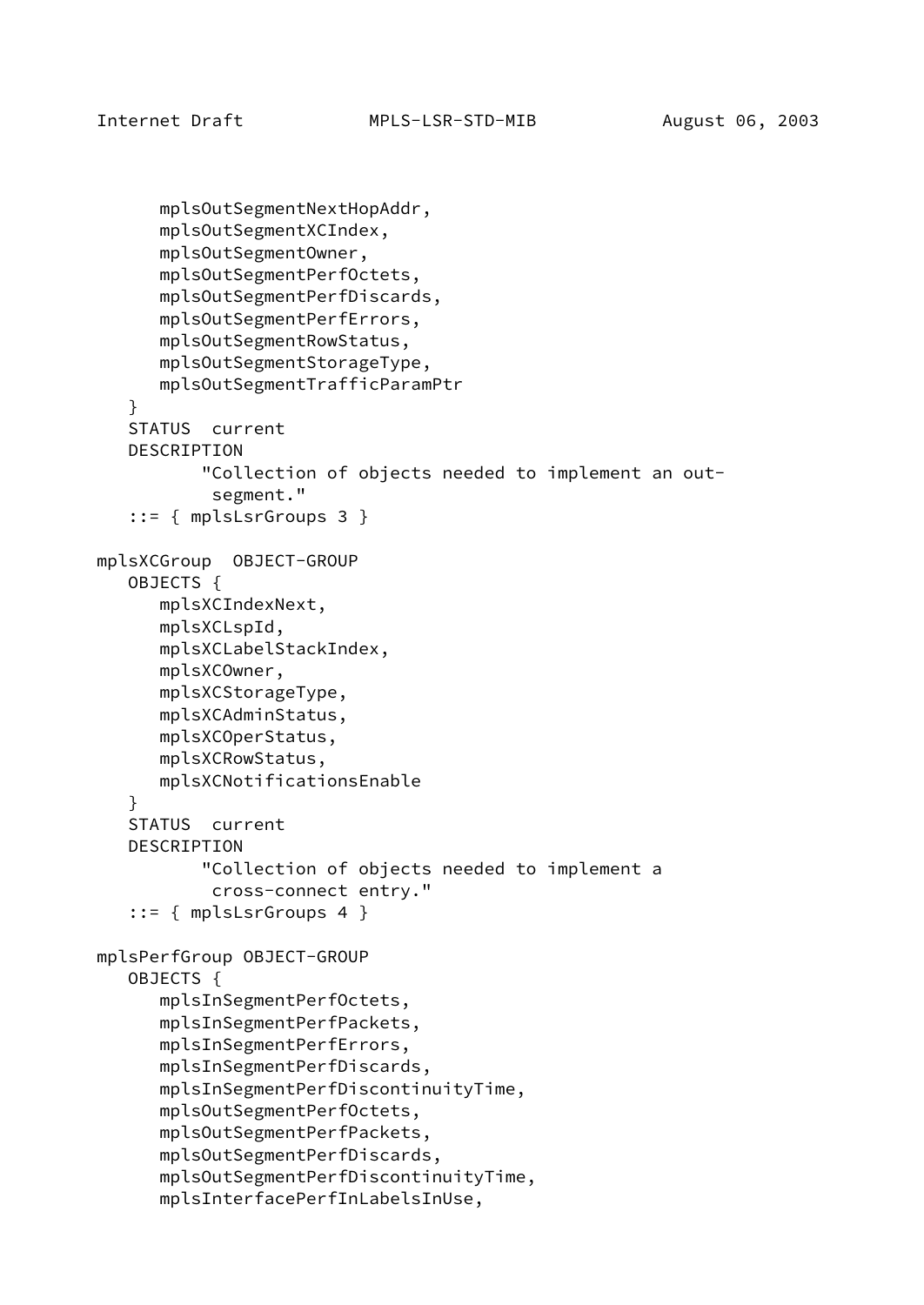```
 mplsInterfacePerfInLabelLookupFailures,
 mplsInterfacePerfOutFragmentedPkts,
 mplsInterfacePerfOutLabelsInUse
```
}

```
MPLS Working Group Expires March 2004 [Page 51]
Internet Draft MPLS-LSR-STD-MIB August 06, 2003
    STATUS current
    DESCRIPTION
           "Collection of objects providing performance
            information
         about an LSR."
    ::= { mplsLsrGroups 5 }
mplsHCInSegmentPerfGroup OBJECT-GROUP
    OBJECTS { mplsInSegmentPerfHCOctets }
    STATUS current
    DESCRIPTION
           "Object(s) providing performance information
            specific to out-segments for which the object
            mplsInterfaceInOctets wraps around too quickly."
    ::= { mplsLsrGroups 6 }
mplsHCOutSegmentPerfGroup OBJECT-GROUP
    OBJECTS { mplsOutSegmentPerfHCOctets }
    STATUS current
    DESCRIPTION
           "Object(s) providing performance information
            specific to out-segments for which the object
            mplsInterfaceOutOctets wraps around too
            quickly."
    ::= { mplsLsrGroups 7 }
mplsLabelStackGroup OBJECT-GROUP
    OBJECTS {
      mplsLabelStackLabel,
      mplsLabelStackLabelPtr,
       mplsLabelStackRowStatus,
       mplsLabelStackStorageType,
      mplsMaxLabelStackDepth,
      mplsLabelStackIndexNext
    }
```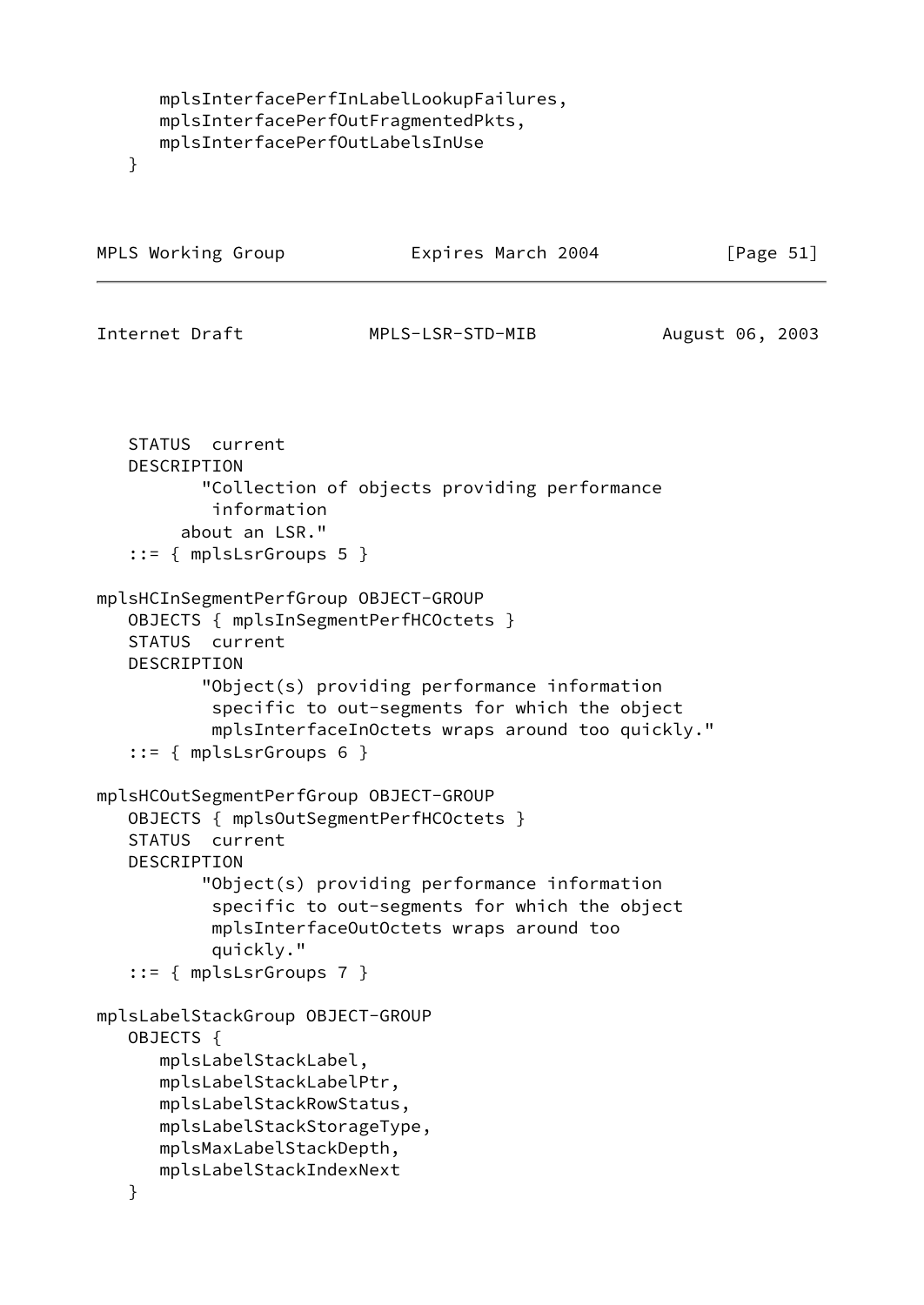```
 STATUS current
   DESCRIPTION
           "Objects needed to support label stacking."
       ::= { mplsLsrGroups 8 }
mplsLsrNotificationGroup NOTIFICATION-GROUP
   NOTIFICATIONS {
      mplsXCUp,
      mplsXCDown
    }
   STATUS current
   DESCRIPTION
           "Set of notifications implemented in this
           module."
MPLS Working Group Expires March 2004 [Page 52]
```
Internet Draft MPLS-LSR-STD-MIB August 06, 2003

 ::= { mplsLsrGroups 9 } END

## <span id="page-62-0"></span>[11.](#page-62-0) Security Considerations

 It is clear that this MIB module is potentially useful for monitoring of MPLS LSRs. This MIB can also be used for configuration of certain objects, and anything that can be configured can be incorrectly configured, with potentially disastrous results.

 There are a number of management objects defined in this MIB module with a MAX-ACCESS clause of read-write and/or read-create. Such objects may be considered sensitive or vulnerable in some network environments. The support for SET operations in a non-secure environment without proper protection can have a negative effect on network operations. These are the tables and objects and their sensitivity/vulnerability:

 o the mplsLsrInSegmentTable, mplsLsrOutSegmentTable, mplsXCTable, mplsOutSegmentPerfTable, mplsInterfacePerfTable, and mplsInSegmentPerfTable collectively contain objects to provision MPLS interfaces, LSPs and their associated parameters on an Label Switching Router (LSR). Unauthorized access to objects in these tables, could result in disruption of traffic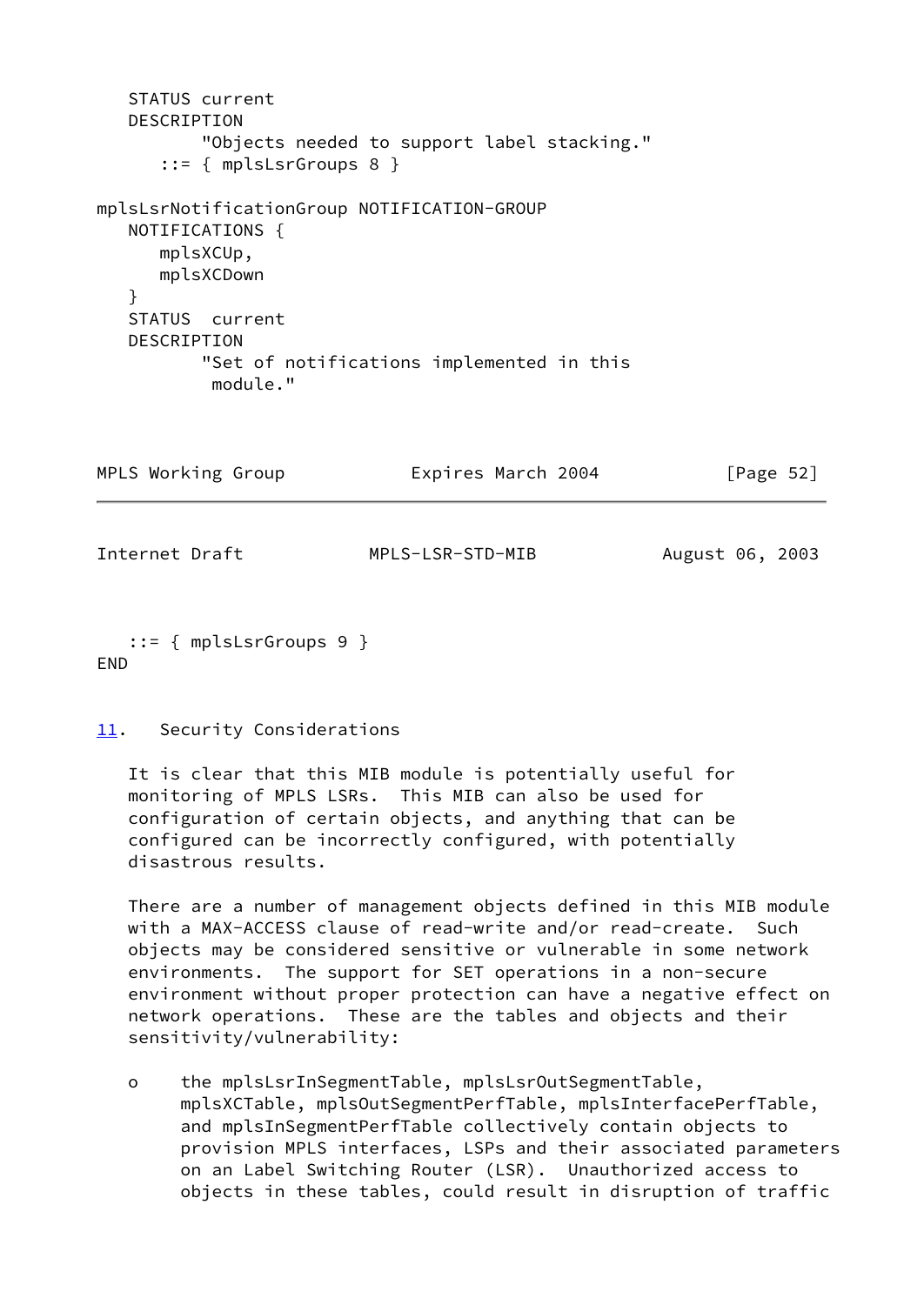on the network. This is especially true if an LSP has been established. The use of stronger mechanisms such as SNMPv3 security should be considered where possible. Specifically, SNMPv3 VACM and USM MUST be used with any v3 agent which implements this MIB module. Administrators should consider whether read access to these objects should be allowed, since read access may be undesirable under certain circumstances.

 Some of the readable objects in this MIB module "i.e., objects with a MAX-ACCESS other than not-accessible" may be considered sensitive or vulnerable in some network environments. It is thus important to control even GET and/or NOTIFY access to these objects and possibly to even encrypt the values of these objects when sending them over the network via SNMP. These are the tables and objects and their sensitivity/vulnerability:

 o the mplsLsrInSegmentTable, mplsLsrOutSegmentTable, mplsXCTable, mplsOutSegmentPerfTable, mplsInterfacePerfTable, and mplsInSegmentPerfTable collectively show the LSP network topology and its performance characteristics. If an Administrator does not want to reveal this information, then these tables should be considered sensitive/vulnerable.

<span id="page-63-0"></span>

| MPLS Working Group | Expires March 2004 | [Page 53]       |  |
|--------------------|--------------------|-----------------|--|
|                    |                    |                 |  |
| Internet Draft     | MPLS-LSR-STD-MIB   | August 06, 2003 |  |

 SNMP versions prior to SNMPv3 did not include adequate security. Even if the network itself is secure "for example by using IPSec", even then, there is no control as to who on the secure network is allowed to access and GET/SET "read/change/create/delete" the objects in this MIB module.

 It is RECOMMENDED that implementers consider the security features as provided by the SNMPv3 framework "see [\[RFC3410\], section](https://datatracker.ietf.org/doc/pdf/rfc3410#section-8) 8", including full support for the SNMPv3 cryptographic mechanisms "for authentication and privacy".

 Further, deployment of SNMP versions prior to SNMPv3 is NOT RECOMMENDED. Instead, it is RECOMMENDED to deploy SNMPv3 and to enable cryptographic security. It is then a customer/operator responsibility to ensure that the SNMP entity giving access to an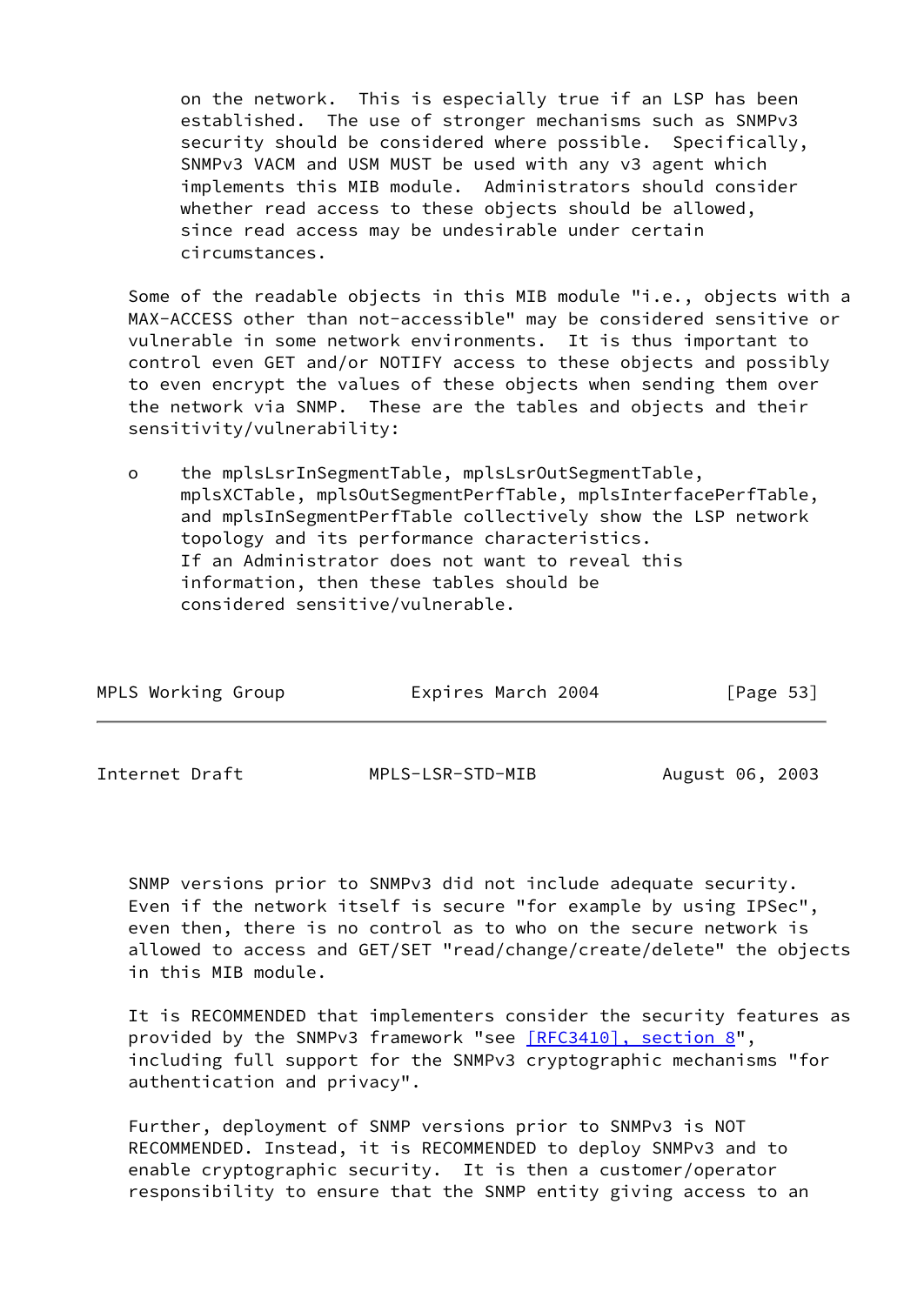instance of this MIB module, is properly configured to give access to the objects only to those principals "users" that have legitimate rights to indeed GET or SET "change/create/delete" them.

<span id="page-64-0"></span>[12.](#page-64-0) Acknowledgments

 We wish to thank Ron Bonica, Adrian Farrel, Eric Gray, Tim Mancour, Keith McCloghrie, Bala Rajagopalan, Dan Tappan, Vasanthi Thirumalai, Joseph Benoit, Mike Piecuch, Joan Cucchiara. A special thanks to Bert Wijnen and Mike MacFaden for really getting the MIB module into shape.

<span id="page-64-1"></span>[13.](#page-64-1) IANA Considerations

 As described in [MPLSMGMT] and as requested in the MPLS-TC-STD-MIB [MPLSTCMIB], MPLS related standards track MIB modules should be rooted under the mplsStdMIB subtree. There are 4 MPLS MIB Modules contained in this document, each of the following "IANA Considerations" subsections requests IANA for a new assignment under the mplsStdMIB subtree. New assignments can only be made via a Standards Action as specified in [\[RFC2434](https://datatracker.ietf.org/doc/pdf/rfc2434)].

- <span id="page-64-2"></span>[13.1](#page-64-2). IANA Considerations for MPLS-LSR-STD-MIB The IANA is requested to assign { mplsStdMIB 2 } to the MPLS-LSR-STD-MIB module specified in this document.
- <span id="page-64-3"></span>[14.](#page-64-3) References

<span id="page-64-4"></span>[14.1](#page-64-4). Normative References

- [RFC2119] S. Bradner, "Key Words for use in RFCs to Indicate Requirement Levels", [RFC 2119,](https://datatracker.ietf.org/doc/pdf/rfc2119) [BCP 14](https://datatracker.ietf.org/doc/pdf/bcp14), March 1997.
- [RFC2515] Tesink, K., et al., "Definitions of Managed Objects

| MPLS Working Group | Expires March 2004 | [Page 54] |  |
|--------------------|--------------------|-----------|--|
|                    |                    |           |  |

Internet Draft MPLS-LSR-STD-MIB August 06, 2003

for ATM Management", [RFC 2515,](https://datatracker.ietf.org/doc/pdf/rfc2515) February 1999.

 [RFC2578] McCloghrie, K., Perkins, D., Schoenwaelder, J., Case, J., Rose, M., and S. Waldbusser, "Structure of Management Information Version 2 (SMIv2)", STD 58, [RFC](https://datatracker.ietf.org/doc/pdf/rfc2578) [2578](https://datatracker.ietf.org/doc/pdf/rfc2578), April 1999.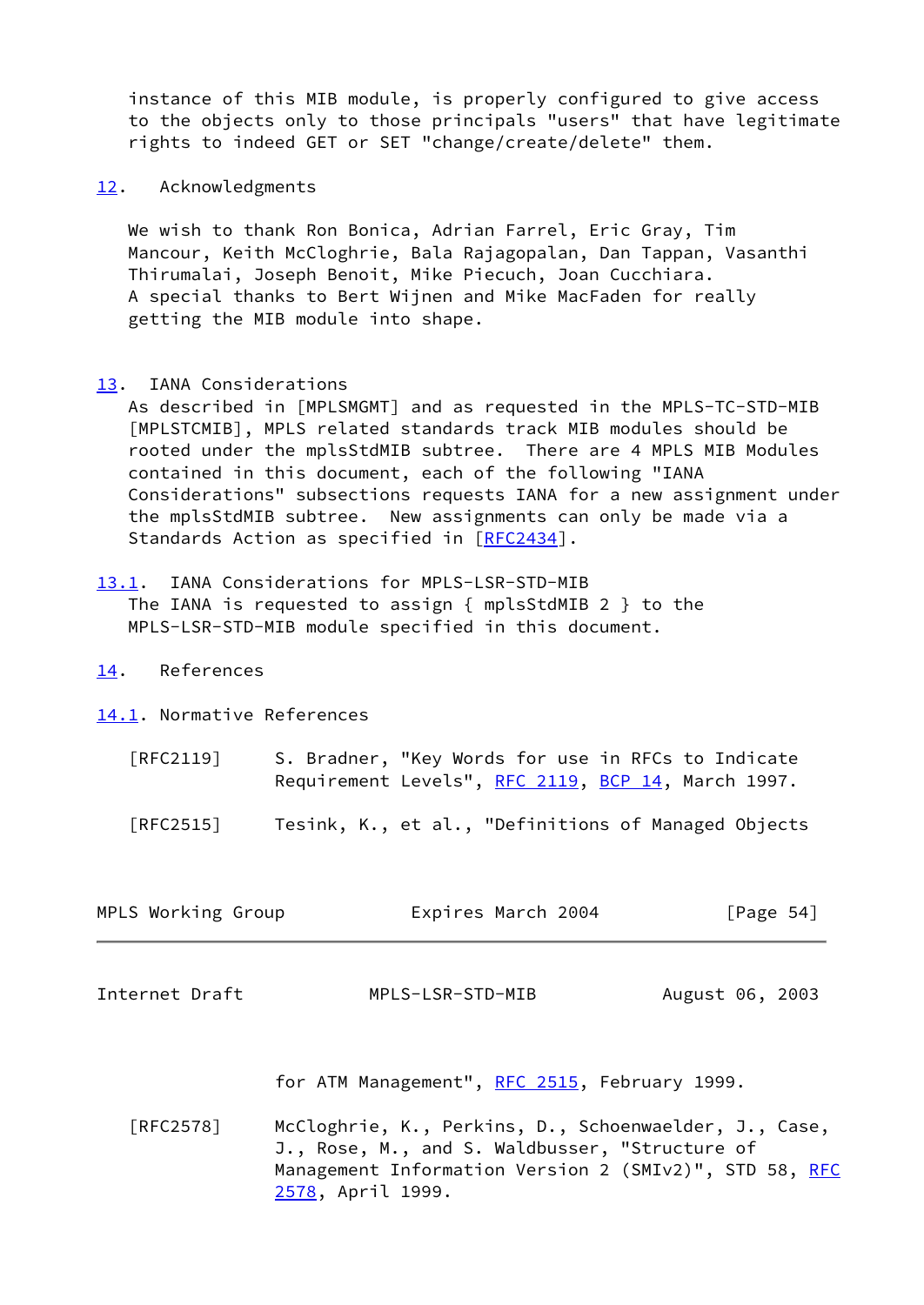- [RFC2579] McCloghrie, K., Perkins, D., Schoenwaelder, J., Case, J., Rose, M., and S. Waldbusser, "Textual Conventions for SMIv2", STD 58, [RFC 2579](https://datatracker.ietf.org/doc/pdf/rfc2579), April 1999.
- [RFC2580] McCloghrie, K., Perkins, D., Schoenwaelder, J., Case, J., Rose, M., and S. Waldbusser, "Conformance Statements for SMIv2", STD 58, [RFC 2580](https://datatracker.ietf.org/doc/pdf/rfc2580), April 1999.
- [RFC2863] McCloghrie, K. and F. Kastenholz, "The Interfaces Group MIB", [RFC 2863](https://datatracker.ietf.org/doc/pdf/rfc2863), June 2000.
- [RFC3031] Rosen, E., Viswanathan, A., and R. Callon, "Multiprotocol Label Switching Architecture", [RFC](https://datatracker.ietf.org/doc/pdf/rfc3031) [3031](https://datatracker.ietf.org/doc/pdf/rfc3031), January 2001.
- [RFC3291] Daniele, M., Haberman, B., Routhier., S., Schoenwaelder., J., "Textual Conventions for Internet Network Addresses", [RFC3291](https://datatracker.ietf.org/doc/pdf/rfc3291), May 2002.
- [RFC3411] Harrington, D., Presuhn, R., and B. Wijnen, "An Architecture for Describing Simple Network Management Protocol (SNMP) Management Frameworks", [RFC 3411](https://datatracker.ietf.org/doc/pdf/rfc3411), December 2002.
- <span id="page-65-0"></span> [TEMIB] Srinivasan, C., Viswanathan, A. and Nadeau, T., "MPLS Traffic Engineering Management Information Base ", Internet Draft [<draft-ietf-mpls-te-mib-09.txt>](https://datatracker.ietf.org/doc/pdf/draft-ietf-mpls-te-mib-09.txt), November 2002.
- [TCMIB] Nadeau, T., Cucchiara, J., Srinivasan, C., Viswanathan, A., Sjostrand, H. and K. Kompella, "Definition of Textual Conventions and OBJECT- IDENTITIES for Multi-Protocol Label Switching (MPLS) Management", Internet Draft <[draft-ietf-mpls-tc-mib-](https://datatracker.ietf.org/doc/pdf/draft-ietf-mpls-tc-mib-06.txt) [06.txt](https://datatracker.ietf.org/doc/pdf/draft-ietf-mpls-tc-mib-06.txt)>, April 2003.
- [IANAFamily] Internet Assigned Numbers Authority (IANA), ADDRESS FAMILY NUMBERS, ([http://www.isi.edu/in](http://www.isi.edu/in-notes/iana/assignements/address-family-numbers) [notes/iana/assignements/address-family-numbers](http://www.isi.edu/in-notes/iana/assignements/address-family-numbers)), for MIB see: [ftp://ftp.isi.edu/mib/iana.mib/ianaaddressfamilynum](ftp://ftp.isi.edu/mib/iana.mib/ianaaddressfamilynumbers.mib) [bers.mib](ftp://ftp.isi.edu/mib/iana.mib/ianaaddressfamilynumbers.mib)

| MPLS Working Group | Expires March 2004 | [Page 55] |  |
|--------------------|--------------------|-----------|--|
|--------------------|--------------------|-----------|--|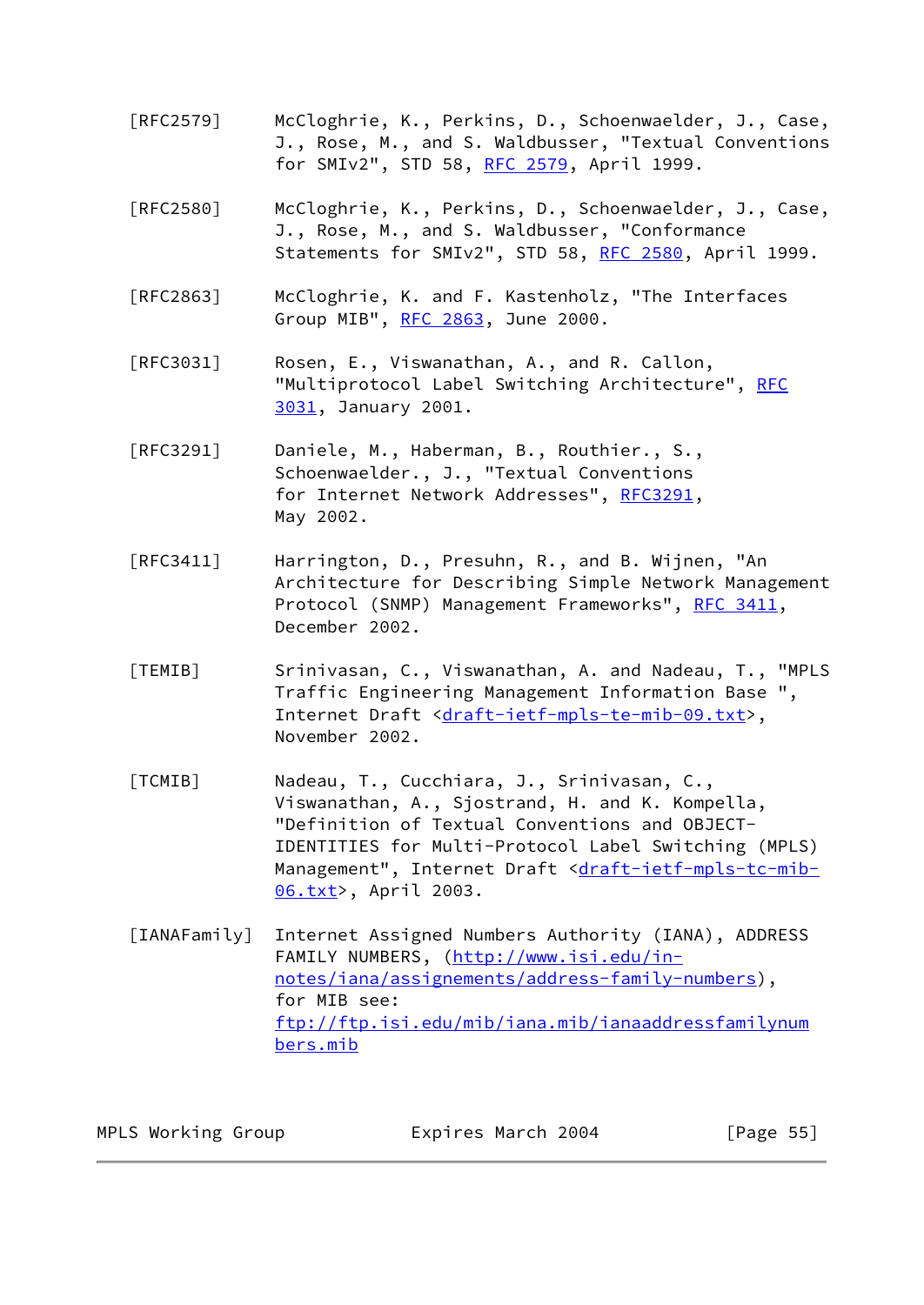<span id="page-66-1"></span>Internet Draft MPLS-LSR-STD-MIB August 06, 2003

## <span id="page-66-0"></span>[14.2](#page-66-0). Informative References

- [RFC2026] S. Bradner, "The Internet Standards Process -- Revision 3", [RFC 2026,](https://datatracker.ietf.org/doc/pdf/rfc2026) October 1996.
- [RFC3413] Levi, D., Meyer, P., Stewart, B., "SNMP Applications", [RFC 3413,](https://datatracker.ietf.org/doc/pdf/rfc3413) December 2002.
- [RFC3410] Case, J., Mundy, R., Partain, D. and B. Stewart, "Introduction and Applicability Statements for Internet-Standard Management Framework", [RFC 3410,](https://datatracker.ietf.org/doc/pdf/rfc3410) December 2002.

<span id="page-66-2"></span>[15.](#page-66-2) Authors' Addresses

 Cheenu Srinivasan Bloomberg L.P. 499 Park Ave., New York, NY 10022 Phone: +1-212-893-3682 Email: cheenu@bloomberg.net

 Arun Viswanathan Force10 Networks, Inc. 1440 McCarthy Blvd Milpitas, CA 95035 Phone: +1-408-571-3516 Email: arunv@force10networks.com

 Thomas D. Nadeau Cisco Systems, Inc. 300 Beaver Brook Road Boxboro, MA 01719 Phone: +1-978-936-1470 Email: tnadeau@cisco.com

<span id="page-66-3"></span>[16.](#page-66-3) Full Copyright Statement

Copyright (C) The Internet Society (2003). All Rights Reserved.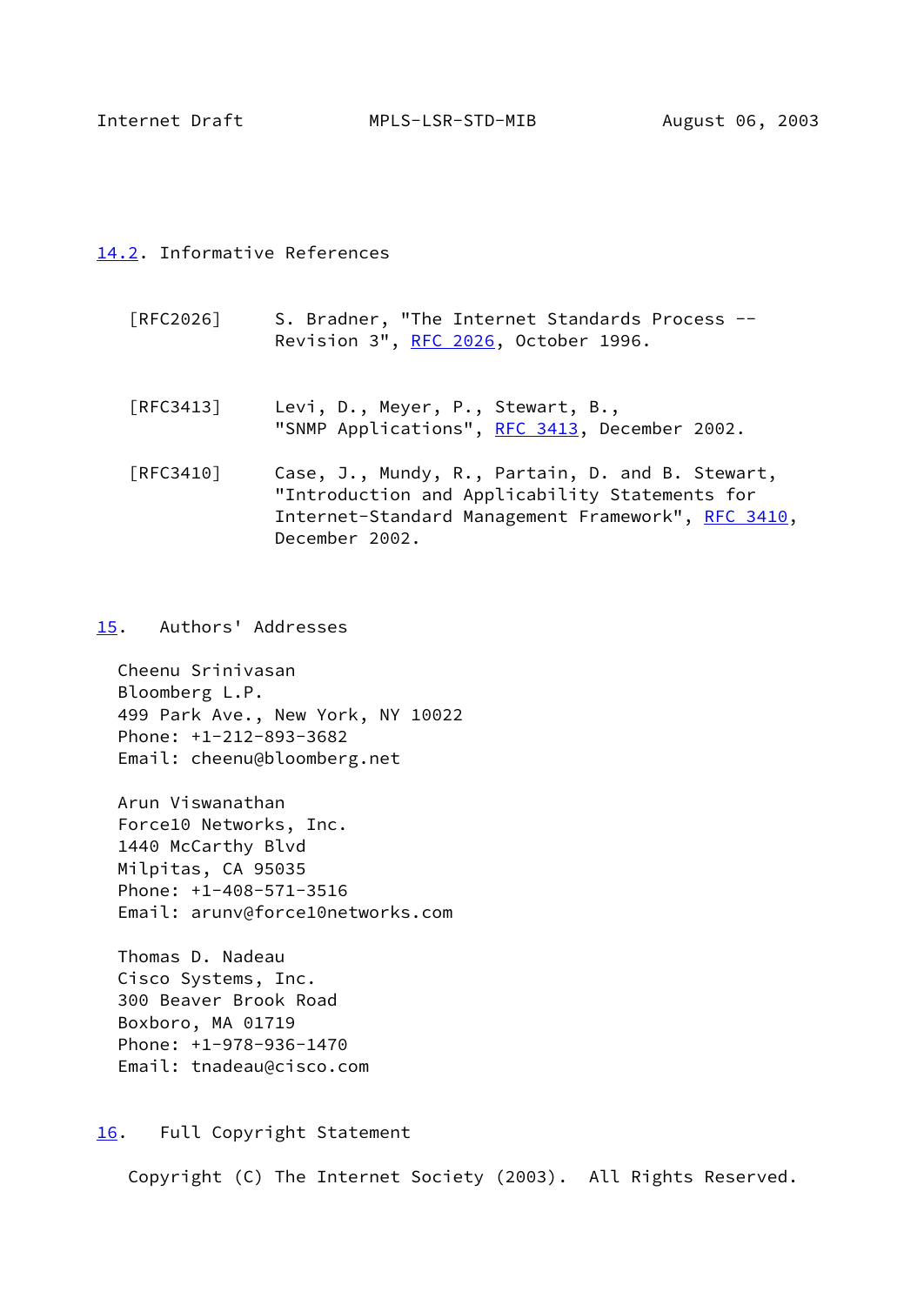This document and translations of it may be copied and furnished to others, and derivative works that comment on or otherwise explain it or assist in its implementation may be prepared, copied, published and distributed, in whole or in part, without

| MPLS Working Group | Expires March 2004 |  | [Page 56] |  |
|--------------------|--------------------|--|-----------|--|
|                    |                    |  |           |  |

<span id="page-67-1"></span>Internet Draft MPLS-LSR-STD-MIB August 06, 2003

 restriction of any kind, provided that the above copyright notice and this paragraph are included on all such copies and derivative works. However, this document itself may not be modified in any way, such as by removing the copyright notice or references to the Internet Society or other Internet organizations, except as needed for the purpose of developing Internet standards in which case the procedures for copyrights defined in the Internet Standards process must be followed, or as required to translate it into languages other than English.

 The limited permissions granted above are perpetual and will not be revoked by the Internet Society or its successors or assigns. This document and the information contained herein is provided on an "AS IS" basis and THE INTERNET SOCIETY AND THE INTERNET ENGINEERING TASK FORCE DISCLAIMS ALL WARRANTIES, EXPRESS OR IMPLIED, INCLUDING BUT NOT LIMITED TO ANY WARRANTY THAT THE USE OF THE INFORMATION HEREIN WILL NOT INFRINGE ANY RIGHTS OR ANY IMPLIED WARRANTIES OF MERCHANTABILITY OR FITNESS FOR A PARTICULAR PURPOSE.

## <span id="page-67-0"></span>[17.](#page-67-0) Intellectual Property Notice

 The IETF takes no position regarding the validity or scope of any intellectual property or other rights that might be claimed to pertain to the implementation or use of the technology described in this document or the extent to which any license under such rights might or might not be available; neither does it represent that it has made any effort to identify any such rights. Information on the IETF's procedures with respect to rights in standards-track and standards-related documentation can be found in [BCP-11](https://datatracker.ietf.org/doc/pdf/bcp11) [\[RFC2028](https://datatracker.ietf.org/doc/pdf/rfc2028)]. Copies of claims of rights made available for publication and any assurances of licenses to be made available, or the result of an attempt made to obtain a general license or permission for the use of such proprietary rights by implementors or users of this specification can be obtained from the IETF Secretariat. The IETF invites any interested party to bring to its attention any copyrights, patents or patent applications, or other proprietary